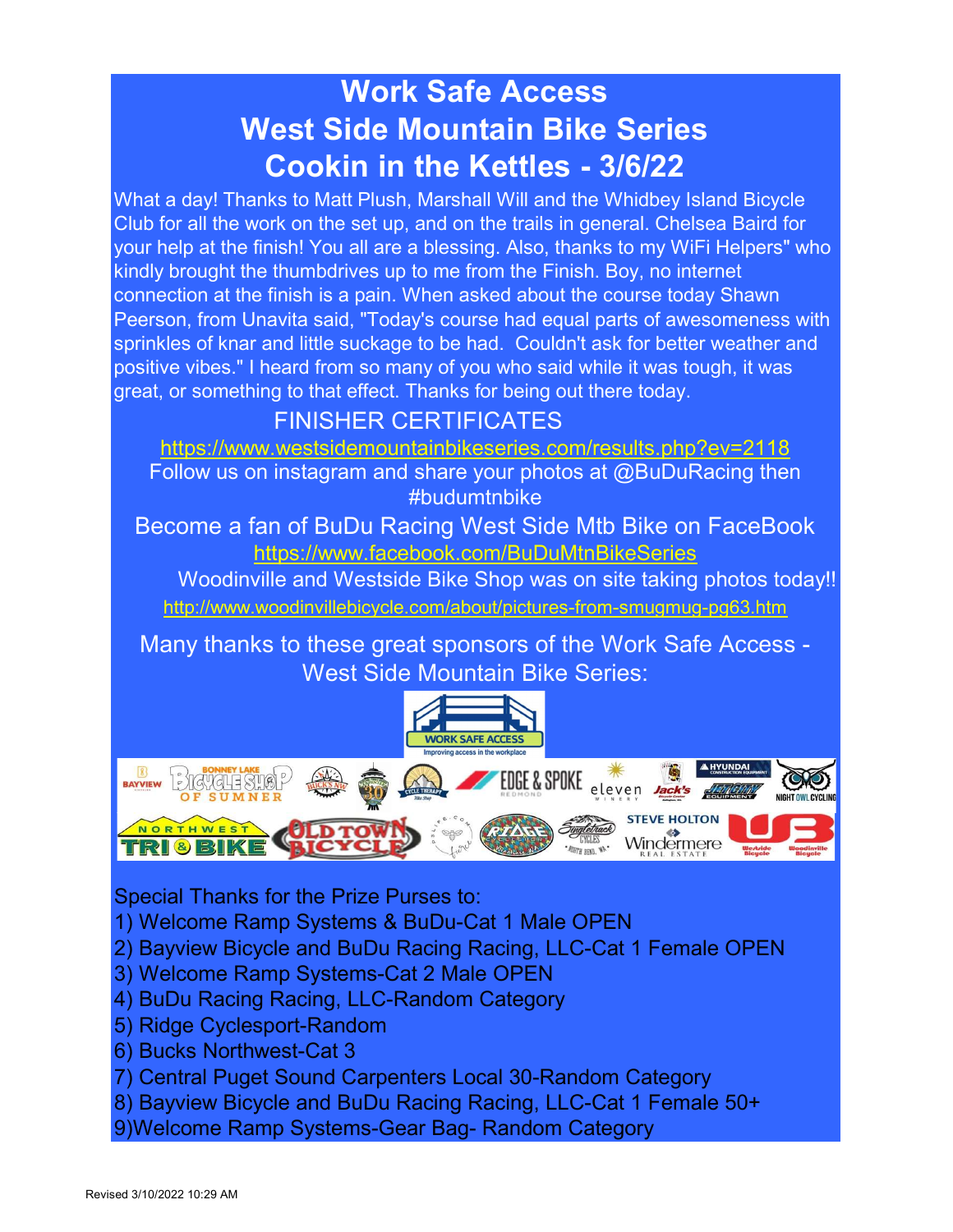| Again, we take \$1 from each registration and adding that to a pool |      |      |      |      |      |      |     |                     |
|---------------------------------------------------------------------|------|------|------|------|------|------|-----|---------------------|
|                                                                     | 1/23 | 2/6  | 2/13 | 3/6  | 3/13 | 3/27 | 4/3 | <b>Total Payout</b> |
| Cat 1                                                               |      |      |      |      |      |      |     |                     |
| Male OPEN                                                           | \$15 | \$18 | \$9  | \$14 |      |      |     | \$56                |
| Male 35-49                                                          | \$9  | \$9  | \$6  | \$13 |      |      |     | \$37                |
| Male 50+                                                            | \$9  | \$11 | \$7  | \$11 |      |      |     | \$38                |
| Female OPEN                                                         | \$5  | \$9  | \$6  | \$5  |      |      |     | \$25                |
| Female 35-49                                                        | \$4  | \$5  | \$3  | \$2  |      |      |     | \$14                |
| Female 50+                                                          | \$2  | \$2  | \$2  | \$1  |      |      |     | \$7                 |
|                                                                     |      |      |      |      |      |      |     |                     |
| <b>Open-Misc</b>                                                    |      |      |      |      |      |      |     |                     |
| Single Speed                                                        | \$9  | \$7  | \$3  | \$3  |      |      |     | \$22                |
| <b>Fat Tire</b>                                                     | \$2  | \$2  | \$3  | \$3  |      |      |     | \$10                |
| Clydesdale                                                          | \$9  | \$8  | \$9  | \$4  |      |      |     | \$30                |
| Athena                                                              | \$1  | \$1  | \$1  |      |      |      |     | \$3                 |
|                                                                     |      |      |      |      |      |      |     |                     |
| Cat 2                                                               |      |      |      |      |      |      |     |                     |
| Male OPEN                                                           | \$28 | \$32 | \$20 | \$17 |      |      |     | \$97                |
| Male MS 14&Under                                                    | \$3  | \$4  | \$2  | \$1  |      |      |     | \$10                |
| Male HS 15-18                                                       | \$10 | \$9  | \$11 | \$8  |      |      |     | \$38                |
| Male 19-39                                                          | \$5  | \$5  | \$5  | \$6  |      |      |     | \$21                |
| Male 40-49                                                          | \$17 | \$15 | \$14 | \$9  |      |      |     | \$55                |
| Male 50-59                                                          | \$25 | \$31 | \$26 | \$19 |      |      |     | \$101               |
| Male 60+                                                            | \$15 | \$14 | \$12 | \$6  |      |      |     | \$47                |
| Female MS 14&Under                                                  | \$1  |      | \$2  | \$1  |      |      |     | \$4                 |
| Female HS 15-18                                                     | \$3  | \$3  | \$3  | \$1  |      |      |     | \$10                |
| Female 19-39                                                        | \$9  | \$7  | \$6  | \$7  |      |      |     | \$29                |
| Female 40-49                                                        | \$5  | \$3  | \$3  | \$2  |      |      |     | \$13                |
| Female 50+                                                          | \$4  | \$10 | \$7  | \$5  |      |      |     | \$26                |
|                                                                     |      |      |      |      |      |      |     |                     |
| Cat <sub>3</sub>                                                    |      |      |      |      |      |      |     |                     |
| Male Elm 11&Under                                                   | \$11 | \$5  | \$7  | \$7  |      |      |     | \$30                |
| Male MS 12-14                                                       | \$11 | \$9  | \$9  | \$6  |      |      |     | \$35                |
| Male HS 15-18                                                       | \$9  | \$7  | \$6  | \$5  |      |      |     | \$27                |
| Male 19-34                                                          | \$2  | \$2  | \$3  | \$1  |      |      |     | \$8                 |
| Male 35-49                                                          | \$8  | \$6  | \$5  | \$1  |      |      |     | \$20                |
| Male 50+                                                            | \$18 | \$27 | \$15 | \$11 |      |      |     | \$71                |
| Female Elm 11&Under                                                 | \$4  | \$2  |      | \$1  |      |      |     | \$7                 |
| Female MS 12-14                                                     | \$3  | \$5  | \$3  | \$3  |      |      |     | \$14                |
| Female HS 15-18                                                     | \$5  | \$1  | \$3  | \$2  |      |      |     | \$11                |
| Female 19-34                                                        | \$6  | \$3  | \$5  | \$5  |      |      |     | \$19                |
| Female 35-49                                                        | \$8  | \$9  | \$8  | \$5  |      |      |     | \$30                |
| Female 50+                                                          | \$4  | \$4  | \$1  |      |      |      |     | \$9                 |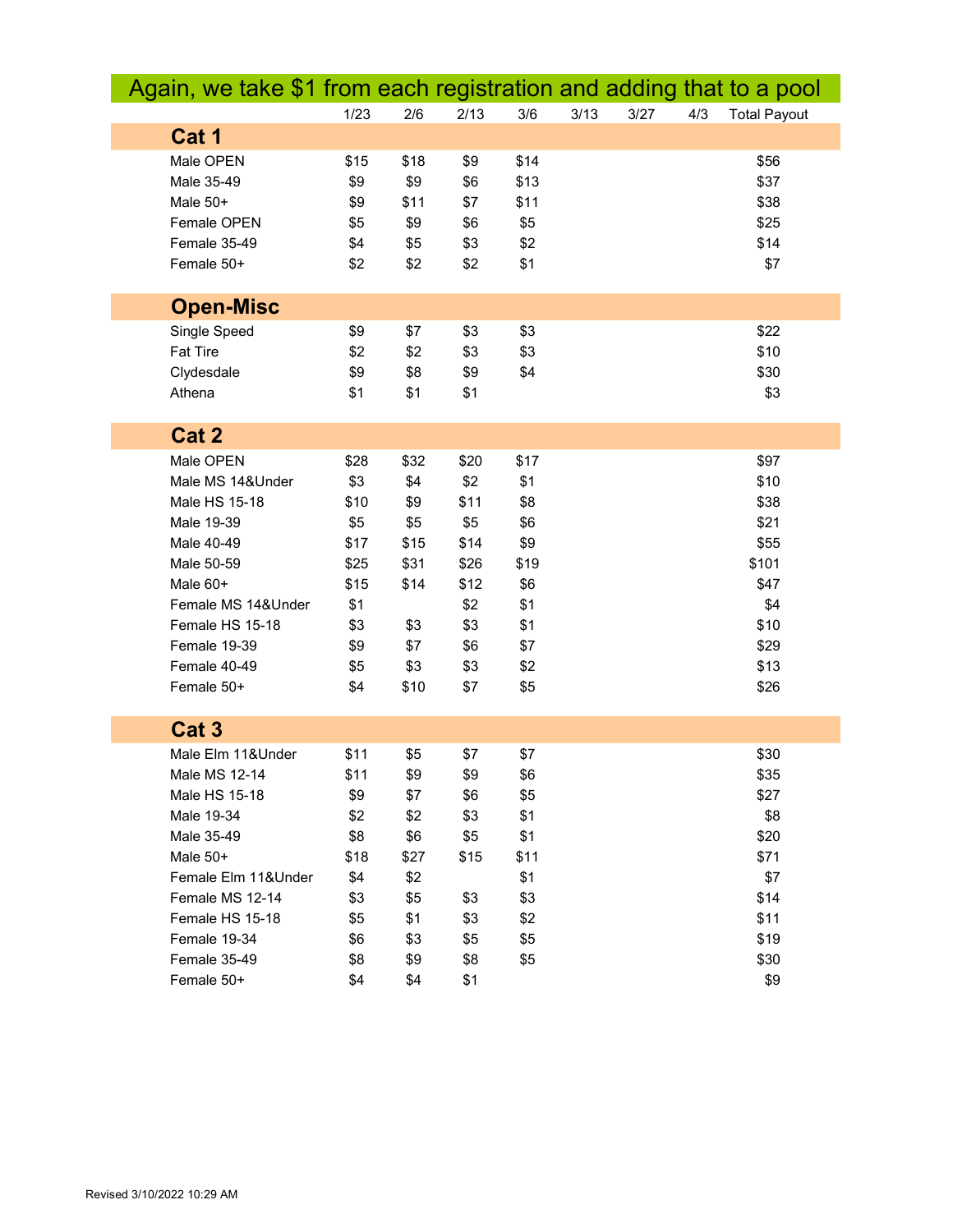|                             | Please support the<br>following sponsors: |                             | Work Safe Access, Bayview Blcycle, Buck's Northwest, Central Puget Sound Carpenters Local 30, Cycle Therapy, Edge<br>& Spoke, Eleven Winery, Jack's Bicycle Center, Jet City Equipment, Night Owl Cycling, Northwest Tri & Bike, Old Town<br>Bicycle, Peak Performance and Prevention, Ridge Cyclesport, Singletrack Cycles, Steve Holton Real Estate, and<br><b>Woodinville Bicycle.</b> |                 |             |    |                             |                 |                       |                              |                 |               |                                |                |             |                                      |                                         |                |            |                 |
|-----------------------------|-------------------------------------------|-----------------------------|-------------------------------------------------------------------------------------------------------------------------------------------------------------------------------------------------------------------------------------------------------------------------------------------------------------------------------------------------------------------------------------------|-----------------|-------------|----|-----------------------------|-----------------|-----------------------|------------------------------|-----------------|---------------|--------------------------------|----------------|-------------|--------------------------------------|-----------------------------------------|----------------|------------|-----------------|
| $\ddot{\bullet}$<br>Current |                                           | <b>First Name Last Name</b> | <b>Team</b>                                                                                                                                                                                                                                                                                                                                                                               | <b>Division</b> | Age         | රී | <b>City</b>                 | Place<br>1/23   | <b>Points</b><br>1/23 | 2/6 Time<br>Soaring<br>Eagle | Place<br>2/6    | Points<br>2/6 | ة E<br>P<br>$2/13$ T<br>Dash I | Place<br>2/13  | 2/13 Points | 3/6 Time<br>Cookin in<br>the Kettles | Laps<br>$\mathfrak{b}$<br>3/6<br>$\ast$ | Place<br>3/6   | 3/6 Points | Total<br>Points |
| 63                          | Cal                                       | <b>Skilsky</b>              | <b>CZ Racing</b>                                                                                                                                                                                                                                                                                                                                                                          | Open-1          |             |    | $27 \mid M \mid$ Bellingham |                 |                       |                              |                 |               |                                |                |             | 1:34:06                              | $\overline{4}$                          | $\overline{1}$ | 125        | 125             |
| 140                         | Evan                                      | Plews                       | <b>RIDGE Cyclesport</b>                                                                                                                                                                                                                                                                                                                                                                   | Open-1          |             |    | 46   M   Wenatchee          | $\overline{1}$  | 125                   | 1:10:46                      | $\overline{1}$  | 125           | 01:05:25                       | $\mathbf{1}$   | 125         | 1:36:33                              | $\overline{4}$                          | $\mathbf{2}$   | 120        | 495             |
| 104 <sup>°</sup>            | Sterling                                  | Quinn                       | Pizza Pals                                                                                                                                                                                                                                                                                                                                                                                | Open-1          |             |    | 29   M Seattle              | 5 <sup>1</sup>  | 105                   |                              |                 |               |                                |                |             | 1:39:54                              | $\overline{4}$                          | 3              | 115        | 220             |
| 64                          | Finn                                      | Westover                    | Team Booger                                                                                                                                                                                                                                                                                                                                                                               | Open-1          |             |    | 16   M Seattle              |                 |                       |                              |                 |               |                                |                |             | 1:41:28                              | 4                                       | $\overline{4}$ | 110        | 110             |
| 95                          | ⊺lan                                      | Fay                         | <b>Evil</b>                                                                                                                                                                                                                                                                                                                                                                               | Open-1          | $23 \mid M$ |    | Bellingham                  |                 |                       | 1:14:04                      | $5\overline{)}$ | 105           |                                |                |             | 1:43:44                              | $\overline{4}$                          | 5              | 105        | 210             |
| 117                         | <b>Mahlon</b>                             | Houk                        | Pizza Pals                                                                                                                                                                                                                                                                                                                                                                                | Open-1          |             |    | 29   M Seattle              | $\overline{7}$  | 96                    |                              |                 |               |                                |                |             | 1:43:59                              | $\overline{4}$                          | 6              | 100        | 196             |
| 73                          | Mark                                      | Schroeder                   |                                                                                                                                                                                                                                                                                                                                                                                           | Open-1          |             |    | 30   M   Bellingham         |                 |                       |                              |                 |               |                                |                |             | 1:45:08                              | $\overline{4}$                          | $\overline{7}$ | 96         | 96              |
| 55                          | Aran                                      | Connolly                    | <b>Team Booger</b>                                                                                                                                                                                                                                                                                                                                                                        | Open-1          |             |    | 15   M Seattle              | 12              | 85                    | 1:21:16                      | 11              | 86            | 01:13:14                       | 6              | 100         | 1:50:19                              | $\overline{4}$                          | 8              | 92         | 363             |
| 60                          | Jordan                                    | Robertson                   |                                                                                                                                                                                                                                                                                                                                                                                           | Open-1          |             |    | 31 M Everett                | C18O-           | 54                    | 0:55:10                      | $C2$ -3 90      |               | 0:51:15                        | $ C2$ -2       | 95          | 1:51:25                              | $\overline{4}$                          | 9              | 88         | 327             |
| 57                          | Justin                                    | Daniels                     |                                                                                                                                                                                                                                                                                                                                                                                           | Open-1          |             |    | $23 \mid M$ Bellingham      |                 |                       |                              |                 |               |                                |                |             | 1:52:24                              | $\overline{4}$                          | 10             | 87         | 87              |
| 59                          | Calvin                                    | Collander                   | <b>Homegrown Racing</b>                                                                                                                                                                                                                                                                                                                                                                   | Open-1          |             |    | 29   M   Bellingham         |                 |                       |                              |                 |               |                                |                |             | 1:52:25                              | $\overline{4}$                          | 11             | 86         | 86              |
| 68                          | Brian                                     | Debronsky                   | Recycled Cycles Racing                                                                                                                                                                                                                                                                                                                                                                    | Open-1          |             |    | 33 M Freeland               |                 |                       |                              |                 |               |                                |                |             | 1:55:24                              | $\overline{4}$                          | 12             | 85         | 85              |
| 69                          | Nicholas                                  | <b>Brecheen</b>             |                                                                                                                                                                                                                                                                                                                                                                                           | Open-1          |             |    | 37   M   Bremerton          |                 |                       |                              |                 |               |                                |                |             | 2:01:50                              | $\overline{4}$                          | 13             | 84         | 84              |
| 54                          | Michael                                   | Copenhaver                  |                                                                                                                                                                                                                                                                                                                                                                                           | Open-1          |             |    | 31 M Langley                | 15              | 82                    | 1:00:30                      | 17              | 80            | 01:22:45                       | 8              | 92          | 1:21:30                              | $\mathbf{3}$                            | 14             | 83         | 337             |
|                             | 118 Keith                                 | Robinson                    | Hagens Berman                                                                                                                                                                                                                                                                                                                                                                             | Open-1          |             |    | $37$ M Kent                 | 3 <sup>2</sup>  | 115                   | 1:13:46                      | $\overline{4}$  | 110           | 01:05:33                       | $\overline{2}$ | 120         |                                      |                                         |                |            | 345             |
| 100                         | Patrick                                   | Dunn                        |                                                                                                                                                                                                                                                                                                                                                                                           | Open-1          |             |    | 33   M Everett              | $\overline{4}$  | 110                   | 1:17:36                      | 9               | 88            | 01:10:20                       | 3              | 115         |                                      |                                         |                |            | 313             |
|                             | 115 Alex                                  | Walker                      | Old Town Bicycle Ritzman Construction                                                                                                                                                                                                                                                                                                                                                     | Open-1          | 41          |    | M Tacoma                    | 10 <sup>1</sup> | 87                    | 1:22:55                      | 13              | 84            | 01:16:06                       | $\overline{7}$ | 96          |                                      |                                         |                |            | 267             |
| 79                          | Theo                                      | Mason-Todd                  | North Kitsap Mt Vikes                                                                                                                                                                                                                                                                                                                                                                     | Open-1          |             |    | 15   M   Poulsbo            | 14              | 83                    | 1:34:15                      | 16              | 81            | 01:25:03                       | 9              | 88          |                                      |                                         |                |            | 252             |
| 105                         | John                                      | Richardson                  |                                                                                                                                                                                                                                                                                                                                                                                           | Open-1          | $23 \mid M$ |    | Bellingham                  | $\overline{2}$  | 120                   | 1:11:49                      | $\overline{2}$  | 120           |                                |                |             |                                      |                                         |                |            | 240             |
| 130                         | Mark                                      | Doane                       |                                                                                                                                                                                                                                                                                                                                                                                           | Open-1          |             |    | 47   M Tacoma               | C2              |                       | 1:18:59                      | 10              | 87            | 01:12:22                       | $\overline{4}$ | 110         |                                      |                                         |                |            | 198             |
|                             | 110 Aiden                                 | Hong                        | Broadmark/Mt Si Racing                                                                                                                                                                                                                                                                                                                                                                    | Open-1          |             |    | 17   M   Sammamish          | 11              | 86                    | 1:17:15                      | 8               | 92            |                                |                |             |                                      |                                         |                |            | 178             |
| 93                          | Eric                                      | Olsen                       | Fanatik/Forbidden Enduro Team                                                                                                                                                                                                                                                                                                                                                             | Open-1          |             |    | $23 \mid M$ Bellingham      |                 |                       | 1:13:11                      | $\mathbf{3}$    | 115           |                                |                |             |                                      |                                         |                |            | 115             |
| 85                          | $\vert$ Josh                              | Stough                      | <b>RIDGE Cyclesport</b>                                                                                                                                                                                                                                                                                                                                                                   | Open-1          |             |    | 33   M   Kirkland           |                 |                       | <b>DNF</b>                   | $\overline{0}$  | -1            | 01:12:41                       | 5 <sub>5</sub> | 105         |                                      |                                         |                |            | 106             |
| 94                          | Felipe                                    | Nystrom                     | Costa Rica                                                                                                                                                                                                                                                                                                                                                                                | Open-1          |             |    | 39   M   Portland           |                 |                       | 1:15:03                      | 6               | 100           |                                |                |             |                                      |                                         |                |            | 100             |
|                             | 132 Harrison                              | Gill                        |                                                                                                                                                                                                                                                                                                                                                                                           | Open-1          |             |    | 32   M   Seattle            |                 | 6 100                 |                              |                 |               |                                |                |             |                                      |                                         |                |            | 100             |
| 82                          | Mikalai                                   | Panasiuk                    | Ravenna Capital Management                                                                                                                                                                                                                                                                                                                                                                | Open-1          | $41 \mid M$ |    | Bellevue                    |                 |                       | 1:16:14                      | $\overline{7}$  | 96            |                                |                |             |                                      |                                         |                |            | 96              |
|                             | $112$ Evan                                | Geary                       |                                                                                                                                                                                                                                                                                                                                                                                           | Open-1          | $25$ M      |    | Seattle                     | 8               | 92                    |                              |                 |               |                                |                |             |                                      |                                         |                |            | 92              |
| 144                         | Maguire                                   | Manthey                     | <b>Grit City Health</b>                                                                                                                                                                                                                                                                                                                                                                   | Open-1          |             |    | 19   M   Tacoma             | 9               | 88                    |                              |                 |               |                                |                |             |                                      |                                         |                |            | 88              |
| 96                          | Ryan                                      | Havill                      | Taco Time NW                                                                                                                                                                                                                                                                                                                                                                              | Open-1          |             |    | 33 M Kirkland               |                 |                       | 1:22:32                      | 12              | 85            |                                |                |             |                                      |                                         |                |            | 85              |
| 81                          | <b>Nick</b>                               | Stroud                      | Old Town Bicycle Ritzman Construction                                                                                                                                                                                                                                                                                                                                                     | Open-1          |             |    | 31   M   Bremerton          | $O-SS-6$        |                       | 1:30:39                      | 14              | 83            |                                |                |             |                                      |                                         |                |            | 84              |
| 109 <sup>°</sup>            | Cam                                       | Chowdah                     |                                                                                                                                                                                                                                                                                                                                                                                           | Open-1          |             |    | 31   M   Olympia            | 13              | 84                    |                              |                 |               |                                |                |             |                                      |                                         |                |            | 84              |
| 88                          | <b>Isaac</b>                              | Tilin                       |                                                                                                                                                                                                                                                                                                                                                                                           | Open-1          |             |    | 22   M Tacoma               |                 |                       | 1:33:18                      | 15              | 82            |                                |                |             |                                      |                                         |                |            | 82              |
|                             |                                           |                             |                                                                                                                                                                                                                                                                                                                                                                                           |                 |             |    |                             |                 |                       |                              |                 |               |                                |                |             |                                      |                                         |                |            |                 |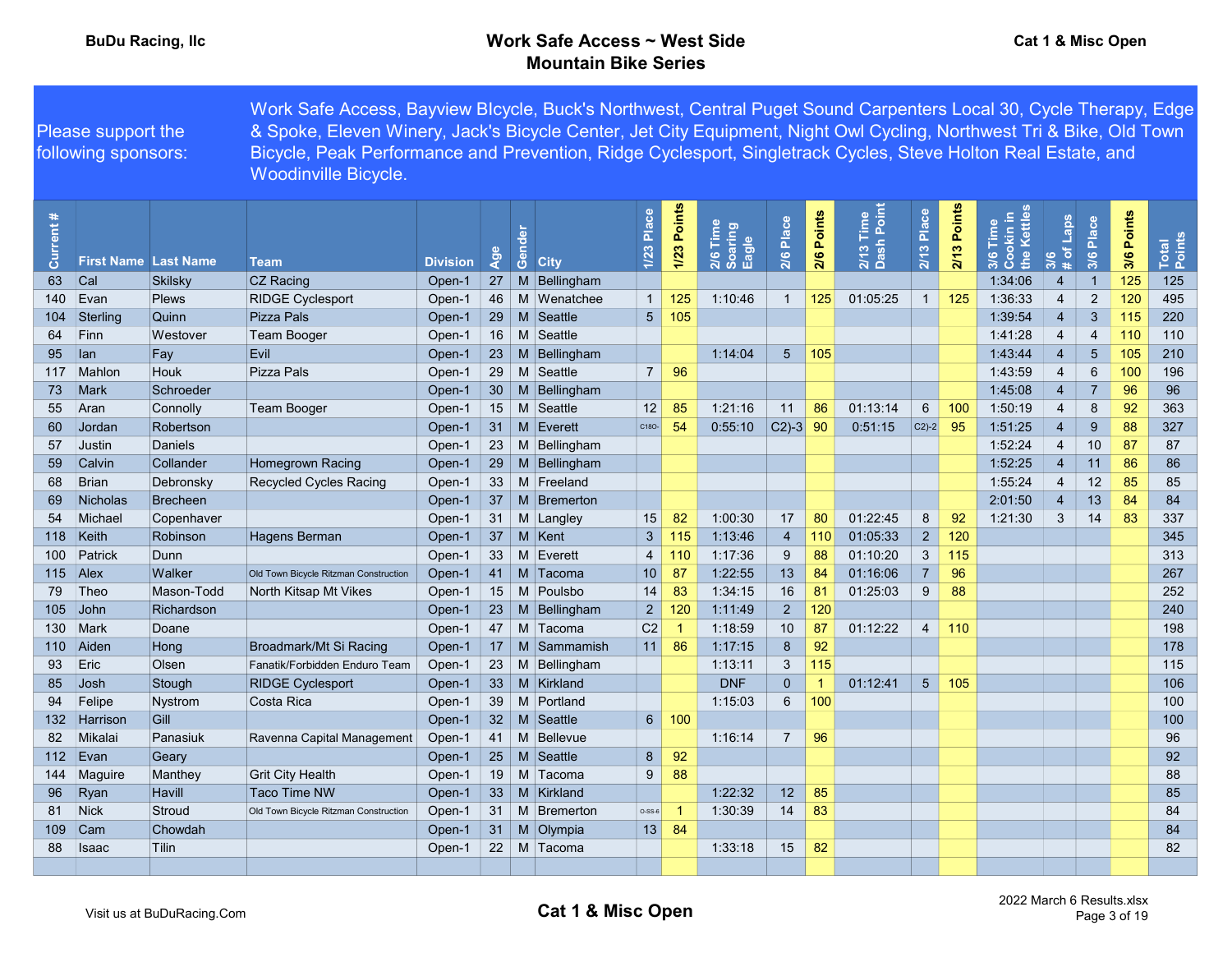| Current#   | <b>First Name Last Name</b> |                  | <b>Team</b>                      | <b>Division</b> | Age | ैं<br>혼<br>රී  | <b>City</b>                 | Place<br>1/23   | Points<br>1/23 | Time<br>Soaring<br>Eagle<br>2/6 | 2/6 Place          | Points<br>2/6 | õ<br>$\mathbf{a}$<br>2/13 T<br>Dash | Place<br>2/13   | Points<br>2/13 | 3/6 Time<br>Cookin in<br>the Kettles | Laps<br>৳<br>$\omega$<br>ले.<br>壮 | Place<br>3/6    | 3/6 Points | Total<br>Points |
|------------|-----------------------------|------------------|----------------------------------|-----------------|-----|----------------|-----------------------------|-----------------|----------------|---------------------------------|--------------------|---------------|-------------------------------------|-----------------|----------------|--------------------------------------|-----------------------------------|-----------------|------------|-----------------|
| 83         | Calvin                      | Spranger         |                                  | $35 - 49$       |     | 48 M           | sammamish                   |                 |                | 1:18:47                         | $\overline{1}$     | 125           |                                     |                 |                | 1:45:56                              | 4                                 | $\overline{1}$  | 125        | 250             |
| 65         | Steven                      | Westover         | Team Booger                      | 35-49           |     | $49$ M         | Seattle                     |                 |                |                                 |                    |               |                                     |                 |                | 1:45:57                              | $\overline{4}$                    | $\overline{2}$  | 120        | 120             |
| 138        | Garth                       | Gourley          | Project 529 Legion               | 35-49           |     | $41$ M         | <b>Port Ludlow</b>          | 2 <sup>1</sup>  | 120            | 1:20:25                         | 3                  | 115           | 01:13:28                            | $\overline{2}$  | 120            | 1:50:39                              | $\overline{4}$                    | 3               | 115        | 470             |
| 77         | <b>Bryce</b>                | Fegley           |                                  | 35-49           |     |                | 48   M Bellingham           |                 |                |                                 |                    |               |                                     |                 |                | 1:51:29                              | $\overline{4}$                    | $\overline{4}$  | 110        | 110             |
| 121        | Adrian                      | Shulock          |                                  | 35-49           |     | 46   M         | Bellingham                  | $\overline{7}$  | 96             |                                 |                    |               |                                     |                 |                | 1:54:37                              | $\overline{4}$                    | 5               | 105        | 201             |
| 114 Scott  |                             | Scholz           | <b>Biciclista US</b>             | 35-49           |     | $39$ M         | Portland                    | $\overline{1}$  | 125            | 1:20:01                         | $2^{\circ}$        | 120           | 01:12:09                            | $\mathbf{1}$    | 125            | 1:55:30                              | $\overline{4}$                    | $6\phantom{1}6$ | 100        | 470             |
| 99         | Nathan                      | Holmes           |                                  | 35-49           |     |                | 49   M   North Bend         | $C2-1$          |                | 0:55:41                         | C <sub>2</sub> O-5 | -1            | 01:19:03                            | $\mathbf{3}$    | 115            | 1:58:57                              | $\overline{4}$                    | $\overline{7}$  | 96         | 213             |
| $135$ Matt |                             | Seguin           | Unavita Racing                   | 35-49           |     |                | 43   M   Kirkland           | $\overline{4}$  | 110            | 1:28:43                         | $6\phantom{1}$     | 100           | 01:22:28                            | $5\phantom{.0}$ | 105            | 2:01:08                              | $\overline{4}$                    | 8               | 92         | 407             |
| 137        | Dustin                      | Shaffer          |                                  | 35-49           |     |                | 39   M Lake Forest Park   8 |                 | 92             | 1:36:44                         | $\overline{7}$     | 96            | 01:27:28                            | 6               | 100            | 2:06:56                              | $\overline{4}$                    | 9               | 88         | 376             |
| 74         | Jacob                       | <b>Stewart</b>   |                                  | 35-49           |     | $42 \mid M$    | Bellingham                  |                 |                |                                 |                    |               |                                     |                 |                | 2:13:36                              | $\overline{4}$                    | 10              | 87         | 87              |
| 129        | Alden                       | Kroll            | <b>Black Sheep Velo</b>          | 35-49           |     | $40$ M         | Seattle                     | 5               | 105            | 1:25:18                         | $\overline{4}$     | 110           |                                     |                 |                | 1:23:09                              | $\mathbf{3}$                      | 11              | 86         | 301             |
| 62         | Peter                       | Wandera          |                                  | 35-49           |     | $45 \mid M$    | <b>Oak Harbor</b>           |                 |                |                                 |                    |               |                                     |                 |                | 1:32:06                              | 3                                 | 12              | 85         | 85              |
| 71         | John                        | <b>Barbicas</b>  | unattached                       | $35 - 49$       |     |                | 48   M   Coupeville         |                 |                |                                 |                    |               |                                     |                 |                | 1:58:55                              | 3                                 | 13              | 84         | 84              |
| 128        | <b>Justin</b>               | Valente          | Broadmark/Mt Si Racing           | 35-49           |     |                | 48   M   Fall City          | 6 <sup>1</sup>  | 100            | 1:25:47                         | $5\overline{)}$    | 105           | 01:20:41                            | $\overline{4}$  | 110            |                                      |                                   |                 |            | 315             |
|            | 113 Brent                   | <b>Morrow</b>    |                                  | $35 - 49$       | 47  |                | M   Vancouver               | 3               | 115            |                                 |                    |               |                                     |                 |                |                                      |                                   |                 |            | 115             |
| 92         | Nathan                      | Marsh            |                                  | 35-49           |     | $47 \mid M$    | Sammamish                   |                 |                | 1:09:46                         | 8                  | 92            |                                     |                 |                |                                      |                                   |                 |            | 92              |
|            | 142 Forest                  | Hietpas          | Hagens Berman                    | 35-49           |     |                | 38 M Sequim                 | 9               | 88             |                                 |                    |               |                                     |                 |                |                                      |                                   |                 |            | 88              |
|            |                             |                  |                                  |                 |     |                |                             |                 |                |                                 |                    |               |                                     |                 |                |                                      |                                   |                 |            |                 |
| 143   Matt |                             | Albee            | Eleven Winery                    | $50+$           |     | $52 \mid M$    | Bainbridge Island           | $\overline{2}$  | 120            | 1:18:42                         | $\overline{1}$     | 125           | 01:13:41                            | $\overline{2}$  | 120            | 1:47:16                              | $\overline{4}$                    | $\overline{1}$  | 125        | 490             |
| 147        | Brian                       | <b>Smith</b>     | <b>Taco Time NW</b>              | $50+$           |     | $52 \mid M$    | Renton                      | $\overline{1}$  | 125            | 1:19:46                         | $\overline{2}$     | 120           | 01:13:09                            | $\mathbf{1}$    | 125            | 1:48:26                              | $\overline{4}$                    | $\overline{2}$  | 120        | 490             |
| 148        | James                       | Christensen      |                                  | $50+$           | 55  | M              | Tacoma                      | $\overline{4}$  | 110            | 1:21:56                         | 3                  | 115           | 01:14:40                            | 3               | 115            | 1:49:32                              | $\overline{4}$                    | 3               | 115        | 455             |
|            | 72 Mike                     | <b>Rolcik</b>    | <b>Taco Time NW</b>              | $50+$           |     | $53 \mid M$    | Seattle                     |                 |                |                                 |                    |               |                                     |                 |                | 1:51:30                              | $\overline{4}$                    | $\overline{4}$  | 110        | 110             |
|            | 150 Chris                   | Wood             |                                  | $50+$           |     |                | 58   M   Maple Valley       |                 | $3 \mid 115$   | 1:23:59                         | $5\phantom{.0}$    | 105           | 01:18:11                            | $5\overline{)}$ | 105            | 1:53:11                              | 4                                 | 5               | 105        | 430             |
|            | 133 Anthony                 | <b>Dickson</b>   |                                  | $50+$           |     | $50 \mid M$    | Seattle                     |                 |                |                                 |                    |               |                                     |                 |                | 1:55:27                              | $\overline{4}$                    | $6\phantom{1}6$ | 100        | 100             |
| 58         | Michael                     | Murdin           |                                  | $50+$           |     | $51$ M         | Bothell                     |                 |                |                                 |                    |               |                                     |                 |                | 1:59:57                              | $\overline{4}$                    | $\overline{7}$  | 96         | 96              |
| 70         | Justin                      | <b>Bannerman</b> | <b>Bicycle Barn/Livit Coffee</b> | $50+$           |     |                | 62   M   Walla Walla        |                 |                |                                 |                    |               |                                     |                 |                | 2:00:54                              | $\overline{4}$                    | 8               | 92         | 92              |
| 61         | <b>Mike</b>                 | Hardenbergh      |                                  | $50+$           | 65  |                | M Oak Harbor                |                 |                |                                 |                    |               |                                     |                 |                | 2:19:18                              | $\overline{4}$                    | 9               | 88         | 88              |
| 67         | Shawn                       | Needham          |                                  | $50+$           |     | $52 \mid M$    | <b>Moses Lake</b>           |                 |                |                                 |                    |               |                                     |                 |                | <b>DNF</b>                           | 2 <sup>2</sup>                    | $\Omega$        | -1         | $\overline{1}$  |
| 86         | Pat                         | Miller           | Hagens Berman                    | $50+$           | 51  | $\blacksquare$ | Sammamish                   | $C2-2$          | 95             | 1:23:11                         | $\overline{4}$     | 110           | 01:17:19                            | $\overline{4}$  | 110            |                                      |                                   |                 |            | 315             |
|            | 136 Phillip                 | <b>Kriss</b>     | <b>NWTB Old Farts</b>            | $50+$           | 63  |                | M   Maple Valley            | $7\overline{ }$ | 96             | 1:30:07                         | $\overline{9}$     | 88            | 01:24:57                            | $6\phantom{1}$  | 100            |                                      |                                   |                 |            | 284             |
| 124 Matt   |                             | Johnson          |                                  | $50+$           |     | $51 \mid M$    | Ellensburg                  | 5 <sup>5</sup>  | 105            | 1:24:36                         | $\overline{7}$     | 96            |                                     |                 |                |                                      |                                   |                 |            | 201             |
| 119        | Chris                       | <b>Bond</b>      | Dyna Racing                      | $50+$           | 54  |                | M Mercer Island             | $6^{\circ}$     | 100            |                                 |                    |               | 01:26:19                            | $\overline{7}$  | 96             |                                      |                                   |                 |            | 196             |
| 145        | Chad                        | Matteson         |                                  | $50+$           | 51  | M              | Seattle                     | 9               | 88             | 1:25:20                         | 8                  | 92            |                                     |                 |                |                                      |                                   |                 |            | 180             |
| 131        | Brad                        | Williams         | <b>NWTB Old Farts</b>            | $50+$           | 64  |                | M Kent                      | 8               | 92             | 1:39:19                         | 11                 | 86            |                                     |                 |                |                                      |                                   |                 |            | 178             |
| 89         | Lane                        | Seeley           |                                  | $50+$           | 50  | $\blacksquare$ | Edmonds                     |                 |                | 1:24:30                         | 6                  | 100           |                                     |                 |                |                                      |                                   |                 |            | 100             |
| 87         | <b>Bill</b>                 | <b>Blackburn</b> | PAC Racing & Cycling Club        | $50+$           |     |                | 51 M Issaquah               |                 |                | 1:37:27                         | 10                 | 87            |                                     |                 |                |                                      |                                   |                 |            | 87              |
| 75         | Kelly                       | Woolms           | <b>Mcleod Construction</b>       | $50+$           |     |                | 58   M Lynnwood             |                 |                |                                 |                    |               |                                     |                 |                |                                      |                                   |                 |            | $\Omega$        |
|            |                             |                  |                                  |                 |     |                |                             |                 |                |                                 |                    |               |                                     |                 |                |                                      |                                   |                 |            |                 |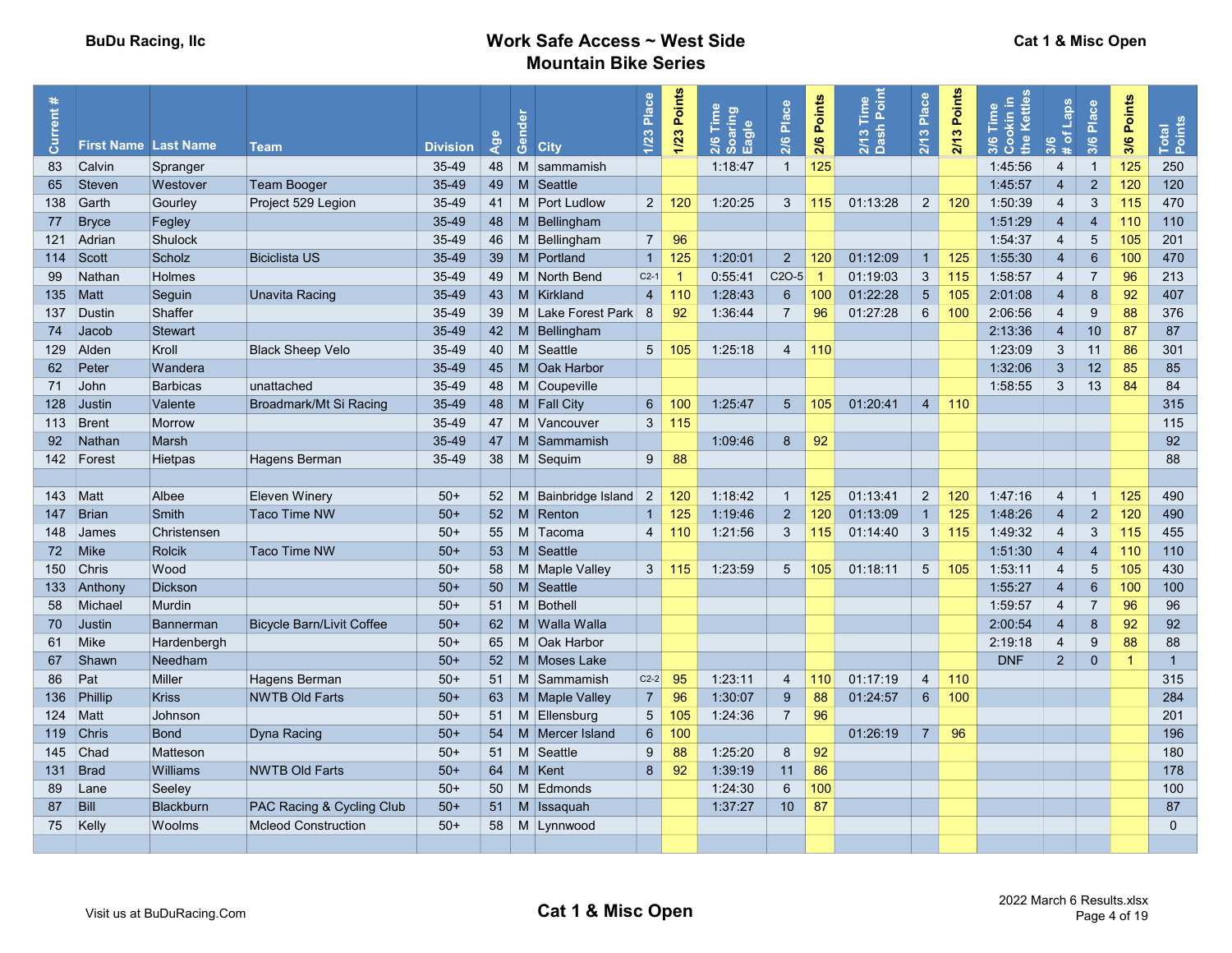|  |  |  | Cat 1 & Misc Open |
|--|--|--|-------------------|
|--|--|--|-------------------|

| $\ast$<br>Current | <b>First Name Last Name</b> |                  | <b>Team</b>                              | <b>Division</b> | Age         | Gend           | <b>City</b>                | Place<br>1/23  | Points<br>1/23 | 2/6 Time<br>Soaring<br>Eagle | 2/6 Place       | 2/6 Points | ಠ<br>듦<br>$\infty$<br>ິສັ ອຶ | Place<br>$2/13$ | Points<br>2/13 | Kettle<br>Time<br>Min i<br>Le<br>္ကိစိ | <b>Sder</b><br>$\sigma$<br>ဖ<br>ਨ | Place<br>3/6   | 3/6 Points | Total<br>Points |
|-------------------|-----------------------------|------------------|------------------------------------------|-----------------|-------------|----------------|----------------------------|----------------|----------------|------------------------------|-----------------|------------|------------------------------|-----------------|----------------|----------------------------------------|-----------------------------------|----------------|------------|-----------------|
| 361               | Ben                         | Shaklee          | Jack's Bicycle Center / Homegrown Racing | SS              | $42 \mid M$ |                | Bellingham                 |                |                |                              |                 |            |                              |                 |                | 1:43:13                                | 4                                 | $\overline{1}$ | 125        | 125             |
| 354               | ∣Matthew                    | Kelley           |                                          | SS              | $37$ M      |                | Seattle                    |                |                | 1:22:53                      | $\overline{7}$  | 96         |                              |                 |                | 1:53:49                                | $\overline{4}$                    | $\overline{2}$ | 120        | 216             |
| 341               | Quin                        | Kennedy          |                                          | SS              |             | $37$ M         | Seattle                    | 4 <sup>1</sup> | 110            |                              |                 |            |                              |                 |                | 1:58:43                                | $\overline{4}$                    | 3              | 115        | 225             |
| 339               | <b>Brendan</b>              | Connolly         | <b>Black Sheep Velo</b>                  | <b>SS</b>       |             | $49$ M         | Seattle                    | $\mathbf{1}$   | 125            |                              |                 |            | 01:10:41                     | $\mathbf{1}$    | 125            |                                        |                                   |                |            | 250             |
| 331               | Doug                        | Graver           | <b>RIDGE Cyclesport</b>                  | SS              | 57          | M              | Snohomish                  | 3              | 115            |                              |                 |            | 01:12:52                     | $\overline{2}$  | 120            |                                        |                                   |                |            | 235             |
|                   | 356 Tim                     | Wyckoff          |                                          | SS              |             | $53 \mid M$    | Snoqualmie                 |                |                | 1:23:30                      | $\overline{2}$  | 120        | 01:13:45                     | $\mathbf{3}$    | 115            |                                        |                                   |                |            | 235             |
| 337               | Daniel                      | Tomko            |                                          | SS              | 46          | $\blacksquare$ | Bellevue                   | 5 <sup>5</sup> | 105            | 1:23:44                      | $\mathbf{3}$    | 115        |                              |                 |                |                                        |                                   |                |            | 220             |
| 343               | Lee                         | Peterson         | Race Cascadia                            | SS              | 48 M        |                | Olympia                    | 8              | 92             | 1:07:58                      | $6\phantom{a}6$ | 100        |                              |                 |                |                                        |                                   |                |            | 192             |
| 348               | John                        | Scarafiotti      | <b>RIDGE Cyclesport</b>                  | SS              |             |                | 46   M   Wenatchee         |                |                | 1:22:33                      | $\overline{1}$  | 125        |                              |                 |                |                                        |                                   |                |            | 125             |
|                   | $334$ Tim                   | Anderson         | <b>Faster Mustache</b>                   | <b>SS</b>       |             | $38$ M         | Renton                     |                | $2 \mid 120$   |                              |                 |            |                              |                 |                |                                        |                                   |                |            | 120             |
| 349               | Benjamir                    | Enbom            |                                          | SS              |             | $25 \mid M$    | Seattle                    |                |                | 1:28:38                      | $\overline{4}$  | 110        |                              |                 |                |                                        |                                   |                |            | 110             |
|                   | 357   Kyle                  | Curtin           |                                          | <b>SS</b>       | $30 \mid M$ |                | Olympia                    |                |                | 1:33:01                      | $5\phantom{1}$  | 105        |                              |                 |                |                                        |                                   |                |            | 105             |
|                   | 333 Nick                    | Stroud           | Old Town Bicycle Ritzman Construction    | SS              | $31$ M      |                | Bremerton                  | 6              | 100            |                              |                 |            |                              |                 |                |                                        |                                   |                |            | 100             |
| 335               | Roger                       | <b>Burton</b>    | <b>Recycled Cycles Racing</b>            | SS              |             | $51$ M         | Bothell                    | $\overline{7}$ | 96             |                              |                 |            |                              |                 |                |                                        |                                   |                |            | 96              |
|                   | $345$ Trey                  | Wilson           | Race Cascadia                            | SS              |             |                | 49   M   Olympia           | 9              | 88             |                              |                 |            |                              |                 |                |                                        |                                   |                |            | 88              |
|                   |                             |                  |                                          |                 |             |                |                            |                |                |                              |                 |            |                              |                 |                |                                        |                                   |                |            |                 |
| 325               | <b>Jason</b>                | <b>Martin</b>    |                                          | <b>FT</b>       |             |                | 42 M Everett               | 1 <sup>1</sup> | 125            | 1:31:20                      | $\overline{1}$  | 125        | 00:53:18                     | $\mathbf{1}$    | 125            | 1:26:50                                | $\overline{4}$                    | $\overline{1}$ | 125        | 500             |
| 362               | $\Box$ Dan                  | Knipstein        |                                          | <b>FT</b>       |             |                | 43 M Langley               |                |                |                              |                 |            |                              |                 |                | 1:31:09                                | $\mathbf{3}$                      | $\sqrt{2}$     | 120        | 120             |
| 342               | Stephen                     | <b>Benson</b>    | <b>RIDGE Cyclesport</b>                  | <b>FT</b>       | 57          | M              | Snohomish                  | $\overline{2}$ | 120            | 1:10:13                      | $\overline{2}$  | 120        | 01:07:23                     | $\overline{2}$  | 120            | 1:39:37                                | $\mathfrak{S}$                    | 3              | 115        | 475             |
|                   | 359 Ron                     | <b>Rice</b>      |                                          | <b>FT</b>       | 67          |                | M Tacoma                   |                |                |                              |                 |            | 01:35:36                     | 3               | 115            |                                        |                                   |                |            | 115             |
|                   |                             |                  |                                          |                 |             |                |                            |                |                |                              |                 |            |                              |                 |                |                                        |                                   |                |            |                 |
|                   | 353 Derek                   | Parsons          | <b>RIDGE Cyclesport</b>                  | Clydes          |             |                | 34 M Kirkland              |                |                | 1:25:41                      | $\overline{1}$  | 125        | 01:19:08                     | $\overline{1}$  | 125            | 1:21:04                                | $\mathbf{3}$                      | $\overline{1}$ | 125        | 375             |
| 327               | Shawn                       | Peerson          | Unavita Racing                           | Clydes          |             |                | 52   M   Woodinville       | 5 <sup>5</sup> | 105            | 1:11:29                      | $5\phantom{.0}$ | 105        | 01:09:53                     | 5               | 105            | 1:49:24                                | 3                                 | 2              | 120        | 435             |
| 347               | Nathan                      | Thayer           | Night Owl Cycling                        | Clydes          |             |                | 49   M   Bainbridge Island | 8              | 92             | 1:17:56                      | $\overline{7}$  | 96         | 01:08:58                     | $\overline{4}$  | 110            | 1:56:05                                | $\mathbf{3}$                      | 3              | 115        | 413             |
| 358               | ∃ason                       | Sobottka         | <b>BRiD Bike Racing is Dumb</b>          | Clydes          |             |                | 47   M Tacoma              | $C2-14$        |                |                              |                 |            | 01:18:55                     | $\overline{7}$  | 96             | 2:00:15                                | 3                                 | $\overline{4}$ | 110        | 207             |
| 326               | William                     | Wallace          | <b>Buck's Northwest</b>                  | Clydes          |             |                | 33   M Copalis Beach       | $\overline{7}$ | 96             | 1:10:46                      | $\overline{4}$  | 110        | 01:04:07                     | $\overline{2}$  | 120            |                                        |                                   |                |            | 326             |
| 332               | Don                         | <b>McBride</b>   | Unavita Racing                           | Clydes          |             |                | 56 M Ravensdale            | 6              | 100            | 1:16:31                      | 6               | 100        | 01:13:56                     | 6               | 100            |                                        |                                   |                |            | 300             |
| 340               | $\vert$ Jeff                | Evans            | <b>Nuun</b>                              | Clydes          |             |                | 50 M Tacoma                | $\overline{4}$ | 110            |                              |                 |            | 01:06:04                     | $\mathbf{3}$    | 115            |                                        |                                   |                |            | 225             |
| 328               | Michael                     | Kunz             | Project 529 Legion                       | Clydes          |             |                | 49 M Seattle               | $\overline{2}$ | 120            | 0:34:55                      | 9               | 88         |                              |                 |                |                                        |                                   |                |            | 208             |
| 329               | Chris                       | Oughton          | <b>Key Pen Pirates</b>                   | Clydes          |             |                | 38   M Gig Harbor          | 9              | 88             |                              |                 |            | 01:28:25                     | 8               | 92             |                                        |                                   |                |            | 180             |
| 338               | John                        | <b>McConnell</b> | Cascadia Wheel Co. Dirt Team             | Clydes          | 47          |                | M Tacoma                   | $\overline{1}$ | 125            |                              |                 |            |                              |                 |                |                                        |                                   |                |            | 125             |
| 352               | Jason                       | Konieczka        | Issaquah                                 | <b>Clydes</b>   |             |                | 53 M Sammamish             |                |                | 1:30:24                      | $\overline{2}$  | 120        |                              |                 |                |                                        |                                   |                |            | 120             |
| 336               | (Moe) Ryan Kelsey           |                  |                                          | <b>Clydes</b>   |             |                | 45   M   Mount Vernon      |                | 3   115        |                              |                 |            |                              |                 |                |                                        |                                   |                |            | 115             |
| 350               | Roger                       | <b>Bialous</b>   |                                          | <b>Clydes</b>   | $49 \mid M$ |                | Seattle                    |                |                | 01:07:36                     | $\overline{3}$  | 115        |                              |                 |                |                                        |                                   |                |            | 115             |
| 355               | <b>Jesse</b>                | Keating          | Cascadia Wheel Co. Dirt Team             | Clydes          | $41 \mid M$ |                | Tacoma                     |                |                | 01:22:44                     | 8               | 92         |                              |                 |                |                                        |                                   |                |            | 92<br>88        |
|                   | 360 Abraham                 | Ojeda            |                                          | <b>Clydes</b>   |             |                | 39   M   Tacoma            |                |                |                              |                 |            | 01:36:26                     | 9               | 88             |                                        |                                   |                |            |                 |
|                   |                             |                  |                                          |                 |             |                |                            |                |                |                              |                 |            |                              |                 |                |                                        |                                   |                |            |                 |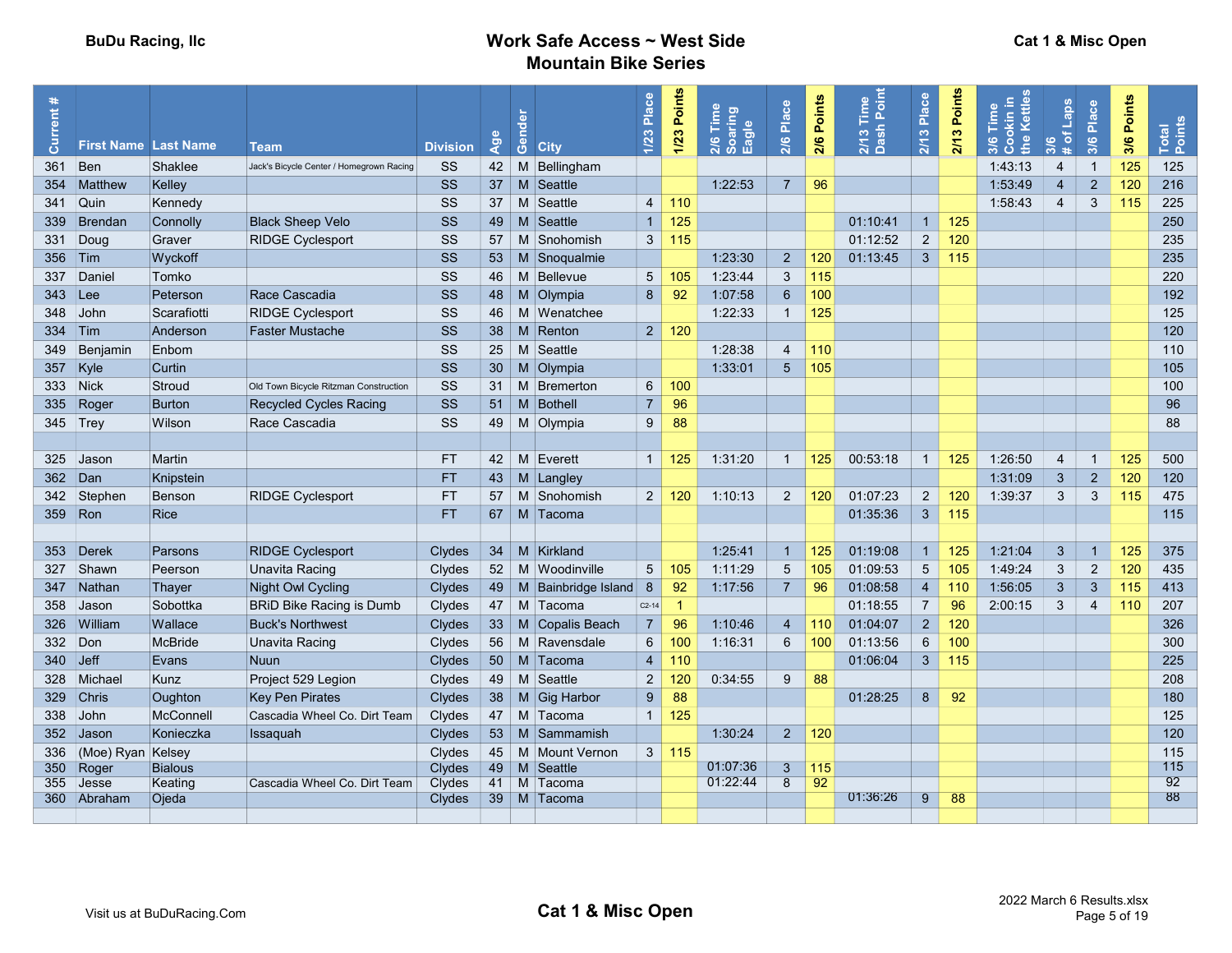| $ \vec{a} $<br>-ā | <b>First Name Last Name</b> |               | <b>Team</b>                              | <b>Division</b> | <b>P</b> | ්රී | <b>City</b>              | Place<br>1/23  | Points<br>1/23 | E<br>aring<br>Soarin<br>Eagle<br>2/6 | Place<br>2/6          | Points<br>2/6   | 3 Time<br>sh Point<br>$\infty$<br><b>ដី ខឺ</b> | Place<br>$\infty$<br>$\frac{2}{1}$ | Points<br>S<br>$\frac{2}{10}$ | <b>Kettle</b><br>lime<br>Kin i<br>tte<br>న్<br>Ö | aps<br>$\frac{8}{3}$ $\frac{6}{3}$ | Place<br>3/6   | <b>Points</b><br>3/6 | Total<br>Points |
|-------------------|-----------------------------|---------------|------------------------------------------|-----------------|----------|-----|--------------------------|----------------|----------------|--------------------------------------|-----------------------|-----------------|------------------------------------------------|------------------------------------|-------------------------------|--------------------------------------------------|------------------------------------|----------------|----------------------|-----------------|
| 84                | Kele                        | <b>Murdin</b> | <b>Keller Rorhbach</b>                   | Open-1          | 48       |     | Bothell                  |                |                | 01:31:57                             | $\overline{3}$        | 115             | 01:24:25                                       | $\overline{3}$                     | 115                           | 02:06:25                                         | $\boldsymbol{\varDelta}$           |                | 125                  | 355             |
| 102               | Ella                        | Dorband       | <b>Breakfast Racing Team</b>             | Open-1          | 37       | F.  | Seattle                  | 3              | 115            | 01:04:54                             |                       | 96              |                                                |                                    |                               | 01:28:27                                         | $\overline{3}$                     | $\overline{2}$ | 120                  | 331             |
| 111               | Sarah                       | Fitsch        | <b>RIDGE Cyclesport</b>                  | Open-1          | 17       | F.  | Wenatchee                | 5 <sup>5</sup> | 105            | 01:08:19                             | $\mathbf{8}$          | 92              | 01:38:08                                       | 6                                  | 100                           | 01:35:15                                         | $\overline{3}$                     | 3              | 115                  | 412             |
| 66                | Torin                       | Kelsey        | <b>Galbraith Gravity Riders</b>          | Open-1          | 16       | F.  | <b>Mount Vernon</b>      | $C2-1$         |                | 01:01:00                             | $C2-1$                | 10 <sub>C</sub> | 00:57:02                                       | $C2-1$                             | 100                           | <b>DNF</b>                                       | $\overline{2}$                     | $\mathbf{0}$   |                      | 301             |
| 126               | Bry                         | Osmonson      | <b>Breakfast Racing Team</b>             | Open-1          | 31       | F   | Seattle                  | 2 <sup>1</sup> | 120            | 00:38:44                             | $\mathbf{Q}$          | 88              |                                                |                                    |                               | <b>DNF</b>                                       | $\overline{2}$                     | $\Omega$       |                      | 209             |
| 125               | Monilee                     | Keller        | <b>Breakfast Racing Team</b>             | Open-1          | 45       | F.  | Redmond                  | $\overline{1}$ | 125            | 01:28:35                             |                       | 125             | 01:23:26                                       |                                    | 125                           |                                                  |                                    |                |                      | 375             |
| 103               | $M$ yla                     | Doane         |                                          | Open-1          | 14       | F.  | Tacoma                   | $C2-1$         |                | 01:31:46                             | $\mathcal{P}$         | 12 <sub>C</sub> | 01:24:09                                       | $\overline{2}$                     | 120                           |                                                  |                                    |                |                      | 340             |
| 123               | Kathryn                     | Staver        | <b>Breakfast Racing Team</b>             | Open-1          | 37       | F.  | <b>Issaquah</b>          | $\overline{4}$ | 110            | 01:35:43                             | 6                     | 10 <sup>c</sup> | 01:28:45                                       | $\overline{4}$                     | 110                           |                                                  |                                    |                |                      | 320             |
| 97                | Coral                       | Ng            | Spokeswomen Racing                       | Open-1          | 25       | F   | Bellevue                 | $C2-1$         | 100            | 01:34:01                             | $\overline{4}$        | 110             |                                                |                                    |                               |                                                  |                                    |                |                      | 210             |
| 78                | Gina                        | Estep         | <b>PNW Colavita HelloFresh</b>           | Open-1          | 49       | F.  | Renton                   |                |                |                                      |                       |                 | 01:34:53                                       | $5\overline{)}$                    | 105                           |                                                  |                                    |                |                      | 105             |
| 98                | Malia                       | Greening      | <b>PNW Colavita HelloFresh</b>           | Open-1          | 47       | F.  | <b>Issaquah</b>          |                |                | 01:35:30                             | $5\overline{)}$       | 105             |                                                |                                    |                               |                                                  |                                    |                |                      | 105             |
|                   |                             |               |                                          |                 |          |     |                          |                |                |                                      |                       |                 |                                                |                                    |                               |                                                  |                                    |                |                      |                 |
| 134               | Linnea                      | Rooke         |                                          | 35-49           | 36       | F.  | <b>Fall City</b>         |                |                |                                      |                       |                 |                                                |                                    |                               | 02:12:08                                         | $\overline{4}$                     |                | 125                  | 125             |
| 56                | Frances                     | Sun           | <b>Breakfast Racing Team</b>             | $35 - 49$       | 36       | F   | Seattle                  | $C2-2$         | QF             | 01:04:34                             | $\overline{2}$        | 120             | 01:31:41                                       | $\overline{2}$                     | 120                           | 01:32:31                                         | $\overline{3}$                     | $\overline{2}$ | 120                  | 455             |
| 107               | Karine                      |               | Valliant-Saunder PNW colavita HelloFresh | 35-49           | 42       |     | Seattle                  | $\mathbf{1}$   |                | 01:36:58                             |                       | 125             | 01:33:47                                       | $\overline{3}$                     | 115                           |                                                  |                                    |                |                      | 365             |
| 116               | Olivia                      | <b>Brown</b>  | Nemesis Racing                           | $35 - 49$       | 38       | F   | <b>Des Moines</b>        | $\overline{2}$ | 120            | 01:14:52                             | $\overline{7}$        | 96              |                                                |                                    |                               |                                                  |                                    |                |                      | 216             |
| 76                | <b>Malia</b>                | Greening      | <b>PNW Colavita Hello Fresh</b>          | $35 - 49$       | 47       | F   | <b>Issaguah</b>          |                |                |                                      |                       |                 | 01:30:07                                       | $\overline{1}$                     | 125                           |                                                  |                                    |                |                      | 125             |
| 90                | Christina                   | Polwarth      | <b>Recycled Cycles Racing</b>            | $35 - 49$       | 40       | F.  | Redmond                  |                |                | 01:05:51                             | 3                     | 115             |                                                |                                    |                               |                                                  |                                    |                |                      | 115             |
| 122               | ∃Jenni                      | Malloy        |                                          | $35 - 49$       | 47       |     | <b>Bainbridge Island</b> | $\mathbf{3}$   | 115            |                                      |                       |                 |                                                |                                    |                               |                                                  |                                    |                |                      | 115             |
| 108               | Kristina                    | Spranger      |                                          | $35 - 49$       | 48       | F.  | Sammamish                | $4 \vert$      | 110            |                                      |                       |                 |                                                |                                    |                               |                                                  |                                    |                |                      | 110             |
| 146               | Jadine                      | <b>Riley</b>  | <b>PNW Colavita HelloFresh</b>           | $35 - 49$       | 48       | F.  | Seattle                  |                |                | 01:08:36                             | $\boldsymbol{\Delta}$ | 110             |                                                |                                    |                               |                                                  |                                    |                |                      | 110             |
| 139               | Michelle                    | Macartney     | <b>Epic Racing</b>                       | 35-49           | 49       |     | F Fall City              |                |                | 01:10:19                             | 5                     | 105             |                                                |                                    |                               |                                                  |                                    |                |                      | 105             |
|                   | $z78$ Gina                  | Estep         | <b>PNW Colavita HelloFresh</b>           | 35-49           | 49       | F.  | Mercer Island            |                |                | 01:12:00                             | 6                     | 100             |                                                |                                    |                               |                                                  |                                    |                |                      | 100             |
|                   |                             |               |                                          |                 |          |     |                          |                |                |                                      |                       |                 |                                                |                                    |                               |                                                  |                                    |                |                      |                 |
| 141               | Lori                        | <b>Brazel</b> | <b>PCP Racing</b>                        | $50+$           | 60       | F.  | <b>Federal Way</b>       | 2 <sup>1</sup> | 120            | 01:05:43                             | $\overline{2}$        | 12C             | 01:35:55                                       | 2 <sup>1</sup>                     | 120                           | 01:39:09                                         | $\mathbf{3}$                       |                | 125                  | 485             |
| 80                | Izette                      | Swan          | <b>Recycled Cycles Racing</b>            | $50+$           | 56       | F   | Seattle                  | 1              | 125            | 01:39:27                             |                       | 125             | 01:32:48                                       | $\mathbf{1}$                       | 125                           |                                                  |                                    |                |                      | 375             |
|                   |                             |               |                                          |                 |          |     |                          |                |                |                                      |                       |                 |                                                |                                    |                               |                                                  |                                    |                |                      |                 |
| 351               | Amy                         | Peerson       | Unavita Racing                           | Athena          | 53       | F.  | Woodinville              |                |                | 01:50:17                             |                       | 125             | 00:52:28                                       | $\mathbf{1}$                       | 125                           |                                                  |                                    |                |                      | 250             |
|                   | 344 Terri                   | Cole          | See-Queens                               | Athena          | 47       | F.  | Ruston                   |                | $1 \vert 125$  |                                      |                       |                 |                                                |                                    |                               |                                                  |                                    |                |                      | 125             |
|                   |                             |               |                                          |                 |          |     |                          |                |                |                                      |                       |                 |                                                |                                    |                               |                                                  |                                    |                |                      |                 |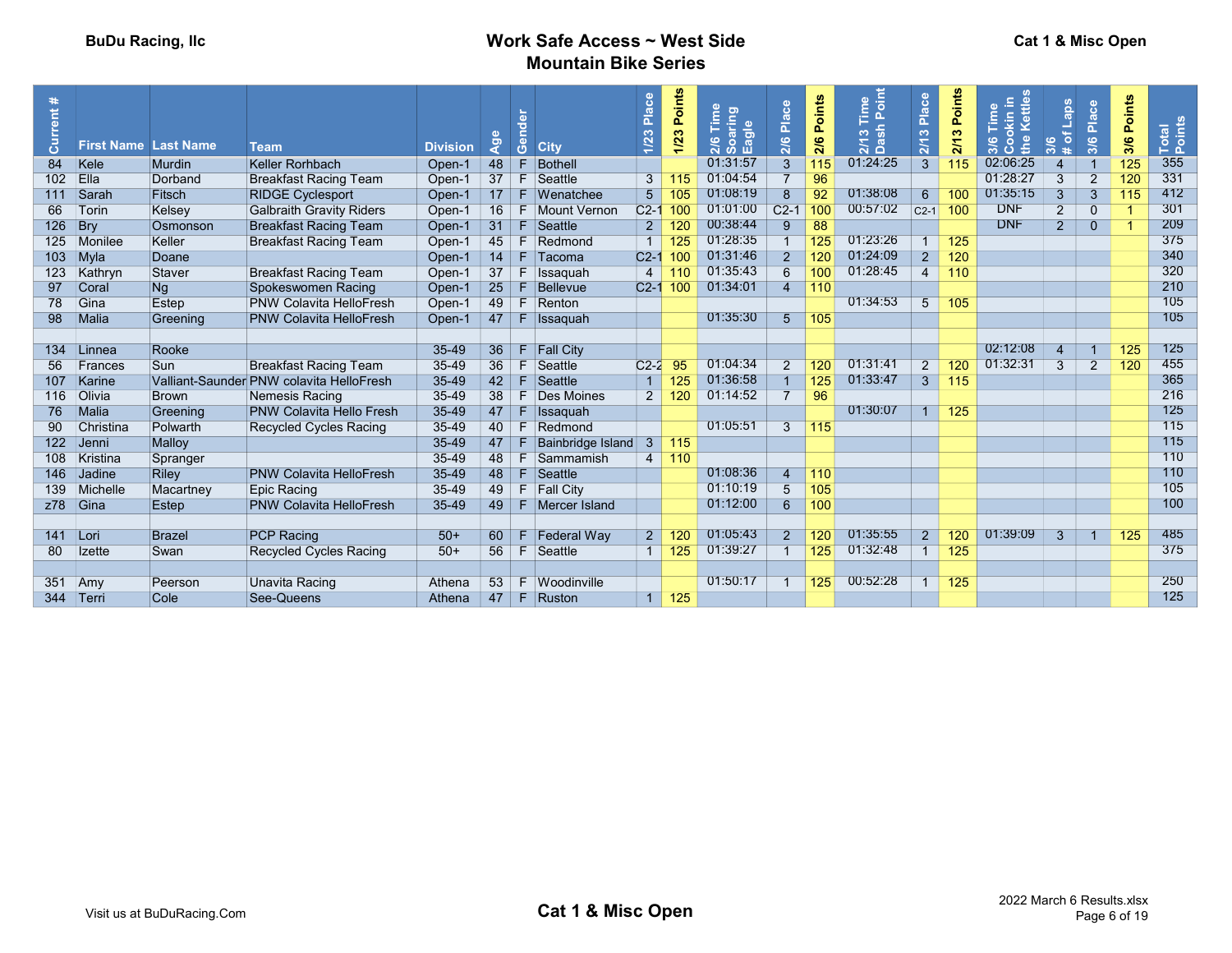|                      | sponsors:         | Please support the following | Work Safe Access, Bayview Blcycle, Buck's Northwest, Central Puget Sound Carpenters Local 30, Cycle Therapy, Edge & Spoke,<br>Eleven Winery, Jack's Bicycle Center, Jet City Equipment, Night Owl Cycling, Northwest Tri & Bike, Old Town Bicycle, Peak<br>Performance and Prevention, Ridge Cyclesport, Singletrack Cycles, Steve Holton Real Estate, and Woodinville Bicycle. |                 |                 |                   |                         |             |                                 |                 |               |                                      |                                   |                        |                                                   |                                                   |                              |                 |            |                 |
|----------------------|-------------------|------------------------------|---------------------------------------------------------------------------------------------------------------------------------------------------------------------------------------------------------------------------------------------------------------------------------------------------------------------------------------------------------------------------------|-----------------|-----------------|-------------------|-------------------------|-------------|---------------------------------|-----------------|---------------|--------------------------------------|-----------------------------------|------------------------|---------------------------------------------------|---------------------------------------------------|------------------------------|-----------------|------------|-----------------|
| $\ast$<br>rent<br>దె | <b>First Name</b> | <b>Last Name</b>             | <b>Team</b>                                                                                                                                                                                                                                                                                                                                                                     | <b>Division</b> | ₹               | රී<br><b>City</b> | $\frac{a}{2}$<br>$1/23$ | 1/23 Points | Time<br>Soaring<br>Eagle<br>2/6 | Place<br>2/6    | Points<br>2/6 | nio<br>A<br>Time<br>$2/13$ T<br>Dash | <b>Sden</b><br>$2/13$<br># of $ $ | Place<br>2/13          | Points<br>$\boldsymbol{\varpi}$<br>2 <sub>1</sub> | okin ir<br>» Kettle<br>Time<br>$rac{1}{2}$<br>3/6 | <b>Sden</b><br>$3/6$<br># of | Place<br>3/6    | 3/6 Points | Total<br>Points |
|                      | $249$ Vesa        | Suomalainen                  |                                                                                                                                                                                                                                                                                                                                                                                 | Open-2          | 60              | M Woodinville     | $\mathbf{3}$            | 90          | 0:54:30                         | $2^{\circ}$     | 95            | 0:50:28                              | $\overline{2}$                    | $\overline{1}$         | 100                                               | 1:16:26                                           | $\mathbf{3}$                 | $\mathbf{1}$    | 100        | 385             |
|                      | $225$ Jesse       | Favia                        |                                                                                                                                                                                                                                                                                                                                                                                 | Open-2          | 41              | M Renton          |                         |             | 0:56:12                         | 8               | 67            | 0:52:03                              | $\overline{2}$                    | 5                      | 80                                                | 1:16:34                                           | 3                            | $\overline{2}$  | 95         | 242             |
| 278                  | $ $ Jacob         | Soares                       | Broadmark/Mt Si Racing                                                                                                                                                                                                                                                                                                                                                          | Open-2          | 16              | M Kirkland        | 13                      | 59          | 0:57:00                         | 10              | 62            | 0:51:19                              | $\overline{2}$                    | $\mathbf{3}$           | 90                                                | 1:16:38                                           | $\mathbf{3}$                 | $\mathbf{3}$    | 90         | 301             |
| 228                  | Antoine           | Issa                         | Night Owl Cycling                                                                                                                                                                                                                                                                                                                                                               | Open-2          | 58              | M Kingston        | 5                       | 80          | 0:55:43                         | $6\overline{6}$ | 75            |                                      |                                   |                        |                                                   | 1:17:32                                           | 3                            | 4               | 85         | 240             |
| 232                  | ∣Jaxon            | Williams                     | Broadmark/Mt Si Racing                                                                                                                                                                                                                                                                                                                                                          | Open-2          | 13              | M Issaquah        | 9                       | 63          | 0:55:38                         | 4               | 85            | 0:51:41                              | $\overline{2}$                    | $\overline{4}$         | 85                                                | 1:18:39                                           | $\mathbf{3}$                 | 5               | 80         | 313             |
|                      | 277 Parker        | King                         |                                                                                                                                                                                                                                                                                                                                                                                 | Open-2          | 18              | M Anacortes       |                         |             |                                 |                 |               | 0:53:24                              | $2^{\circ}$                       | $ $ C <sub>20</sub> -1 | 100                                               | 1:20:07                                           | 3                            | 6               | 75         | 175             |
|                      | 275   Henri       | Devouton                     |                                                                                                                                                                                                                                                                                                                                                                                 | Open-2          | 17 <sup>2</sup> | M Bellevue        |                         |             |                                 |                 |               |                                      |                                   |                        |                                                   | 1:21:27                                           | 3                            | $\overline{7}$  | 71         | 71              |
| 237                  | ∃Joshua           | Melanson                     |                                                                                                                                                                                                                                                                                                                                                                                 | Open-2          | 43              | M Puyallup        | 15                      | -57         | 1:00:07                         | 18              | 54            | 0:54:03                              | $\overline{2}$                    | $\overline{7}$         | 71                                                | 1:23:12                                           | 3                            | 8               | 67         | 249             |
|                      | 267 Kenton        | Kostenko                     |                                                                                                                                                                                                                                                                                                                                                                                 | Open-2          | 16              | M Wenatchee       |                         |             |                                 |                 |               | 0:57:25                              | $\overline{2}$                    | 13                     | 59                                                | 1:23:23                                           | $\mathbf{3}$                 | 9               | 63         | 122             |
|                      | 244 Albert        | Ordelheide                   | <b>Buck's Northwest</b>                                                                                                                                                                                                                                                                                                                                                         | Open-2          | 43              | M Pacific Beach   | 17                      | 55          | 0:59:44                         |                 | $16 \mid 56$  | 0:56:23                              | $\overline{2}$                    | 10                     | 62                                                | 1:25:56                                           | 3                            | 10 <sup>°</sup> | 62         | 235             |
|                      | 276   Dylan       | <b>Bonsell</b>               |                                                                                                                                                                                                                                                                                                                                                                                 | Open-2          | 31              | M Bellingham      |                         |             |                                 |                 |               |                                      |                                   |                        |                                                   | 1:29:13                                           | $\overline{3}$               | 11              | 61         | 61              |
| $252$ Joe            |                   | Spranger                     |                                                                                                                                                                                                                                                                                                                                                                                 | Open-2          | 16              | M sammamish       | $\overline{1}$          | 100         |                                 |                 |               |                                      |                                   |                        |                                                   | 1:29:42                                           | 3                            | 12 <sup>2</sup> | 60         | 160             |
|                      | 234 Benjamin      | King                         |                                                                                                                                                                                                                                                                                                                                                                                 | Open-2          | 22              | M Anacortes       |                         |             |                                 |                 |               |                                      |                                   |                        |                                                   | 1:32:06                                           | $\mathbf{3}$                 | 13              | 59         | 59              |
|                      | 274 (Moe) Ryan    | Kelsey                       |                                                                                                                                                                                                                                                                                                                                                                                 | Open-2          | 45              | M   Mount Vernon  | $O-3$                   | -1          | 1:03:51                         | $C2A-8$         |               | <b>DNS</b>                           |                                   |                        | $\overline{1}$                                    | 1:32:18                                           | 3                            | 14              | 58         | 61              |
|                      | $235$ Buck        | Giles                        | <b>Buck's Northwest</b>                                                                                                                                                                                                                                                                                                                                                         | Open-2          | 33              | M Hoquiam         | 16                      | 56          | 1:00:12                         | 19              | 53            | 0:54:11                              | $\overline{2}$                    | 9                      | 63                                                | 1:53:01                                           | 3                            | 15              | 57         | 229             |
|                      | $273$ Jesse       | Smith                        | <b>Bucks Northwest</b>                                                                                                                                                                                                                                                                                                                                                          | Open-2          | 47              | M Pacific Beach   |                         |             |                                 |                 |               | 00:34:29                             |                                   | $C3-3$                 | 65                                                | 0:56:19                                           | $\overline{2}$               | 16              | 56         | 121             |
|                      | 240 Michael       | <b>Brazel</b>                | PCP Racing                                                                                                                                                                                                                                                                                                                                                                      | Open-2          | 58              | M Federal Way     |                         |             |                                 |                 |               | 0:56:28                              | $2^{\circ}$                       | 11                     | 61                                                | <b>DNF</b>                                        | $\overline{2}$               | $\mathbf{0}$    |            | 62              |
| 226                  | Jordan            | Robertson                    |                                                                                                                                                                                                                                                                                                                                                                                 | Open-2          | 31              | M Everett         | 18                      | 54          | 0:55:10                         | $\mathbf{3}$    | 90            | 0:51:15                              | $\overline{2}$                    | $\overline{2}$         | 95                                                |                                                   |                              |                 |            | 239             |
|                      | 242 Adam          | Wujick                       | <b>Taco Time NW</b>                                                                                                                                                                                                                                                                                                                                                             | Open-2          | 48              | M Kirkland        | 11                      | 61          | 0:57:39                         | 12              | -60           | 0:54:08                              | $\overline{2}$                    | $8\phantom{1}$         | 67                                                |                                                   |                              |                 |            | 188             |
| 227                  | Johann            | Lahud-Zahner                 |                                                                                                                                                                                                                                                                                                                                                                                 | Open-2          | 27              | M Bellingham      | 12                      | 60          | 0:57:00                         | 9               | 63            | 1:06:21                              | $\overline{2}$                    | 11                     | 61                                                |                                                   |                              |                 |            | 184             |
|                      | 248 Steven        | Moe                          | <b>Nemesis Racing</b>                                                                                                                                                                                                                                                                                                                                                           | Open-2          | 50              | M Kingston        | 14                      | 58          | 0:59:11                         | 15              | -57           | 0:59:07                              | $2^{\circ}$                       | 16                     | 56                                                |                                                   |                              |                 |            | 171             |
| $251$   lan          |                   | Hansen                       |                                                                                                                                                                                                                                                                                                                                                                                 | Open-2          | 16              | M Wenatchee       | 22                      | 50          | 1:06:01                         | 23              | 49            | 1:00:27                              | $2^{\circ}$                       | 17                     | 55                                                |                                                   |                              |                 |            | 154             |
|                      | 250 Robby         | Hansen                       |                                                                                                                                                                                                                                                                                                                                                                                 | Open-2          | 48              | M Wenatchee       | 23                      | 49          | 1:13:04                         | 30              | 42            | 1:05:54                              | $2^{\circ}$                       | 19                     | 53                                                |                                                   |                              |                 |            | 144             |
|                      | $239$ Tony        | Labriola                     | Unavita Racing                                                                                                                                                                                                                                                                                                                                                                  | Open-2          | 54              | M Lakewood        | $\overline{4}$          | 85          | 0:58:19                         |                 | $14 \mid 58$  |                                      |                                   |                        |                                                   |                                                   |                              |                 |            | 143             |
|                      | 241 Austin        | Treloar                      | Dyna Racing                                                                                                                                                                                                                                                                                                                                                                     | Open-2          | 45              | M North Bend      | 6                       | 75          | 0:58:08                         |                 | $13 \mid 59$  |                                      |                                   |                        |                                                   |                                                   |                              |                 |            | 134             |
| $255$ Jim            |                   | Peot                         | Unavita Racing                                                                                                                                                                                                                                                                                                                                                                  | Open-2          | 59              | M Woodinville     | $\overline{7}$          | 71          | 0:57:37                         |                 | $11 \mid 61$  |                                      |                                   |                        |                                                   |                                                   |                              |                 |            | 132             |
|                      | 258 Yasser        | Rodriguez                    |                                                                                                                                                                                                                                                                                                                                                                                 | Open-2          | 35              | M Seattle         |                         |             | 1:05:17                         |                 | $22 \mid 50$  | 0:57:32                              | $\overline{2}$                    | 14                     | 58                                                |                                                   |                              |                 |            | 108             |
| 253                  | ∣Randy            | Yao                          | Gene Johnson Cycling Team                                                                                                                                                                                                                                                                                                                                                       | Open-2          | 34              | M Seattle         | 19                      | 53          | 1:00:44                         |                 | $20 \mid 52$  |                                      |                                   |                        |                                                   |                                                   |                              |                 |            | 105             |
|                      | 265 Adrian        | Magun                        | <b>Apex Racing</b>                                                                                                                                                                                                                                                                                                                                                              | Open-2          | 18              | M Mercer Island   |                         |             | 0:52:10                         |                 | $1 \vert 100$ |                                      |                                   |                        |                                                   |                                                   |                              |                 |            | 100             |
| 238                  | Michael           | Manthey                      |                                                                                                                                                                                                                                                                                                                                                                                 | Open-2          | 46              | M Tacoma          | $\overline{2}$          | 95          |                                 |                 |               |                                      |                                   |                        |                                                   |                                                   |                              |                 |            | 95              |
|                      | 231 $ Greg$       | Gizinski                     | <b>ChainSlap Racing</b>                                                                                                                                                                                                                                                                                                                                                         | Open-2          | 54              | $M$ Seattle       | 25                      | 47          | 1:10:44                         | 27              | 45            |                                      |                                   |                        |                                                   |                                                   |                              |                 |            | 92              |
|                      | $233$ Kyle        | Williams                     | Broadmark/Mt Si Racing                                                                                                                                                                                                                                                                                                                                                          | Open-2          | 41              | M Issaquah        | 21                      | 51          | 0:40:28                         | $31 \mid 41$    |               |                                      |                                   |                        |                                                   |                                                   |                              |                 |            | 92              |
|                      | 243 Robert        | Velez                        | Gene Johnson Cycling Team                                                                                                                                                                                                                                                                                                                                                       | Open-2          | 49              | M Issaguah        | 26                      | 46          | 1:11:53                         | 29              | 43            |                                      |                                   |                        |                                                   |                                                   |                              |                 |            | 89              |
| 260                  | ∣Nathan           | Holmes                       | Broadmark/Mt Si Racing                                                                                                                                                                                                                                                                                                                                                          | Open-2          | 49              | M North Bend      | $C2-1$                  | -1          | 0:55:41                         | 5 <sup>5</sup>  | 80            |                                      |                                   |                        |                                                   |                                                   |                              |                 |            | 81              |
|                      | 270 Caleb         | Kimbrell                     |                                                                                                                                                                                                                                                                                                                                                                                 | Open-2          | 41              | M Las Vegas       |                         |             |                                 |                 |               | 0:52:15                              | $\overline{2}$                    | $6\phantom{1}$         | 75                                                |                                                   |                              |                 |            | 75              |
|                      | 257 Andrew        | Lynch                        | Gene Johnson Cycling Team                                                                                                                                                                                                                                                                                                                                                       | Open-2          | 52              | M Sammamish       |                         |             | 0:56:01                         |                 | $7 \mid 71$   |                                      |                                   |                        |                                                   |                                                   |                              |                 |            | 71              |
|                      | $246$ Tom         | Roetman                      |                                                                                                                                                                                                                                                                                                                                                                                 | Open-2          | 34              | M Issaguah        | 8                       | 67          |                                 |                 |               |                                      |                                   |                        |                                                   |                                                   |                              |                 |            | 67              |
|                      | 254 John          | <b>Bowie</b>                 | <b>Liquid Velo</b>                                                                                                                                                                                                                                                                                                                                                              | Open-2          | 33              | M Bellingham      | 10 <sup>°</sup>         | 62          |                                 |                 |               |                                      |                                   |                        |                                                   |                                                   |                              |                 |            | 62              |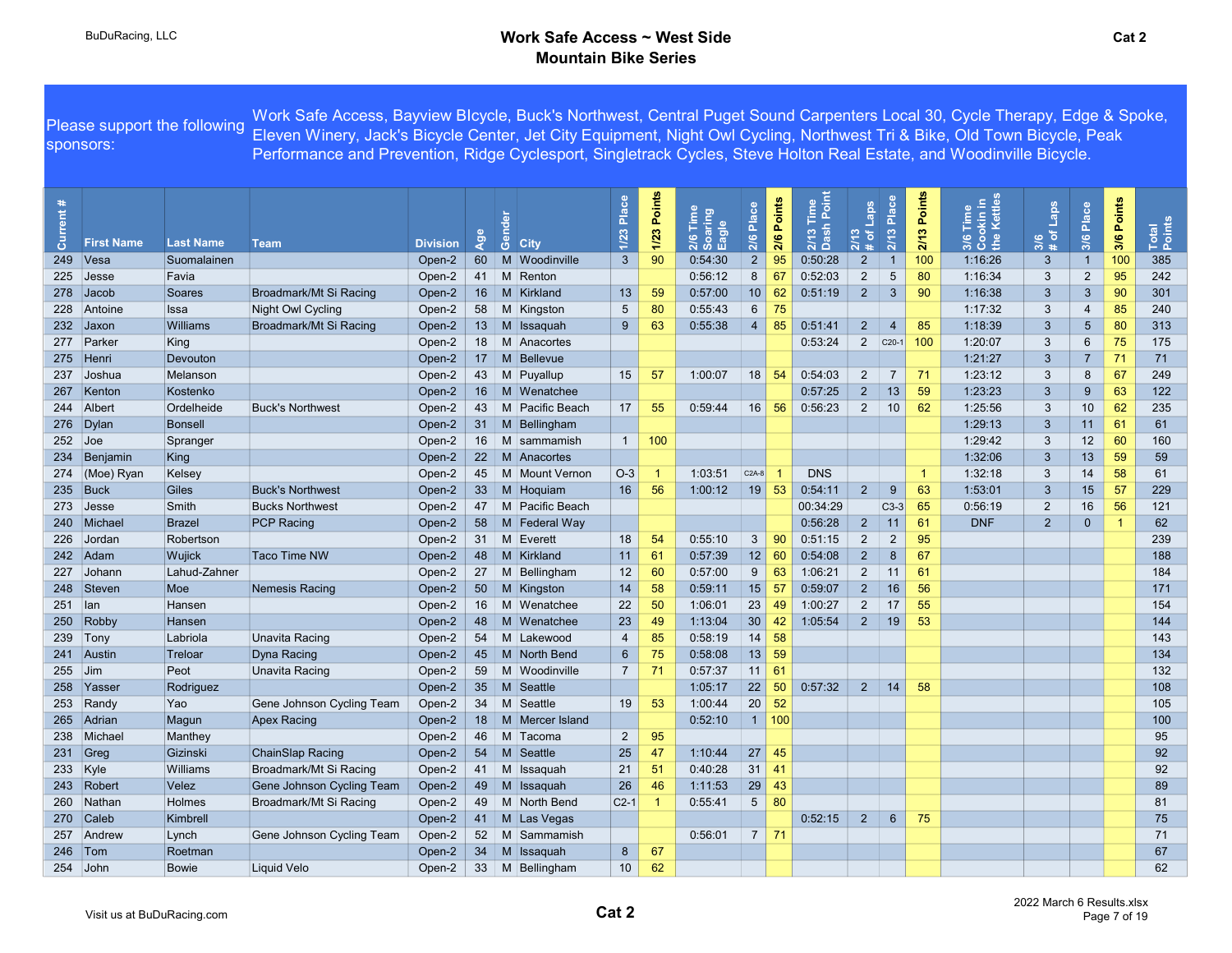|           |                       |                    |                                 |                   |     |                          | Place           | Points          | Time                            | Place              | Points         | Time         | Laps             | Place           | Points | kin i<br>Kettl | Laps           | Place           | 3/6 Points |                 |  |
|-----------|-----------------------|--------------------|---------------------------------|-------------------|-----|--------------------------|-----------------|-----------------|---------------------------------|--------------------|----------------|--------------|------------------|-----------------|--------|----------------|----------------|-----------------|------------|-----------------|--|
|           |                       |                    |                                 |                   | Age |                          | 1/23            | 1/23            | Soaring<br>Eagle<br>$rac{8}{3}$ | 2/6                | 2/6            | Dash<br>2/13 | $\frac{8}{5}$    | 2/13            | 2/13   | $\bullet$      | ৳              | 3/6             |            | Total<br>Points |  |
| ā         | <b>First Name</b>     | <b>Last Name</b>   | <b>Team</b>                     | <b>Division</b>   |     | මී<br><b>City</b>        |                 |                 |                                 |                    |                |              | $\overline{N}$ # |                 |        | e <sup>1</sup> | ले<br>$\pm$    |                 |            |                 |  |
|           | 272 Brian             | Howard             | soft like kitten                | Open-2            | 40  | M Seattle                |                 |                 |                                 |                    |                | 0:57:01      | $\overline{2}$   | 12              | 60     |                |                |                 |            | 60              |  |
|           | 271 Anthonee          | Gibbs              |                                 | Open-2            | 34  | M Seattle                |                 |                 |                                 |                    |                | 0:58:24      | $\overline{2}$   | 15              | 57     |                |                |                 |            | 57              |  |
|           | $261$ Cody            | Young              | <b>Univita Racing</b>           | Open-2            | 32  | M Everett                |                 |                 | 1:00:02                         |                    | $17$ 55        |              |                  |                 |        |                |                |                 |            | 55              |  |
|           | 269 George            | Mount              |                                 | Open-2            | 49  | M Lakewood               |                 |                 |                                 |                    |                | 1:03:53      | $\overline{2}$   | 18              | 54     |                |                |                 |            | 54              |  |
|           | 229 Andrew            | Babcock            | Cascadia Wheel Co. Dirt Team    | Open-2            | 38  | M Tacoma                 | 20              | 52              |                                 |                    |                |              |                  |                 |        |                |                |                 |            | 52              |  |
| 268 Neil  |                       | Stubbs             |                                 | Open-2            | 29  | M Tacoma                 |                 |                 |                                 |                    |                | 1:11:59      | 2                | 20              | 52     |                |                |                 |            | 52              |  |
|           | $262$ John            | Parejko            |                                 | Open-2            | 43  | M Seattle                |                 |                 | 1:01:18                         | $21 \mid 51$       |                |              |                  |                 |        |                |                |                 |            | 51              |  |
|           | 236 Tom               | Spoonemore         |                                 | Open-2            | 39  | M Bonney Lake            | 24              | 48              |                                 |                    |                |              |                  |                 |        |                |                |                 |            | 48              |  |
|           | $263$ $\sqrt{7}$ Todd | Christiaens        |                                 | Open-2            | 38  | M Gig Harbor             |                 |                 | 1:06:49                         | $24 \overline{48}$ |                |              |                  |                 |        |                |                |                 |            | 48              |  |
|           | 247 Paulius           | Juodisius          | Taco Time NW                    | Open-2            | 36  | M Duvall                 |                 |                 | 1:07:46                         | $25 \mid 47$       |                |              |                  |                 |        |                |                |                 |            | 47              |  |
|           | 256 Reuben            | Andrews            |                                 | Open-2            | 41  | $M$ Olympia              |                 |                 | 1:07:50                         | $26 \mid 46$       |                |              |                  |                 |        |                |                |                 |            | 46              |  |
|           | 245 William           | Fowler             | Team Booger                     | Open-2            | 17  | M Bellevue               | 27              | 45              |                                 |                    |                |              |                  |                 |        |                |                |                 |            | 45              |  |
|           | 264 Andrew            | Harbison           |                                 | Open-2            | 36  | M Gig Harbor             |                 |                 | 1:11:11                         | 28                 | 44             |              |                  |                 |        |                |                |                 |            | 44              |  |
|           | 266 Cam               | Chowdah            |                                 | Open-2            | 31  | M Olympia                | $C1-13$         | -1              | <b>DNF</b>                      | $\overline{0}$     | $\overline{1}$ |              |                  |                 |        |                |                |                 |            | $\overline{2}$  |  |
| 230 Matt  |                       | <b>Fields</b>      | <b>BOTI Campers</b>             | Open-2            |     | 45   M Auburn            | $\overline{0}$  | $\overline{1}$  |                                 |                    |                |              |                  |                 |        |                |                |                 |            | $\overline{1}$  |  |
|           |                       |                    |                                 |                   |     |                          |                 |                 |                                 |                    |                |              |                  |                 |        |                |                |                 |            |                 |  |
|           | 417 Boris             | <b>Grant-Riess</b> |                                 | <b>MS14&amp;U</b> | 13  | M Seattle                |                 |                 | 1:18:15                         | 3 <sup>1</sup>     | 90             | 1:10:07      | $2^{\circ}$      | $\overline{1}$  | 100    | 1:51:29        | $\mathbf{3}$   | $\overline{1}$  | 100        | 290             |  |
|           | 492 Ronan             | Kroll              | <b>Black Sheep Velo</b>         | <b>MS14&amp;U</b> | 12  | M Seattle                | $\overline{1}$  | 100             | <b>DNF</b>                      | $\mathbf{0}$       | -1             |              |                  |                 |        |                |                |                 |            | 101             |  |
|           |                       | Oxford             |                                 |                   | 14  | M Sammamish              |                 |                 | 1:06:46                         |                    | $1 \vert 100$  |              |                  |                 |        |                |                |                 |            |                 |  |
|           | 415 Carter            |                    | <b>Issaquah MTB Team</b>        | <b>MS14&amp;U</b> |     |                          |                 |                 |                                 |                    |                |              |                  |                 |        |                |                |                 |            | 100             |  |
|           | 416 Austin            | Gibbons            | Issaquah MTB Team               | <b>MS14&amp;U</b> | 14  | M Bellevue               |                 |                 | 1:07:36                         | 2                  | 95             |              |                  |                 |        |                |                |                 |            | 95              |  |
| 491 Kai   |                       | Barney             |                                 | <b>MS14&amp;U</b> | 13  | M Gig Harbor             | $\overline{2}$  | 95              |                                 |                    |                |              |                  |                 |        |                |                |                 |            | 95              |  |
|           | 565 Lucas             | Shultz             | Tahoma                          | <b>MS14&amp;U</b> | 15  | M Maple Valley           |                 |                 |                                 |                    |                | 1:16:54      | $\overline{2}$   | $\overline{2}$  | 95     |                |                |                 |            | 95              |  |
|           | 426 Weston            | Burnett            | <b>Issaquah MTB Team</b>        | <b>MS14&amp;U</b> | 13  | M Issaquah               |                 |                 | 1:23:29                         | 4                  | 85             |              |                  |                 |        |                |                |                 |            | 85              |  |
|           | 448 Owen              | Bowman             |                                 | <b>MS14&amp;U</b> |     | 13   M Gig Harbor        | $\mathbf 0$     | $\overline{1}$  |                                 |                    |                |              |                  |                 |        |                |                |                 |            | $\overline{1}$  |  |
|           |                       |                    |                                 |                   |     |                          |                 |                 |                                 |                    |                |              |                  |                 |        |                |                |                 |            |                 |  |
|           | 525 Soren             | O'Neil             | North Kitsap Mt Vikes           | HS15-18           |     | 16   M   Poulsbo         | $\overline{2}$  | 95              | 1:02:59                         | $\mathbf{3}$       | 90             | 0:58:34      | $\overline{2}$   | 6               | 75     | 1:24:19        | 3              | $\overline{1}$  | 100        | 360             |  |
|           | 458 Isaac             | <b>Betz</b>        |                                 | HS15-18           |     | 16   M   Mount Vernon    |                 |                 | 1:02:30                         | $2^{\circ}$        | 95             | 0:59:05      | $2^{\circ}$      | 8               | 67     | 1:24:20        | 3              | $\overline{2}$  | 95         | 257             |  |
|           | 472 Cameron           | <b>Hiers</b>       | Tahoma Mountain Bike Team       | HS15-18           | 17  | M Maple Valley           | 3               | 90              | 1:00:29                         |                    | 1   100        | 0:58:57      | $\overline{2}$   | $\overline{7}$  | 71     | 1:25:21        | 3              | 3               | 90         | 351             |  |
|           | 530 Gavin             | Lee                | Tahoma Mountain Bike Team       | HS15-18           |     | $16$ M Kent              | 9               | 63              |                                 |                    |                | 0:55:01      | $2^{\circ}$      | $\overline{4}$  | 85     | 1:28:45        | 3              | $\overline{4}$  | 85         | 233             |  |
|           | 569 Donovan           | Malone             |                                 | HS15-18           | 15  | M   Mount Vernon         |                 |                 |                                 |                    |                |              |                  |                 |        | 1:30:02        | 3              | $5\overline{)}$ | 80         | 80              |  |
|           | 573 Jack              | Picco              | <b>Galbraith Gravity Racing</b> | $HS15-18$         | 15  | M Bellingham             |                 |                 |                                 |                    |                |              |                  |                 |        | 1:40:57        | 3              | $6\overline{6}$ | 75         | 75              |  |
|           | 403 Palladyn          | Adsitt             | Tahoma Mountain Bike Team       | HS15-18           | 15  | M   Maple Valley         | $C3-5$          | $5\overline{5}$ | 1:10:34                         | $7^{\circ}$        | 71             | 1:05:20      | 2                | 10 <sup>°</sup> | 62     | 1:46:05        | 3              | $\overline{7}$  | 71         | 209             |  |
|           | 567 Orion             | Koosmann           | Tahoma Mountain Bike Team       | HS15-18           | 16  | M Lake Tapps             | $6\phantom{1}6$ | 75              | 1:11:59                         | 8                  | 67             | 1:06:21      | $\overline{2}$   | 11              | 61     | 1:00:16        | $\overline{2}$ | 8               | 67         | 270             |  |
| 490   Win |                       | Jones              | North Kitsap Mt Vikes           | HS15-18           | 16  | M Sequim                 | $\overline{1}$  | 100             | 1:05:00                         | $6\overline{6}$    | 75             | 0:54:23      | $\overline{2}$   | $\overline{2}$  | 95     |                |                |                 |            | 270             |  |
|           | 460 Justin            | White              | Tahoma Mountain Bike Team       | HS15-18           | 16  | M Maple Valley           | $\overline{7}$  | 71              | 0:35:49                         | $C3-3$ 65          |                | 1:01:48      | $2^{\circ}$      | 9               | 63     |                |                |                 |            | 199             |  |
|           | 523 Elliott           | Collamore          | Tahoma Mountain Bike Team       | HS15-18           | 15  | M Enumclaw               | $C3-4$          | 60              |                                 |                    |                | 0:58:13      | $\overline{2}$   | $5\phantom{.0}$ | 80     |                |                |                 |            | 140             |  |
|           | 520 Parker            | King               |                                 | <b>HS15-18</b>    | 18  | M Anacortes              |                 |                 |                                 |                    |                | 0:53:24      | $\overline{2}$   | $\mathbf{1}$    | 100    |                |                |                 |            | 100             |  |
|           | 464 Hayden            | Bond               | Dyna Racing                     | <b>HS15-18</b>    | 15  | M Mercer Island          |                 | $\overline{1}$  |                                 |                    |                | 0:54:31      | $\overline{2}$   | 3               | 90     |                |                |                 |            | 91              |  |
|           |                       |                    |                                 |                   |     |                          |                 | 85              |                                 |                    |                |              |                  |                 |        |                |                |                 |            | 85              |  |
|           | 461 Sawyer            | Henderson          | <b>Key Pen Pirates</b>          | HS15-18           | 17  | M Gig Harbor             | $\overline{4}$  |                 |                                 |                    |                |              |                  |                 |        |                |                |                 |            |                 |  |
|           | 419 Aiden             | Rutherford         | <b>Issaquah MTB Team</b>        | HS15-18           | 15  | M Sammamish              |                 |                 | 1:04:46                         | 4                  | 85             |              |                  |                 |        |                |                |                 |            | 85              |  |
|           | $418$ Shay            | Konieczka          |                                 | $HS15-18$         | 15  | M Sammamish              |                 |                 | 1:04:50                         | 5 <sup>1</sup>     | 80             |              |                  |                 |        |                |                |                 |            | 80              |  |
|           | 449 Hayden            | Leon               | <b>Key Pen Pirates</b>          | HS15-18           | 18  | M Vaughn                 | $5\phantom{.0}$ | 80              |                                 |                    |                |              |                  |                 |        |                |                |                 |            | 80              |  |
| 531 Eli   |                       | Jared              |                                 | HS15-18           | 15  | M Maple Valley           | 8               | 67              |                                 |                    |                |              |                  |                 |        |                |                |                 |            | 67              |  |
|           | 427 Jack              | <b>DeNike</b>      |                                 |                   |     | $HS15-18$ 17 M Sammamish |                 |                 | 1:28:22                         | 9 <sup>1</sup>     | 63             |              |                  |                 |        |                |                |                 |            | 63              |  |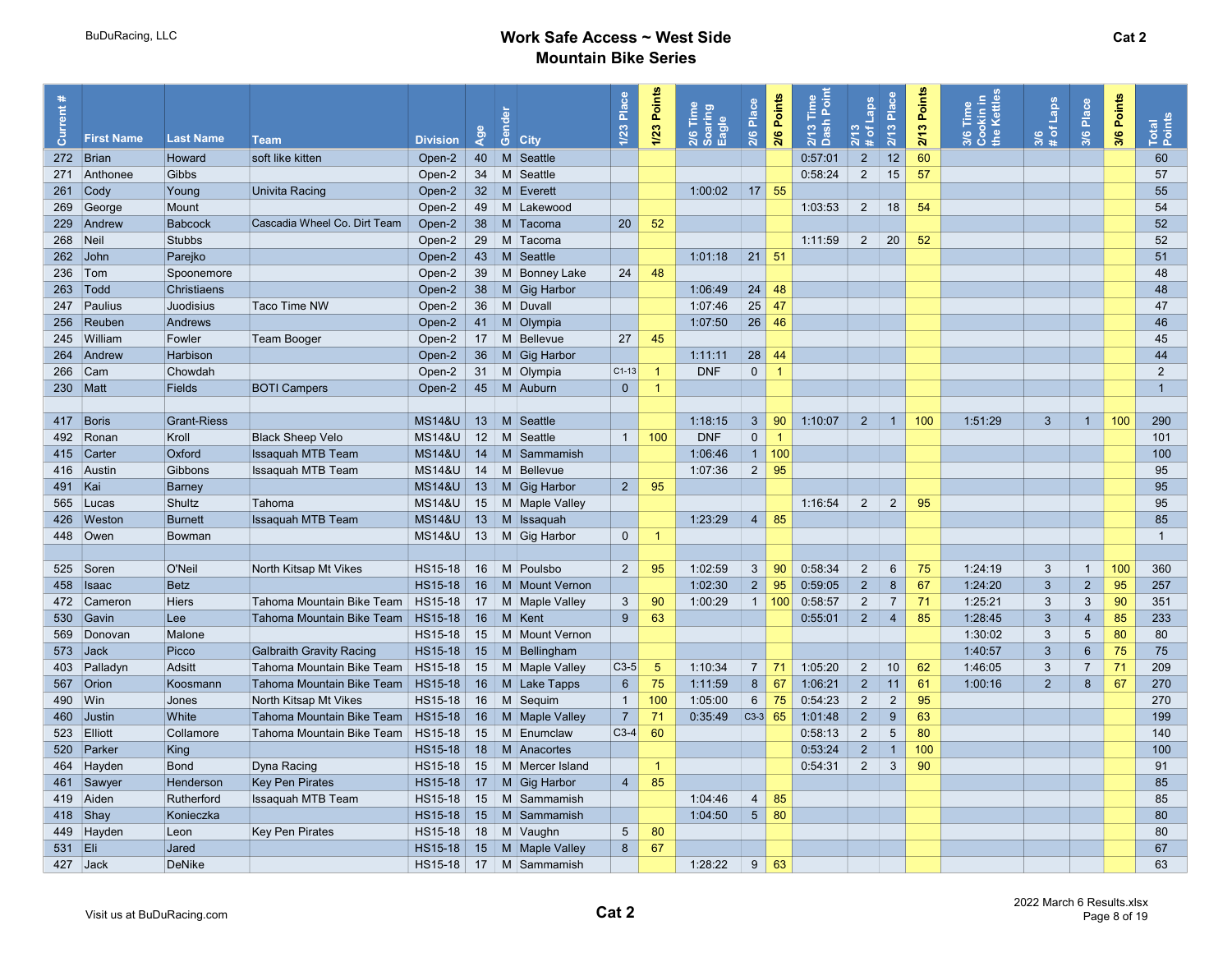|            |                   |                    |                                 |                 |                 | මී             | Place<br>1/23   | Points<br>1/23 | Time<br>earing<br>Eagle<br>2/6 | Place<br>$\boldsymbol{\omega}$ | Points<br>2/6 | $\frac{5}{2}$<br>Time<br>$\Delta$<br>ash<br>2/13 | Laps<br>m.<br>৳  | Place<br>2/13   | Points<br>2/13       | Time<br>Min i<br>Kettl<br>Le<br>3/6 | Laps<br>৳<br>$\bullet$ | Place<br>3/6    | 3/6 Points | Total<br>Points |  |
|------------|-------------------|--------------------|---------------------------------|-----------------|-----------------|----------------|-----------------|----------------|--------------------------------|--------------------------------|---------------|--------------------------------------------------|------------------|-----------------|----------------------|-------------------------------------|------------------------|-----------------|------------|-----------------|--|
| ೆ          | <b>First Name</b> | <b>Last Name</b>   | <b>Team</b>                     | <b>Division</b> | Ž               | <b>City</b>    |                 |                |                                |                                |               |                                                  | $\overline{N}$ # |                 |                      |                                     | ನ                      |                 |            |                 |  |
|            | 522 Zachary       | Oster              | Gene Johnson Cycling Team       | 19-39           | 25              | M Renton       | $\overline{1}$  | 100            | 0:55:29                        | 1 <sup>1</sup>                 | 100           | 0:51:26                                          | $\overline{2}$   | $\overline{1}$  | 100                  | 1:17:06                             | 3                      | $\mathbf{1}$    | 100        | 400             |  |
|            | 471 Anthony       | Ottinger           | Tahoma Mountain Bike Team       | 19-39           | 19              | M Maple Valley | $\overline{2}$  | 95             | 1:00:08                        | 2 <sup>1</sup>                 | 95            | 0:56:58                                          | $2^{\circ}$      | $\mathbf{3}$    | 90                   | 1:24:11                             | 3                      | $\overline{2}$  | 95         | 375             |  |
|            | 515 Josiah        | Hudson             |                                 | 19-39           | 28              | M Bremerton    | 3               | 90             | 1:02:08                        | $\overline{4}$                 | 85            | 0:58:44                                          | $\overline{2}$   | $\overline{4}$  | 85                   | 1:28:18                             | 3                      | 3               | 90         | 350             |  |
|            | $261$ Cody        | Young              | Univita Racing                  | 19-39           | 32 <sup>2</sup> | M Everett      |                 |                | 1:00:02                        |                                | $17$ 55       |                                                  |                  |                 |                      | 1:31:58                             | 3                      | $\overline{4}$  | 85         | 140             |  |
|            | 577 Mark          | Pollack            | <b>Ruckus</b>                   | 19-39           | 35              | M Bellingham   |                 |                |                                |                                |               |                                                  |                  |                 |                      | 1:47:44                             | $\mathbf{3}$           | $5\phantom{.0}$ | 80         | 80              |  |
|            | 582 Keaton        | Griglio            | Tahoma Mountain Bike Team       | 19-39           | 20              | M Auburn       |                 |                |                                |                                |               |                                                  |                  |                 |                      | 0:55:50                             | $\overline{2}$         | 6               | 75         | 75              |  |
| $518$ Yuri |                   | Rabena             | GT Bicycles   Magura Alliance   | 19-39           | 39              | M Renton       | $\overline{4}$  | 85             | 1:11:52                        | 5 <sup>5</sup>                 | -80           |                                                  |                  |                 |                      |                                     |                        |                 |            | 165             |  |
|            | 558 Seth          | Sivinski           |                                 | 19-39           | 32 <sup>2</sup> | M Wenatchee    |                 |                |                                |                                |               | 0:54:22                                          | $2^{\circ}$      | $2^{\circ}$     | 95                   |                                     |                        |                 |            | 95              |  |
|            | 425 Ryan          | Stucky             | Nemesis Racing                  | 19-39           | 39              | M Lake Tapps   |                 |                | 1:01:30                        | 3 <sup>1</sup>                 | 90            |                                                  |                  |                 |                      |                                     |                        |                 |            | 90              |  |
|            | 424 Gabriel       | Fernandez          |                                 | 19-39           | 30 <sup>°</sup> | M Portland     |                 |                |                                |                                |               | 1:16:36                                          | $2^{\circ}$      | $5\phantom{.0}$ | 80                   |                                     |                        |                 |            | 80              |  |
| $470$ Joe  |                   | Tucker             | Tahoma Mountain Bike Team       | 19-39           | 38              | M Maple Valley | $5\phantom{.0}$ | 80             |                                |                                |               |                                                  |                  |                 |                      |                                     |                        |                 |            | 80              |  |
|            |                   |                    |                                 |                 |                 |                |                 |                |                                |                                |               |                                                  |                  |                 |                      |                                     |                        |                 |            |                 |  |
| 489 Will   |                   | Cortez             | Oregon Bike Shop Racing Team    | 40-49           | 44              | M Portland     | $\overline{4}$  | 85             |                                |                                |               | 0:54:51                                          | $\overline{2}$   | $\overline{1}$  | 100                  | 1:20:19                             | 3                      | $\overline{1}$  | 100        | 285             |  |
| 521        | <b>Jason</b>      | <b>Eidsness</b>    | Night Owl Cycling               | 40-49           | 45              | M Bremerton    | $5\overline{)}$ | 80             | 0:59:10                        | $3\phantom{.0}$                | 90            | 0:55:45                                          | $\overline{2}$   | $\overline{2}$  | 95                   | 1:26:46                             | 3                      | $\overline{2}$  | 95         | 360             |  |
|            | 545 Joshua        | Miller             |                                 | 40-49           | 46              | M Kirkland     | 8               | 67             | 1:03:43                        | 7 <sup>1</sup>                 | 71            | 0:58:26                                          | $\overline{2}$   | 3               | 90                   | 1:27:06                             | 3                      | 3               | 90         | 318             |  |
| 580   Eric |                   | Kamila             | <b>EPIC Racing</b>              | 40-49           | 49              | M Edmonds      |                 |                |                                |                                |               |                                                  |                  |                 |                      | 1:30:31                             | 3                      | $\overline{4}$  | 85         | 85              |  |
| 488 Alan   |                   | Pavkovic           | <b>Epic Racing</b>              | 40-49           | 48              | M Maple Valley | 6               | 75             | 1:03:05                        | $6 \mid$                       | 75            | 0:59:07                                          | $\overline{2}$   | 4               | 85                   | 1:32:08                             | 3                      | $5\overline{)}$ | 80         | 315             |  |
|            | 574 Mike          | Picco              | <b>Galbraith Gravity Racing</b> | 40-49           | 47              | M Bellingham   |                 |                |                                |                                |               |                                                  |                  |                 |                      | 1:37:48                             | 3                      | $6\overline{6}$ | 75         | 75              |  |
|            | 463 Nathan        | <b>Bankston</b>    | Northwest Veterans MTB          | 40-49           | 43              | M TacomaJBLM   | 13              | 59             | 1:07:39                        |                                | $10 \mid 62$  |                                                  |                  |                 |                      | 1:43:44                             | 3                      | $\overline{7}$  | 71         | 192             |  |
|            | 552 Jerry         | England            | North Kitsap Mt. Vikes          | 40-49           | 41              | M Bremerton    | $C3-4$          | 60             | 0:37:36                        | $C3-4$                         | 60            | 1:07:31                                          | $2^{\circ}$      | 9               | 63                   | 1:49:09                             | 3                      | 8               | 67         | 250             |  |
|            | 566 Batzaya       | <b>Baatar</b>      |                                 | 40-49           | 46              | M Tacoma       |                 |                |                                |                                |               | 1:12:34                                          | $\overline{2}$   | 11              | 61                   | 1:51:09                             | $\mathbf{3}$           | 9               | 63         | 124             |  |
|            | 514 Randy         | Salamon            | Hodala                          | 40-49           | 49              | M Tacoma       | 10              | 62             | 1:01:43                        | $\overline{4}$                 | 85            | 0:59:39                                          | $2^{\circ}$      | $5\phantom{1}$  | 80                   |                                     |                        |                 |            | 227             |  |
|            | 445 Gerardo       | Gonzalez           |                                 | 40-49           | 43              | M Seattle      | 12              | 60             | 1:05:53                        | 9                              | 63            | 1:00:19                                          | $\overline{2}$   | 6               | 75                   |                                     |                        |                 |            | 198             |  |
|            | 475   Kellen      | Rack               |                                 | 40-49           | 41              | $M$ Seattle    | 3               | 90             | 0:55:22                        |                                | 1   100       |                                                  |                  |                 |                      |                                     |                        |                 |            | 190             |  |
| 441        | Eric              | Trujillo           |                                 | 40-49           | 40              | M Tacoma       | 15              | 57             | 1:19:24                        | 13                             | 59            | 1:14:44                                          | 2                | 11              | 61                   |                                     |                        |                 |            | 177             |  |
| 443   Ben  |                   | Di Qual            | <b>Taco Time NW</b>             | 40-49           | 43              | M Woodinville  |                 |                | 1:02:12                        | 5 <sup>5</sup>                 | 80            | 1:00:46                                          | $2^{\circ}$      | 8               | 67                   |                                     |                        |                 |            | 147             |  |
|            | 457 Christian     | Pappert            |                                 | 40-49           | 43              | M Kirkland     | $\overline{7}$  | 71             |                                |                                |               | 1:00:20                                          | $\overline{2}$   | $\overline{7}$  | 71                   |                                     |                        |                 |            | 142             |  |
|            | 564 Millan        | Alonso             | Recycled cycles Racing          | 40-49           | 42              | M Sammamish    |                 |                | 0:33:43                        | $C3-2$ 70                      |               | 1:08:22                                          | $2^{\circ}$      | 10              | 62                   |                                     |                        |                 |            | 132             |  |
|            | 513 Nathan        | Holmes             | Broadmark/Mt Si Racing          | 40-49           | 49              | M North Bend   | $\overline{1}$  | 100            |                                |                                |               |                                                  |                  |                 |                      |                                     |                        |                 |            | 100             |  |
|            | 438 Michael       | Grundmann          |                                 | 40-49           | 43              | M Kirkland     |                 |                | 0:56:33                        |                                | $2 \mid 95$   |                                                  |                  |                 |                      |                                     |                        |                 |            | 95              |  |
|            | 543 Jesse         | Favia              |                                 | 40-49           | 41              | M Renton       | $\overline{2}$  | 95             |                                |                                |               |                                                  |                  |                 |                      |                                     |                        |                 |            | 95              |  |
|            | 561 (Moe) Ryan    | Kelsey             |                                 | 40-49           | 45              | M Mount Vernon | $O-3$           | -1             | 1:03:51                        | 8 <sup>1</sup>                 | 67            | <b>DNS</b>                                       |                  |                 | $\blacktriangleleft$ |                                     |                        |                 |            | 69              |  |
|            | 432 Jalen         | Johanson           |                                 | 40-49           | 41              | M Buckley      | 9               | 63             |                                |                                |               |                                                  |                  |                 |                      |                                     |                        |                 |            | 63              |  |
|            | 412 Ryan          | <b>Brien</b>       |                                 | 40-49           | 42              | M Lake Stevens |                 |                | 1:09:32                        |                                | $11 \vert 61$ |                                                  |                  |                 |                      |                                     |                        |                 |            | 61              |  |
|            | 439 David         | Schutte            |                                 | 40-49           | 49              | M Seattle      | 11              | 61             |                                |                                |               |                                                  |                  |                 |                      |                                     |                        |                 |            | 61              |  |
| 423 Tim    |                   | Taylor             | <b>Plush Global</b>             | 40-49           | 47              | M Seattle      |                 |                | 1:13:44                        |                                | $12 \mid 60$  |                                                  |                  |                 |                      |                                     |                        |                 |            | 60              |  |
|            | 551 Oliver        | Hansen             |                                 | 40-49           | 41              | M Federal Way  |                 |                |                                |                                |               | 1:32:55                                          | $\overline{2}$   | 12              | 60                   |                                     |                        |                 |            | 60              |  |
|            | 477 Jason         | Sobottka           | <b>BRID Bike Racing is Dumb</b> | 40-49           | 47              | M Tacoma       | 14              | 58             |                                |                                |               |                                                  |                  |                 |                      |                                     |                        |                 |            | 58              |  |
|            | 526 Ezequiel      | Andres             | <b>Unavita Racing</b>           | 40-49           | 41              | M Woodinville  |                 |                | 1:31:24                        |                                | $14 \mid 58$  |                                                  |                  |                 |                      |                                     |                        |                 |            | 58              |  |
|            | 411 Sacha         | <b>Jerrems</b>     |                                 | 40-49           | 42              | M Bellevue     |                 |                | 0:44:19                        |                                | $15$ 57       |                                                  |                  |                 |                      |                                     |                        |                 |            | 57              |  |
|            | 440 Chris         | Villa              |                                 | 40-49           | 42              | M Tacoma       | 16              | 56             |                                |                                |               |                                                  |                  |                 |                      |                                     |                        |                 |            | 56              |  |
|            | 542 Mark          | Doane              |                                 | 40-49           | 47              | M Tacoma       |                 | -1             |                                |                                |               |                                                  |                  |                 |                      |                                     |                        |                 |            | $\mathbf{1}$    |  |
|            | 544 Devin         | <b>Branstetter</b> |                                 | 40-49           |                 | 48   M Tacoma  |                 |                |                                |                                |               |                                                  |                  |                 |                      |                                     |                        |                 |            | $\mathbf{0}$    |  |
|            |                   |                    |                                 |                 |                 |                |                 |                |                                |                                |               |                                                  |                  |                 |                      |                                     |                        |                 |            |                 |  |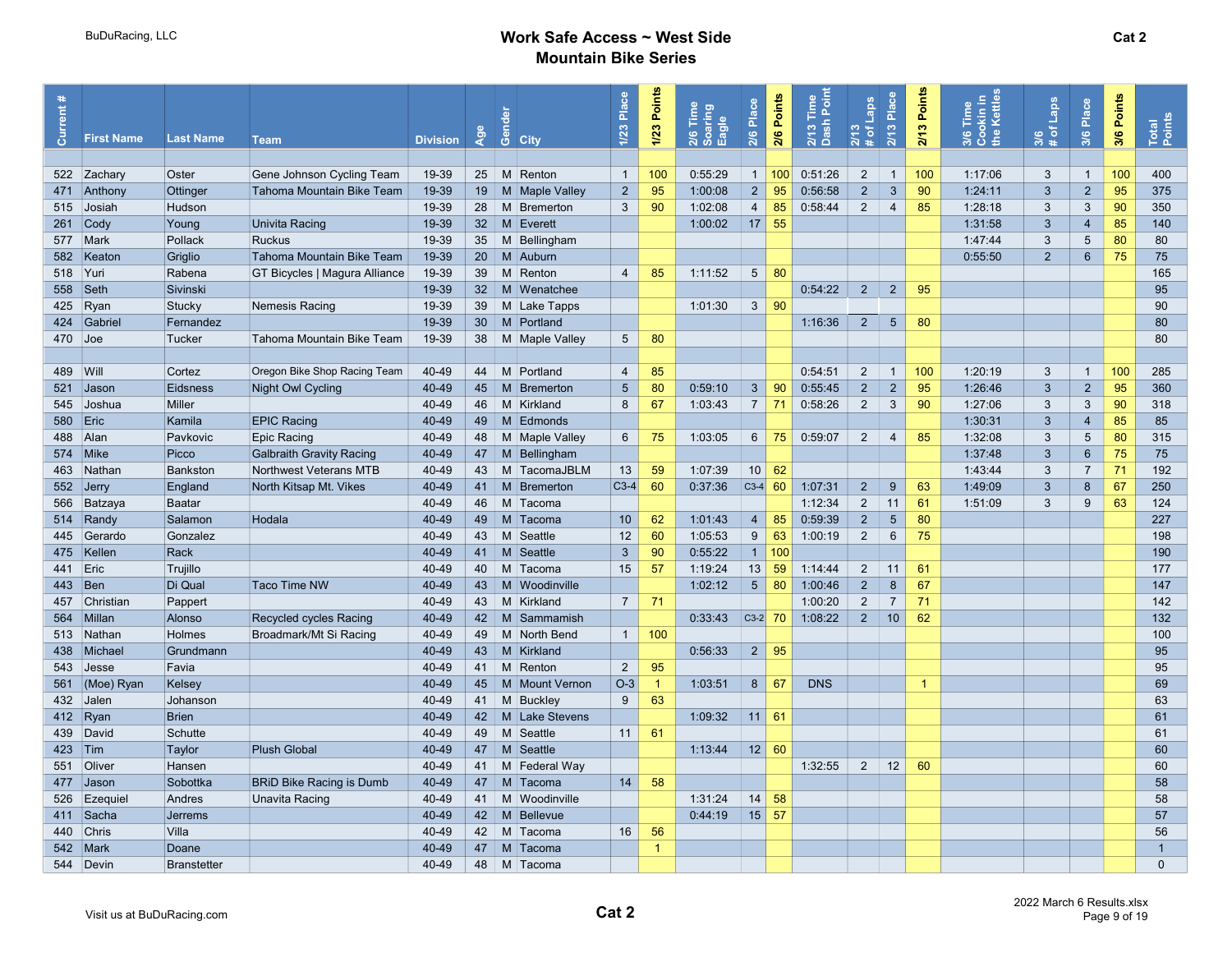| 3                   | <b>First Name</b> | <b>Last Name</b>        | <b>Team</b>                         | <b>Division</b> | Ž               | <b>a</b><br>Gen<br><b>City</b> | Place<br>1/23   | Points<br>1/23 | E <sub>lime</sub><br>Soaring<br>Eagle<br>್ಷ ಜ | Place<br>2/6     | Points<br>2/6              | $\frac{1}{5}$<br>2/13 Time<br>Dash Poir | <b>Sder</b><br><b>25</b><br>$\overline{N}$ # | Place<br>2/13   | Points<br>2/13 | okin in<br>Kettle<br>Time<br>ဝိ ဧ<br>၁<br>3/6 | Laps<br>$3/6$<br># of | Place<br>3/6     | 3/6 Points | Total<br>Points |  |
|---------------------|-------------------|-------------------------|-------------------------------------|-----------------|-----------------|--------------------------------|-----------------|----------------|-----------------------------------------------|------------------|----------------------------|-----------------------------------------|----------------------------------------------|-----------------|----------------|-----------------------------------------------|-----------------------|------------------|------------|-----------------|--|
|                     | 487 Peter         | Benarcik                | Five Ply Design / Ridgecrest Racing | 50-59           | 52              | M Seattle                      | 15              | 57             | 0:58:16                                       | $2^{\circ}$      | 95                         |                                         |                                              |                 |                | 1:23:01                                       | 3                     | $\mathbf{1}$     | 100        | 252             |  |
| 508 Carl            |                   | Franssen                |                                     | 50-59           | 58              | M Anacortes                    | $\overline{7}$  | 71             | 0:58:31                                       | $\mathbf{3}$     | 90                         | 0:55:29                                 | $\overline{2}$                               | $5\phantom{.0}$ | 80             | 1:23:38                                       | $\mathbf{3}$          | $\overline{2}$   | 95         | 336             |  |
|                     | 495 James         | <b>Beieler</b>          | Fanatik Bike Co                     | 50-59           | 53              | M Bellingham                   | 8               | 67             | 0:59:56                                       | $6\overline{6}$  | 75                         | 0:55:18                                 | 2                                            | $\overline{4}$  | 85             | 1:24:25                                       | 3                     | 3                | 90         | 317             |  |
|                     | 581 Thomas        | Riess                   | Gene Johnson Cycling Team           | 50-59           | 56              | $M$ Seattle                    |                 |                |                                               |                  |                            |                                         |                                              |                 |                | 1:25:07                                       | 3                     | $\overline{4}$   | 85         | 85              |  |
|                     | 409 Scott         | <b>McNees</b>           | <b>Team Nemesis</b>                 | 50-59           | 51              | M Poulsbo                      |                 |                |                                               |                  |                            | 0:56:16                                 | $\overline{2}$                               | $\overline{7}$  | 71             | 1:25:27                                       | 3                     | 5                | 80         | 151             |  |
|                     | 410 Ralph         | <b>Havens</b>           | <b>Knolly Bikes</b>                 | 50-59           | 53              | M Bellevue                     |                 |                | 1:07:26                                       |                  | $21 \mid 51$               |                                         |                                              |                 |                | 1:31:50                                       | 3                     | 6                | 75         | 126             |  |
|                     | 466 Mike          | Ermak                   | Thrillarita                         | 50-59           | 50              | M Redmond                      |                 |                | 1:04:11                                       | 14               | 58                         | 0:59:35                                 | 2                                            | 13              | 59             | 1:32:45                                       | 3                     | $\overline{7}$   | 71         | 188             |  |
|                     | 575 Eddie         | Whittemore              |                                     | 50-59           | 59              | M Hayden Lake                  |                 |                |                                               |                  |                            |                                         |                                              |                 |                | 1:33:36                                       | 3                     | $\boldsymbol{8}$ | 67         | 67              |  |
|                     | 404 Kent          | Smith                   | <b>Epic Racing</b>                  | 50-59           | 51              | M Edmonds                      |                 |                |                                               |                  |                            | 1:07:34                                 | $\overline{2}$                               | 24              | 48             | 1:37:28                                       | 3                     | 9                | 63         | 111             |  |
|                     | 462 Victor        | ∣Araya                  | Thrillarita                         | 50-59           | 51              | $M$ Seattle                    |                 |                | 1:16:12                                       |                  | $29$ 43                    |                                         |                                              |                 |                | 1:38:16                                       | $\mathbf{3}$          | 10               | 62         | 105             |  |
|                     | 579 Jeroen        | Teeuw                   |                                     | 50-59           | 51              | M<br>Seattle                   |                 |                |                                               |                  |                            |                                         |                                              |                 |                | 1:38:17                                       | 3                     | 11               | 61         | 61              |  |
|                     | 430 Daniel        | DeLong                  | Thrillarita                         | 50-59           | 59              | M<br>Redmond                   |                 |                | 1:07:22                                       |                  | $19$ 53                    | 1:02:19                                 | $\overline{2}$                               | 16              | 56             | 1:41:00                                       | 3                     | 12               | 60         | 169             |  |
|                     | 554 Dale          | King                    |                                     | 50-59           | 50              | M Anacortes                    |                 |                |                                               |                  |                            | 1:05:31                                 | $\overline{2}$                               | 21              | 51             | 1:44:56                                       | 3                     | 13               | 59         | 110             |  |
|                     | 536 Kevin         | Judson                  |                                     | 50-59           | 51              | M<br>Seattle                   | 19              | 53             | 1:11:09                                       | 25               | 47                         | 1:07:01                                 | $\overline{2}$                               | 22              | 50             | 1:46:23                                       | 3                     | 14               | 58         | 208             |  |
|                     | 529 Raman         | Sarin                   | Project 529 Legion                  | 50-59           | 53              | M Redmond                      | 21              | 51             | 1:13:19                                       | 28               | 44                         |                                         |                                              |                 |                | 1:50:29                                       | 3                     | 15               | 57         | 152             |  |
| $465$ Erik          |                   | Sigurdson               | <b>Unavita Racing</b>               | 50-59           | 53              | M Snohomish                    | 24              | 48             | 1:22:15                                       | 30 <sup>°</sup>  | 42                         |                                         |                                              |                 |                | 1:53:43                                       | 3                     | 16               | 56         | 146             |  |
|                     | 540 Robert        | Pommier                 | North Kitsap Mt Vikes               | 50-59           | 53              | M Poulsbo                      | 20              | 52             | 1:12:34                                       |                  | $26 \mid 46$               | 1:09:30                                 | 2                                            | 25              | 47             | 1:55:11                                       | 3                     | 17               | 55         | 200             |  |
|                     | 486 Robert        | Carter                  |                                     | 50-59           | 58              | M Granite Falls                | 22              | 50             |                                               |                  |                            |                                         |                                              |                 |                | 2:12:52                                       | 3                     | 18               | 54         | 104             |  |
|                     | 568 Stephen       | Hart                    | <b>Epic Racing</b>                  | 50-59           | 53              | M Edmonds                      |                 |                |                                               |                  |                            |                                         |                                              |                 |                | 1:01:11                                       | $\overline{2}$        | 19               | 53         | 53              |  |
|                     |                   |                         |                                     | 50-59           | 51              | M                              | $5\phantom{.0}$ |                | 0:59:09                                       | $\overline{4}$   | 85                         | 0:52:37                                 |                                              | $\mathbf{1}$    | 100            |                                               |                       |                  |            | 265             |  |
|                     | 519 Vince         | Partridge               | <b>Unavita Racing</b>               |                 |                 | Seattle                        |                 | 80             |                                               |                  |                            |                                         | $\overline{2}$                               |                 | 90             |                                               |                       |                  |            |                 |  |
|                     | 539 Scott         | Long                    | Unavita Racing                      | 50-59           | 58              | M Sammamish                    | $6\phantom{1}$  | 75             | 0:58:02                                       | $\mathbf{1}$     | 100                        | 0:54:54                                 | $\overline{2}$                               | $\mathbf{3}$    | 95             |                                               |                       |                  |            | 265             |  |
|                     | 468 Peter         | Paulino                 | Ipan Racing Team                    | 50-59           | 55              | M   Oak Harbor                 | $\overline{3}$  | 90             | 1:00:11                                       | 7 <sup>1</sup>   | 71                         | 0:54:03                                 | $\overline{2}$                               | $\overline{2}$  |                |                                               |                       |                  |            | 256             |  |
|                     | 401 Andrew        | Novikoff                | Five Ply Design / Ridgecrest Racing | 50-59           | 58              | M Tacoma                       | $\overline{4}$  | 85             | 0:59:15                                       | 5 <sup>1</sup>   | 80                         | 0:57:44                                 | 2                                            | 9               | 63             |                                               |                       |                  |            | 228             |  |
|                     | 537 Mark          | Michel                  | <b>Key Pen Pirates</b>              | 50-59           | 59              | M Lakebay                      | 9               | 63             | 1:02:08                                       | 10 <sup>1</sup>  | 62                         | 0:58:01                                 | $2^{\circ}$                                  | 10              | 62             |                                               |                       |                  |            | 187             |  |
|                     | 431 James         | West                    | Hagens Berman                       | 50-59           | 54              | M University Place             | 10              | 62             | 1:00:35                                       | 9                | 63                         | 0:58:21                                 | 2                                            | 11              | 61             |                                               |                       |                  |            | 186             |  |
| 538 Tom             |                   | Anderson                | <b>Night Owl Cycling</b>            | 50-59           | 59              | M Woodway                      | 13              | 59             | 1:04:44                                       |                  | $16$ 56                    | 1:05:15                                 | $\overline{2}$                               | 19              | 53             |                                               |                       |                  |            | 168             |  |
| 469 Jim             |                   | Boyd                    | Cascadia Wheel Co. Dirt Team        | 50-59           | 52              | M Tacoma                       | $\overline{1}$  | 100            | 1:00:26                                       | 8                | -67                        |                                         |                                              |                 |                |                                               |                       |                  |            | 167             |  |
|                     | 446 Mike          | Doherty                 |                                     | 50-59           | 58              | M Lake forest park             | 16              | 56             | 1:06:20                                       | 17               | 55                         | 1:05:24                                 | $\overline{2}$                               | 20              | 52             |                                               |                       |                  |            | 163             |  |
|                     | 428 Christopher   | Baxter                  |                                     | 50-59           | 51              | M Wenatchee                    |                 |                | 1:04:26                                       | 15 <sup>15</sup> | 57                         | 0:56:59                                 | 2                                            | 8               | 67             |                                               |                       |                  |            | 124             |  |
|                     | 414 Scott         | Nelson                  |                                     | 50-59           | 50              | M Tacoma                       |                 |                | 1:03:57                                       | 13               | 59                         | 0:59:07                                 | $\overline{2}$                               | 12 <sup>2</sup> | 60             |                                               |                       |                  |            | 119             |  |
| 434 Jim             |                   | Lykins                  |                                     | 50-59           | 58              | M Gig Harbor                   | 14              | 58             | 1:09:00                                       | 23               | 49                         |                                         |                                              |                 |                |                                               |                       |                  |            | 107             |  |
|                     | 511 Michael       | Pruitt                  | Machete Squad p/b Long Live Rock    | 50-59           | 51              | M Cashmere                     | 18              | 54             | 1:07:23                                       | 20               | 52                         |                                         |                                              |                 |                |                                               |                       |                  |            | 106             |  |
|                     | 405 Chris         | Kinsella                |                                     | 50-59           | 54              | M Seattle                      |                 |                | 1:08:46                                       | 22               | 50                         | 1:03:05                                 | 2                                            | 18              | 54             |                                               |                       |                  |            | 104             |  |
|                     | 497 Mike          | Dana                    | Thrillarita                         | 50-59<br>50-59  | 53<br>57        | M Wenatchee<br>M Everett       | 12 <sup>2</sup> | 60             | 0:43:38<br>0:33:52                            | 31               | 41<br>C <sub>2</sub> -7 46 | 1:02:43                                 | 2                                            | 17              | 55             |                                               |                       |                  |            | 101<br>101      |  |
| 555 Neil<br>480 Pat |                   | Calissendorff<br>Miller | Hagens Berman                       | 50-59           | 51              | M Sammamish                    | $2^{\circ}$     | 95             |                                               |                  |                            |                                         |                                              |                 |                |                                               |                       |                  |            | 95              |  |
|                     | 496 Tony          | Peralta                 | Unavita Racing                      | 50-59           | 51              | M Issaguah                     | 23              | 49             |                                               |                  |                            | 1:18:17                                 | 2                                            | 26              | 46             |                                               |                       |                  |            | 95              |  |
|                     | 562 Brent         | Perez                   | Thrillarita                         | 50-59           | 55              | M Seattle                      |                 |                |                                               |                  |                            | 0:56:02                                 | $2^{\circ}$                                  | $6\phantom{1}$  | 75             |                                               |                       |                  |            | 75              |  |
| 422 Tim             |                   | Walsh                   | Project 529 Legion                  | 50-59           | 58              | M Leavenworth                  |                 |                | 1:02:22                                       | $11 \ 61$        |                            |                                         |                                              |                 |                |                                               |                       |                  |            | 61              |  |
| 456 Phil            |                   | Heffernan               |                                     | 50-59           | 50              | M Tacoma                       | 11              | 61             |                                               |                  |                            |                                         |                                              |                 |                |                                               |                       |                  |            | 61              |  |
|                     | 402 Warlan        | Wight                   | Gene Johnson                        | 50-59           | 52              | πιυαπιακε<br>M<br>Tarroca      |                 |                | 1:03:25                                       |                  | $12 \mid 60$               |                                         |                                              |                 |                |                                               |                       |                  |            | 60              |  |
|                     | 559 Robert        | Lasker                  | Sons of Sasquatch Racing            | 50-59           | 53              | M Kirkland                     |                 |                |                                               |                  |                            | 1:00:00                                 | $\overline{2}$                               | 14              | 58             |                                               |                       |                  |            | 58              |  |
|                     | 553 Bryan         | Dolan                   |                                     | 50-59           | 50 <sub>2</sub> | M Olympia                      |                 |                |                                               |                  |                            | 1:01:31                                 | $\overline{2}$                               | 15              | 57             |                                               |                       |                  |            | 57              |  |
|                     | 444 John          | Frias                   | <b>CBC Racing</b>                   | 50-59           | 57              | M Bonney Lake                  | 17              | 55             |                                               |                  |                            |                                         |                                              |                 |                |                                               |                       |                  |            | 55              |  |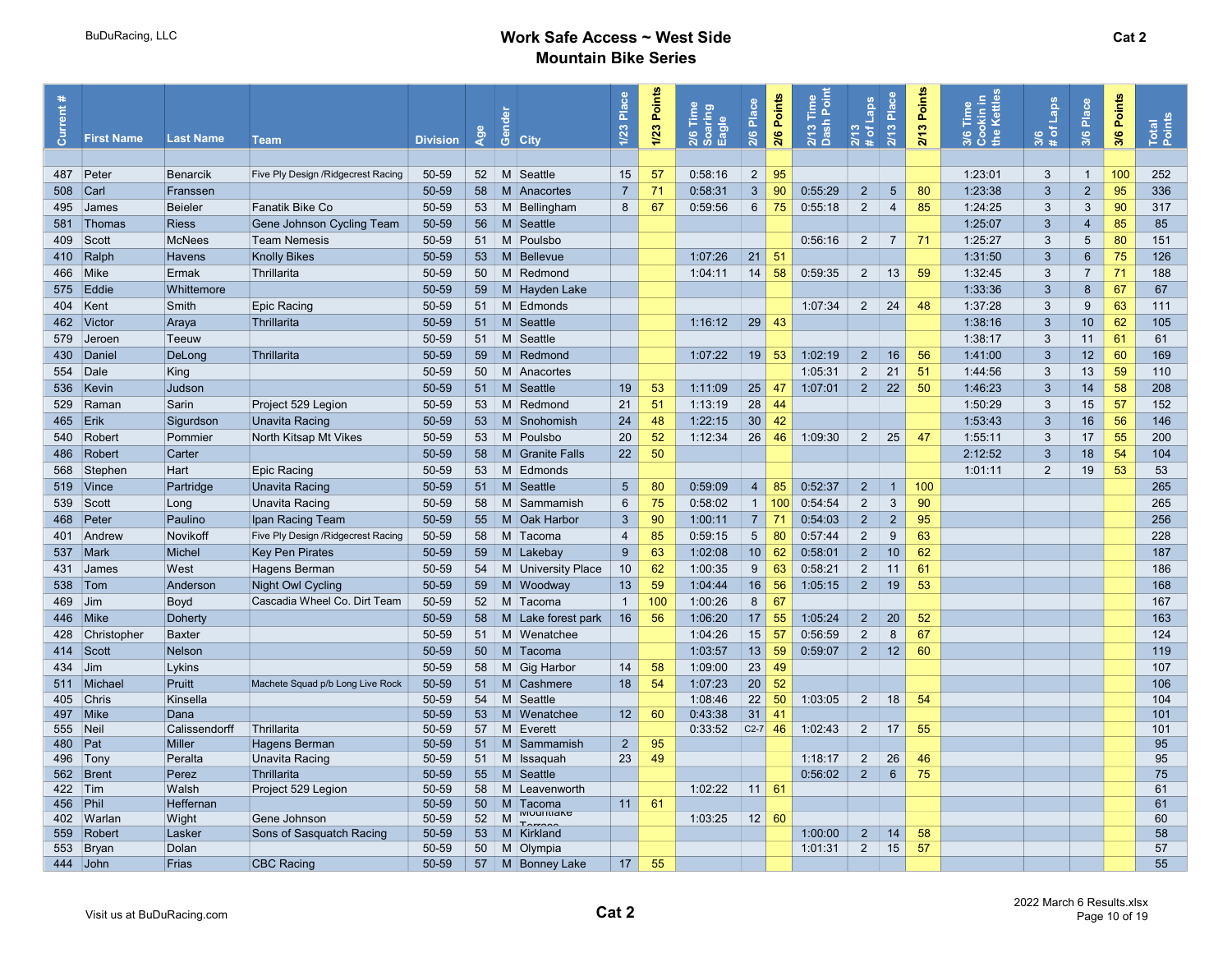|            |                   |                  |                                       |                   |                 |                      | Place           | Points | Time                    | Place           | Points       | $\frac{5}{2}$<br>Time | <b>Laps</b>    | Place           | Points | Time<br>kin<br>Kett | Laps           | Place           |                      |                 |  |
|------------|-------------------|------------------|---------------------------------------|-------------------|-----------------|----------------------|-----------------|--------|-------------------------|-----------------|--------------|-----------------------|----------------|-----------------|--------|---------------------|----------------|-----------------|----------------------|-----------------|--|
| ā          | <b>First Name</b> | <b>Last Name</b> | Team                                  | <b>Division</b>   | lge             | මී<br><b>City</b>    | 1/23            | /23    | soaring<br>Eagle<br>2/6 | $\omega$        | 2/6          | ash<br>2/13           | က<br>ō         | 2/13            | 2/13   | $\omega$            | ত              | 3/6             | 3/6 Points           | Total<br>Points |  |
|            | 400 Kelly         | Johnson          |                                       | 50-59             | 52              | M Carnation          |                 |        | 1:06:46                 | ন<br>18         | 54           |                       | ี ผิ #         |                 |        |                     | ൟ              |                 |                      | 54              |  |
|            | 556 Andrew        | Demeter          | Hodala                                | 50-59             | 50              | M Seattle            |                 |        |                         |                 |              | 1:07:31               | $2^{\circ}$    | 23              | 49     |                     |                |                 |                      | 49              |  |
|            | 512 Chad          | Ronaldson        |                                       | 50-59             | 51              | M Normandy Park      |                 |        | 1:09:08                 | 24              | 48           |                       |                |                 |        |                     |                |                 |                      | 48              |  |
|            |                   |                  |                                       | 50-59             | 57              |                      | 25              | 47     |                         |                 |              |                       |                |                 |        |                     |                |                 |                      | 47              |  |
|            | 509 Ford          | Northen          |                                       |                   |                 | M Snohomish          |                 |        |                         |                 |              |                       |                |                 |        |                     |                |                 |                      |                 |  |
|            | 535 Tom           | Cowin            | <b>Blackfin Webware Racing</b>        | 50-59             | 58              | M Kirkland           |                 |        | 1:12:41                 | $27 \mid 45$    |              |                       |                |                 |        |                     |                |                 |                      | 45              |  |
|            |                   |                  |                                       |                   |                 |                      |                 |        |                         |                 |              |                       |                |                 |        |                     |                |                 |                      |                 |  |
|            | 563 Chris         | Adolf            | <b>Fell Swoop</b>                     | $60+$             | 60              | $M$ everett          |                 |        |                         |                 |              | 0:53:16               | $\overline{2}$ | $\mathbf{1}$    | 100    | 1:21:19             | 3              | $\overline{1}$  | 100                  | 200             |  |
|            | 437 Kevin         | Johnson          | <b>Recycled Cycle Racing</b>          | $60+$             | 68              | M Silverdale         | $\mathbf{3}$    | 90     | 0:59:02                 | 3 <sup>1</sup>  | 90           | 0:54:00               | $2^{\circ}$    | $\mathbf{3}$    | 90     | 1:23:59             | 3              | $\overline{2}$  | 95                   | 365             |  |
|            | 504 Michael       | Gaudio           | Singletrack                           | $60+$             | 62              | M North Bend         |                 |        |                         |                 |              | 1:06:58               | $\overline{2}$ | 10              | 62     | 1:41:03             | 3              | 3               | 90                   | 152             |  |
|            | 578   Tom         | Petersen         | <b>Upriver Racing</b>                 | $60+$             | 61              | M Anacortes          |                 |        |                         |                 |              |                       |                |                 |        | 1:41:05             | 3              | $\overline{4}$  | 85                   | 85              |  |
|            | 533 Kelly         | Campo            | Night Owl Cycling                     | $60+$             | 64              | M Kingston           | 14              | 58     | 0:43:18                 |                 | 14   58      | 1:12:26               | $\overline{2}$ | 12              | 60     | 1:52:12             | 3              | $5\phantom{.0}$ | 80                   | 256             |  |
|            | 450 Dave          | Stanton          | Taco Time NW                          | $60+$             | 64              | M Kenmore            | 15              | 57     | 1:18:18                 | 13              | 59           |                       |                |                 |        | 1:59:23             | $\mathbf{3}$   | 6               | 75                   | 191             |  |
|            | 507 Rick          | Raymond          | Old Town Bicycle Ritzman Construction | $60+$             | 62              | M Olalla             | $\overline{1}$  | 100    | 0:57:36                 |                 | 1   100      | 0:53:31               | $\overline{2}$ | $\overline{2}$  | 95     |                     |                |                 |                      | 295             |  |
|            | 467 Denny         | Christensen      | <b>NWTB Old Farts</b>                 | $60+$             |                 | 60   M   Bonney Lake | $\overline{2}$  | 95     | 0:59:24                 | $\overline{4}$  | 85           | 0:58:11               | $2^{\circ}$    | $\overline{4}$  | 85     |                     |                |                 |                      | 265             |  |
| 453 Ken    |                   | Harmon           | Taco Time NW                          | $60+$             | 60              | M Snoqualmie         | $\overline{7}$  | 71     | 1:01:50                 | 6               | -75          | 0:58:14               | $\overline{2}$ | 5               | 80     |                     |                |                 |                      | 226             |  |
| 451 Roy    |                   | Colven           |                                       | $60+$             | 63              | M Seattle            | 8               | 67     | 1:03:31                 | 8 <sup>°</sup>  | 67           | 1:00:09               | 2 <sup>2</sup> | 6               | 75     |                     |                |                 |                      | 209             |  |
| 499        | Glen              | Conley           |                                       | $60+$             | 66              | M Bothell            | 9               | 63     | 1:07:49                 | 9               | 63           | 1:01:23               | $\overline{2}$ | $\overline{7}$  | 71     |                     |                |                 |                      | 197             |  |
|            | 484 Kevin         | Raymond          | Caliber Home Loans / Gerk's           | $60+$             | 65              | M Seattle            | 10              | 62     | 1:07:56                 | 10 <sup>1</sup> | 62           | 1:06:32               | $2^{\circ}$    | 9               | 63     |                     |                |                 |                      | 187             |  |
|            | 502 Steve         | Holton           | <b>Unavita Racing</b>                 | $60+$             | 67              | M Sammamish          | 11              | 61     | 1:08:53                 |                 | 11   61      | 1:10:05               | 2              | 11              | 61     |                     |                |                 |                      | 183             |  |
|            | 474 Mark          | Holtzinger       | <b>RIDGE Cyclesport</b>               | $60+$             | 64              | M Yakima             | $5\phantom{.0}$ | 80     | 0:58:06                 | $2^{\circ}$     | 95           |                       |                |                 |        |                     |                |                 |                      | 175             |  |
|            | 452 Christopher   | Mendoza          | Green Bike Team                       | $60+$             | 60              | M Olympia            | $\overline{4}$  | 85     | 1:00:13                 | 5 <sup>5</sup>  | 80           |                       |                |                 |        |                     |                |                 |                      | 165             |  |
|            | 534 Marshall      | Will             |                                       | $60+$             | 69              | M Stanwood           | 12              | 60     | 1:15:38                 |                 | $12 \mid 60$ |                       |                |                 |        |                     |                |                 |                      | 120             |  |
| 478 Erik   |                   | Goodfriend       | <b>Eliel Factory Team</b>             | $60+$             | 62              | M Portland           | 6               | 75     |                         |                 |              |                       |                |                 |        |                     |                |                 |                      | 75              |  |
|            | 421 Mark          | Runyan           | <b>Team Sasquatch</b>                 | $60+$             | 62              | M Sammamish          |                 |        | 1:01:57                 |                 | $7 \mid 71$  |                       |                |                 |        |                     |                |                 |                      | 71              |  |
| $560$ Jeff |                   | <b>Beers</b>     | <b>Unavita Race Team</b>              | $60+$             | 63              | M Issaguah           |                 |        |                         |                 |              | 1:03:32               | $\overline{2}$ | 8               | 67     |                     |                |                 |                      | 67              |  |
| 485   Matt |                   | Baumgartner      |                                       | $60+$             |                 | 61   M   Federal Way | 13              | 59     |                         |                 |              |                       |                |                 |        |                     |                |                 |                      | 59              |  |
|            |                   |                  |                                       |                   |                 |                      |                 |        |                         |                 |              |                       |                |                 |        |                     |                |                 |                      |                 |  |
|            | 407 Kassidy       | <b>McNees</b>    | <b>NK Vikes</b>                       | <b>MS14&amp;U</b> | 14              | $F$ Poulsbo          |                 |        |                         |                 |              | 1:34:49               | $2^{\circ}$    | $\overline{1}$  | 100    | 1:15:15             | $\overline{2}$ | $\overline{1}$  | 100                  | 200             |  |
| 541        | Myla              | Doane            |                                       | <b>MS14&amp;U</b> | 14              | $F$ Tacoma           | $\overline{1}$  | 100    |                         |                 |              |                       |                |                 |        |                     |                |                 |                      | 100             |  |
|            | 454 Emelia        | Di Qual          |                                       | <b>MS14&amp;U</b> | 14              | $F$ Woodinville      |                 |        |                         |                 |              | 0:47:57               | $\mathbf{1}$   | $\overline{2}$  | 95     |                     |                |                 |                      | 95              |  |
|            |                   |                  |                                       |                   |                 |                      |                 |        |                         |                 |              |                       |                |                 |        |                     |                |                 |                      |                 |  |
|            | 532 Sophie        | Imbeau           |                                       | <b>HS15-18</b>    | 15              | F Monroe             | $\mathbf{3}$    | 90     | 1:14:29                 | 3 <sup>1</sup>  | 90           | 1:06:54               | $2^{\circ}$    | $2^{\circ}$     | 95     | 1:41:17             | $\mathbf{3}$   | $\overline{1}$  | 100                  | 375             |  |
|            | 479 Torin         | Kelsey           | <b>Galbraith Gravity Riders</b>       | HS15-18           | 16              | F Mount Vernon       | $\overline{1}$  | 100    | 1:01:00                 | 1               | 100          | 0:57:02               | $\overline{2}$ | $\mathbf{1}$    | 100    |                     |                |                 |                      | 300             |  |
|            | 506 Amelia        | Goode            | Tahoma Mountain Bike Team             | <b>HS15-18</b>    | 15              | F   Maple Valley     | $\overline{2}$  | 95     | 1:13:24                 | $2^{\circ}$     | 95           | 1:09:53               | $2^{\circ}$    | $\mathbf{3}$    | 90     |                     |                |                 |                      | 280             |  |
|            |                   |                  |                                       |                   |                 |                      |                 |        |                         |                 |              |                       |                |                 |        |                     |                |                 |                      |                 |  |
|            | 550 Kristine      | <b>Deibler</b>   | <b>Liquid Velo</b>                    | 19-39             | 32 <sup>2</sup> | F.<br>Bellingham     | $ C3-1$         | 75     |                         |                 |              | 1:00:23               | $\overline{2}$ | $\overline{2}$  | 95     | 1:33:18             | $3\phantom{a}$ | $\mathbf{1}$    | 100                  | 270             |  |
|            | 442 Adrienne      | <b>Banks</b>     | <b>Breakfast Racing Team</b>          | 19-39             | 24              | $F$ Seattle          | 8               | 67     | 1:12:23                 | $6\overline{6}$ | 75           | 1:05:03               | $\overline{2}$ | $5\phantom{.0}$ | 80     | 1:33:36             | 3              | $\overline{2}$  | 95                   | 317             |  |
|            | 420 Josephine     | Hegeberg         |                                       | 19-39             | 27              | $F$ Bellingham       |                 |        | 0:35:00                 | $C3-1$          | 75           |                       |                |                 |        | 1:33:58             | 3              | 3               | 90                   | 165             |  |
| 517 Elly   |                   | West             | <b>PNW MTB Brew Crew</b>              | 19-39             | 36              | $F$ Renton           | $\mathbf{3}$    | 90     | 1:06:02                 | $\mathbf{3}$    | 90           | 1:02:16               | $\overline{2}$ | $\overline{4}$  | 85     | 1:35:48             | 3              | $\overline{4}$  | 85                   | 350             |  |
|            | 572 Rachel        | <b>Wills</b>     | Velocio // Exploro                    | 19-39             | 39              | F Oak Harbor         |                 |        |                         |                 |              |                       |                |                 |        | 1:43:42             | 3              | 5               | 80                   | 80              |  |
| 455        | Harriet           | Morgan           | <b>Breakfast Racing Team</b>          | 19-39             | 32              | $F$ Seattle          |                 |        |                         |                 |              | 0:35:56               |                | $ C3-1 $        | 75     | 1:45:36             | 3              | 6               | 75                   | 150             |  |
|            | 576 Corina        | Cheever          | Queens of Dirt                        | 19-39             | 33              | F.<br>Bellingham     |                 |        |                         |                 |              |                       |                |                 |        | <b>DNF</b>          | 3              | $\overline{0}$  | $\blacktriangleleft$ | $\overline{1}$  |  |
| 482        | $ J$ asmine       | Eucogco          | <b>Breakfast Racing Team</b>          | 19-39             | 38              | F<br>Seattle         | $\overline{4}$  | 85     | 1:04:34                 | 1 <sup>1</sup>  | 100          | 1:00:22               | $\overline{2}$ | $\overline{1}$  | 100    |                     |                |                 |                      | 285             |  |
|            | 481 Sarah         | Schoenfeldt      | <b>Breakfast Racing Team</b>          | 19-39             | 33              | $F$ Seattle          | $5\overline{)}$ | 80     | 1:04:38                 | $2^{\circ}$     | 95           | 1:00:48               | $2^{\circ}$    | $\mathbf{3}$    | 90     |                     |                |                 |                      | 265             |  |
|            | 435 Elisa         | Dawson           |                                       | 19-39             | 31              | $F$ Everett          | $\mathbf{Q}$    | 63     | 1:23:27                 | 7 <sup>1</sup>  | 71           | 1:16:42               | $\overline{2}$ | $6\phantom{1}$  | 75     |                     |                |                 |                      | 209             |  |
|            | 476 Elizabeth     | Putnam           | <b>PNW Colavita Hello Fresh</b>       | 19-39             | 35              | F<br>Seattle         | $6\phantom{1}6$ | 75     | 1:09:45                 | 5 <sup>1</sup>  | 80           |                       |                |                 |        |                     |                |                 |                      | 155             |  |
|            | 459 Coral         | Ng               | Spokeswomen Racing                    | 19-39             | 25              | F<br>Bellevue        | $\mathbf{1}$    | 100    |                         |                 |              |                       |                |                 |        |                     |                |                 |                      | 100             |  |
|            | 516 Frances       | Sun              | <b>Breakfast Racing Team</b>          | 19-39             | 36              | $F$ Seattle          | $2^{\circ}$     | 95     |                         |                 |              |                       |                |                 |        |                     |                |                 |                      | 95              |  |
|            |                   |                  |                                       |                   |                 |                      |                 |        |                         |                 |              |                       |                |                 |        |                     |                |                 |                      |                 |  |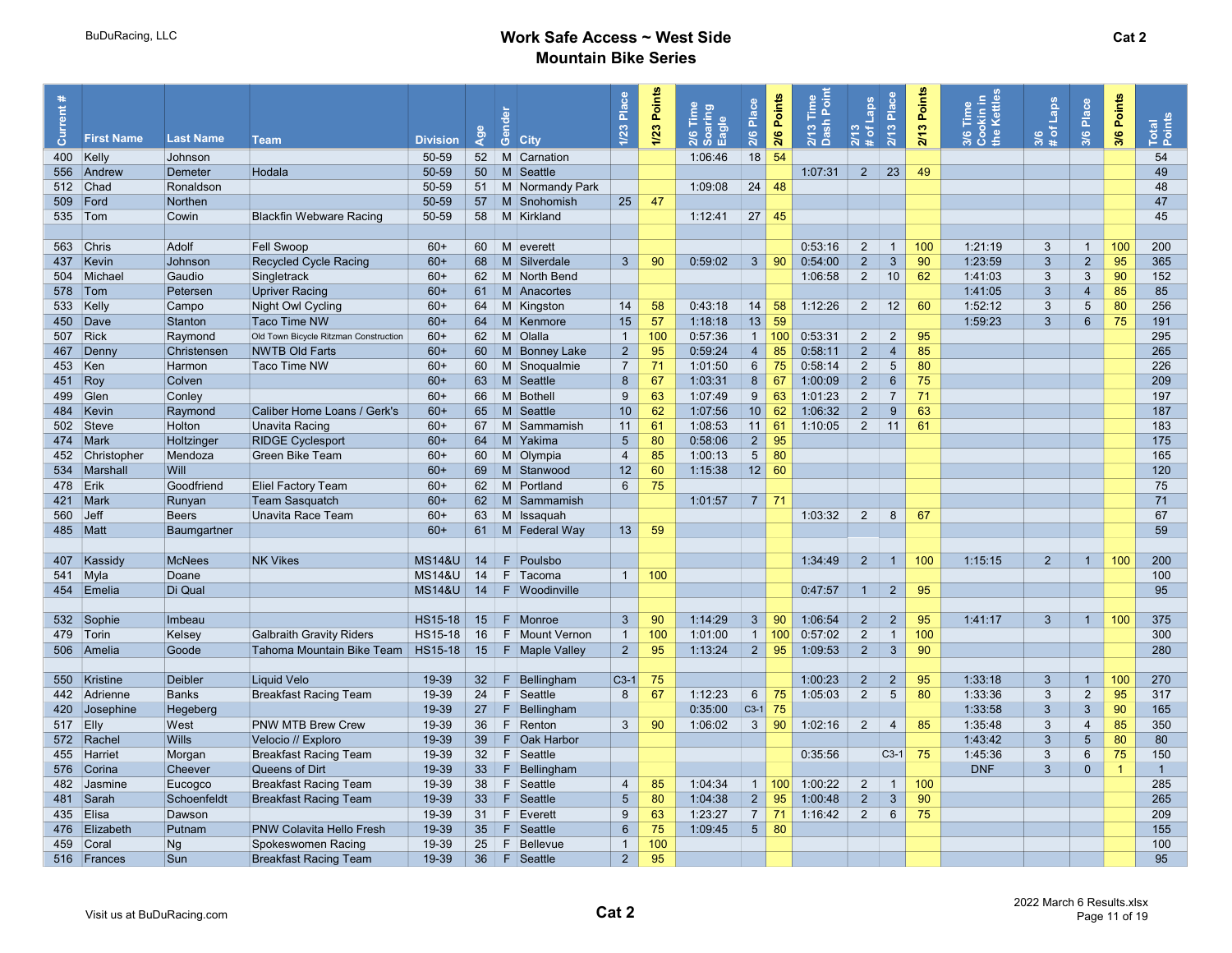| rent |                     |                  |                                       |                 |    |     |                    | ී<br><b>PLA</b> | Points | Time     |                 | Points | Time<br>I Point<br>$2/13$ T<br>Dash | aps<br>$\infty$ | Place<br>$\frac{1}{2}$ | Points | kin in<br>Kettles | <b>Laps</b>              | 3/6 Place      | 3/6 Points | Total<br>Points |
|------|---------------------|------------------|---------------------------------------|-----------------|----|-----|--------------------|-----------------|--------|----------|-----------------|--------|-------------------------------------|-----------------|------------------------|--------|-------------------|--------------------------|----------------|------------|-----------------|
|      | <b>First Name</b>   | <b>Last Name</b> | <b>Team</b>                           | <b>Division</b> |    | O   | <b>City</b>        | 1/23            | 1/23   | 2/6<br>ത |                 | 2/6    |                                     | $\frac{2}{1}$   |                        | 2/13   | 3/6               | $\circ$<br>$\frac{8}{4}$ |                |            |                 |
| 406  | Kamila              | Gwiazda          | Spokeswomen Racing                    | 19-39           | 38 | F   | North Bend         |                 |        | 1:08:20  |                 | 85     |                                     |                 |                        |        |                   |                          |                |            | 85              |
| 500  | $ $ Cydney          | Kronlund         | Old Town Bicycle Ritzman Construction | 19-39           | 37 | -F. | <b>Bonney Lake</b> | $\overline{7}$  | 71     |          |                 |        |                                     |                 |                        |        |                   |                          |                |            | 71              |
|      |                     |                  |                                       |                 |    |     |                    |                 |        |          |                 |        |                                     |                 |                        |        |                   |                          |                |            |                 |
| 546  | $\blacksquare$ Mary | Neff             |                                       | 40-49           | 43 | F   | Tacoma             | $2^{\circ}$     | 95     | 1:03:08  |                 | 100    | 1:00:24                             | $\overline{2}$  |                        | 100    | 1:34:07           | $\mathbf{3}$             |                | 100        | 395             |
| 571  | Lisa                | Adams            |                                       | 40-49           | 45 | E   | Monroe             |                 |        |          |                 |        |                                     |                 |                        |        | 1:34:57           | 3                        | $\overline{2}$ | 95         | 95              |
| 549  | ⊺Laura              | Gould            |                                       | 40-49           | 46 | F.  | Sequim             | $\overline{4}$  | 85     | 1:05:55  | 3 <sup>5</sup>  | 90     | 1:01:52                             | $2^{\circ}$     | 2                      | 95     |                   |                          |                |            | 270             |
| 498  | Michelle            | Valko            |                                       | 40-49           | 44 | F.  | Seattle            |                 | 100    | 1:04:12  | $2^{\circ}$     | 95     |                                     |                 |                        |        |                   |                          |                |            | 195             |
| 548  | $ $ Joy             | <b>Baer</b>      | Spokeswomen Racing                    | 40-49           | 41 | F   | Seattle            | $\mathbf{3}$    | 90     |          |                 |        | 1:06:52                             | $\overline{2}$  | $\mathbf{3}$           | 90     |                   |                          |                |            | 180             |
| 524  | Heather             | Fourie           | Spokeswomen Racing                    | 40-49           | 41 | E   | Seattle            | 5               | 80     |          |                 |        |                                     |                 |                        |        |                   |                          |                |            | 80              |
|      |                     |                  |                                       |                 |    |     |                    |                 |        |          |                 |        |                                     |                 |                        |        |                   |                          |                |            |                 |
| 503  | $ $ Cindy           | Gaudio           | Singletrack                           | $W50+$          | 63 | F   | North Bend         |                 |        | 1:19:48  |                 | 85     | 1:14:11                             | $\overline{2}$  | $\overline{4}$         | 85     | 1:48:56           | 3                        | $\overline{1}$ | 100        | 270             |
| 436  | Sheryl              | Johnson          | Recycled Cycle Racong                 | $W50+$          | 67 | F   | Silverdale         | 3               | 90     | 1:27:44  | 8               | 67     | 1:23:25                             | $2^{\circ}$     | $6^{\circ}$            | 75     | 2:07:07           | 3                        | $\overline{2}$ | 95         | 327             |
| 429  | Susan               | Walsh            | Unavita Racing                        | $W50+$          | 59 | F.  | Tacoma             |                 |        | 1:26:02  | $\overline{7}$  |        | 1:20:15                             | $\overline{2}$  | 5                      | 80     | 2:12:00           | 3                        | 3              | 90         | 241             |
| 528  | Sharon              | Gregg            | <b>PNW Colavita HelloFresh</b>        | $W50+$          | 56 |     | Seattle            |                 |        | 1:16:22  | $2^{\circ}$     | 95     |                                     |                 |                        |        | 2:13:48           | 3                        | 4              | 85         | 280             |
| 547  | Tina                | Sarin            | Project 529 Legion                    | $W50+$          | 54 |     | Redmond            | $\overline{4}$  | 85     | 1:24:16  | $6\overline{6}$ | 75     |                                     |                 |                        |        | 1:03:54           | 2                        | 5              | 80         | 240             |
| 505  | Beth                | Hunter           |                                       | $W50+$          | 51 | E   | Sammamish          |                 |        | 1:15:25  |                 | 100    | 1:07:49                             | $2^{\circ}$     |                        | 100    |                   |                          |                |            | 200             |
| 557  | Heather             | Dawson           | Gene Johnson Cycling Team             | $W50+$          | 51 | E   | Seattle            |                 |        | 0:36:04  | $C3-1$          | 75     | 1:09:06                             | $\overline{2}$  | 2                      | 95     |                   |                          |                |            | 170             |
| 527  | Ellsa               | Kunz             | Egencia                               | $W50+$          | 50 | F   | Seattle            |                 |        | 1:18:23  | 3 <sup>1</sup>  | 90     | 0:34:39                             |                 | $\overline{7}$         | 71     |                   |                          |                |            | 161             |
| 501  | Karen               | Metcalfe         | Unavita Racing                        | $W50+$          | 61 |     | Edmonds            | $\overline{2}$  | 95     | 1:28:35  | 9               | 63     |                                     |                 |                        |        |                   |                          |                |            | 158             |
| 408  | Kelli               | <b>McNees</b>    | Night Owl Cycling                     | $W50+$          | 50 |     | Poulsbo            |                 |        |          |                 |        | 1:13:15                             | $2^{\circ}$     | 3                      | 90     |                   |                          |                |            | 90              |
| 447  | Jessica             | Peterson         | Spokeswomen Racing                    | $W50+$          | 59 | E   | Monroe             |                 |        | 1:19:52  | 5 <sup>5</sup>  | 80     |                                     |                 |                        |        |                   |                          |                |            | 80              |
|      | 413 Andrea          | Leuschke         | <b>Black Sheep Velo</b>               | $W50+$          | 51 | F.  | Seattle            |                 |        | 0:36:47  | 10 <sup>1</sup> | 62     |                                     |                 |                        |        |                   |                          |                |            | 62              |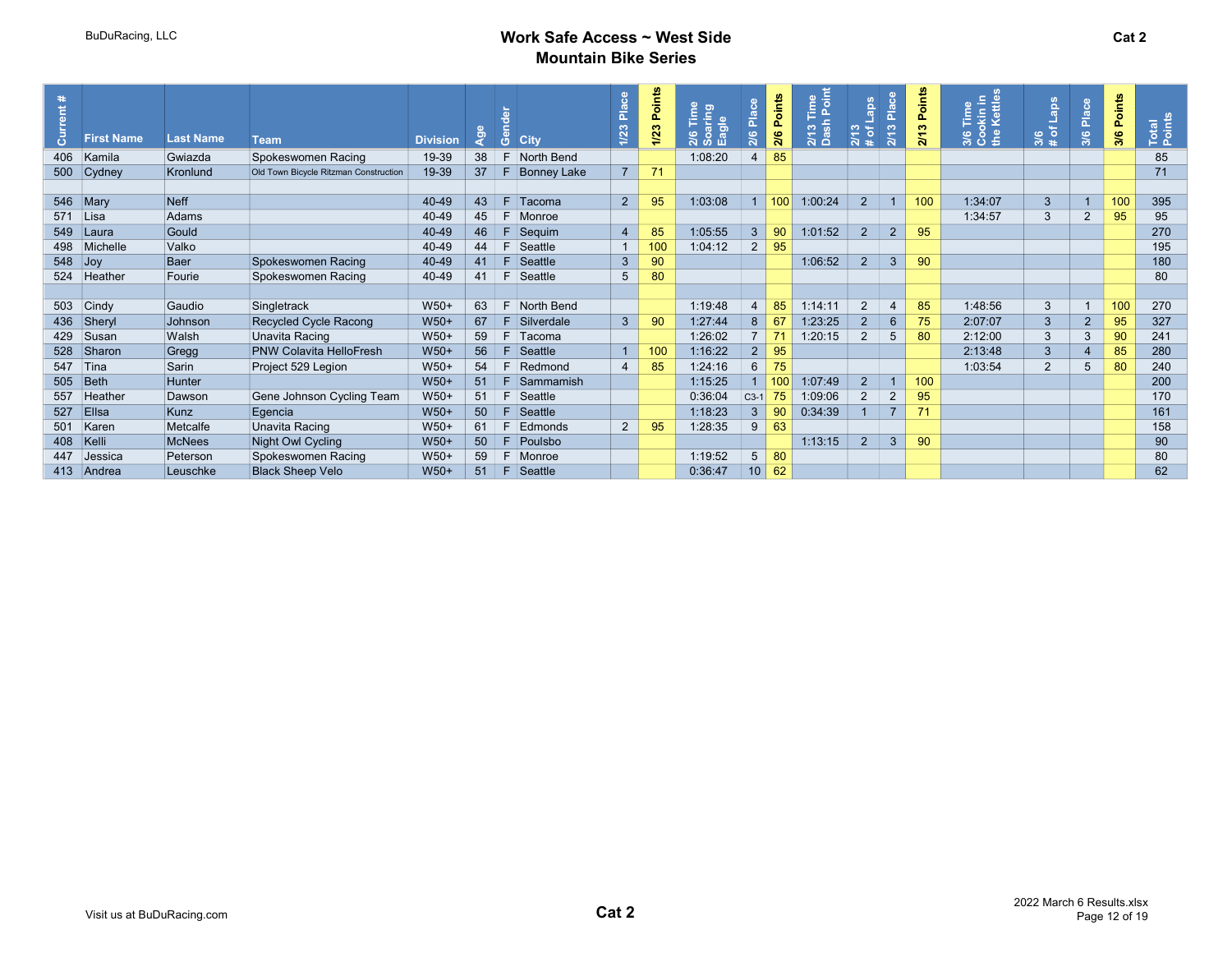|           |                        |                         | Work Safe Access, Bayview Blcycle, Buck's Northwest, Central Puget Sound Carpenters Local 30, Cycle                              |                    |                |                          |                 |                    |                                      |             |        |                                         |                                   |             |                              |                |            |                 |
|-----------|------------------------|-------------------------|----------------------------------------------------------------------------------------------------------------------------------|--------------------|----------------|--------------------------|-----------------|--------------------|--------------------------------------|-------------|--------|-----------------------------------------|-----------------------------------|-------------|------------------------------|----------------|------------|-----------------|
|           |                        |                         | Please support the following Therapy, Edge & Spoke, Eleven Winery, Jack's Bicycle Center, Jet City Equipment, Night Owl Cycling, |                    |                |                          |                 |                    |                                      |             |        |                                         |                                   |             |                              |                |            |                 |
|           | sponsors:              |                         | Northwest Tri & Bike, Old Town Bicycle, Peak Performance and Prevention, Ridge Cyclesport, Singletrack                           |                    |                |                          |                 |                    |                                      |             |        |                                         |                                   |             |                              |                |            |                 |
|           |                        |                         | Cycles, Steve Holton Real Estate, and Woodinville Bicycle.                                                                       |                    |                |                          |                 |                    |                                      |             |        |                                         |                                   |             |                              |                |            |                 |
|           |                        |                         |                                                                                                                                  |                    |                |                          |                 |                    |                                      |             |        |                                         |                                   |             |                              |                |            |                 |
|           |                        |                         |                                                                                                                                  |                    |                |                          |                 | 1/23 Points        |                                      | ්පි         |        | Point                                   |                                   | 2/13 Points |                              |                |            |                 |
| Current # |                        |                         |                                                                                                                                  |                    |                |                          | Place           |                    | Time<br>2/6 Time<br>Soaring<br>Eagle |             | Points | Time                                    | 2/13 Place                        |             | Time                         | Place          | 3/6 Points |                 |
|           |                        |                         |                                                                                                                                  |                    |                | Gender                   |                 |                    |                                      | $2/6$ Plac  |        | Dash                                    |                                   |             | 3/6 Tim<br>Cookin<br>the Ket |                |            | Total<br>Points |
|           | <b>First Name</b>      | <b>Last Name</b>        | <b>Team</b>                                                                                                                      | <b>Division</b>    | Age            | <b>City</b>              | 1/23            |                    |                                      |             | 2/6    | 2/13                                    |                                   |             |                              | 3/6            |            |                 |
| 883       | Bennett                | Valente                 | Broadmark/Mt Si Racing                                                                                                           | <b>Elm11&amp;U</b> | 8              | M Fall City              | 9               | 38                 | 00:24:52                             |             |        | $1$ 75 00:35:2                          | $\overline{2}$                    | 70          | 0:37:56                      | $\overline{1}$ | 75         | 258             |
| 870       | Micah                  | Ordelheide              | <b>Buck's Northwest</b>                                                                                                          | <b>Elm11&amp;U</b> | 11             | M Pacific Beach          | 8               | 42                 | 00:41:34                             |             |        | 4 60 00:35:1                            | $\overline{1}$                    | 75          | 0:38:00                      | $\overline{2}$ | 70         | 247             |
| 827       | Daniel                 | Panasiuk                |                                                                                                                                  | <b>Elm11&amp;U</b> | 8              | M Bellevue               |                 | 4 60               | $00.25:50$ 2 70 00:38:5 4            |             |        |                                         |                                   | 60          | 0:40:23                      | $\mathfrak{S}$ | 65         | 255             |
|           | 847 Hal                | Shulock                 |                                                                                                                                  | EIM118U            | 10             | M Bellingham             |                 | $5 \overline{5}5$  |                                      |             |        |                                         |                                   |             | 0:52:49                      | $\overline{4}$ | 60         | 115             |
|           | 865 Ryan               | Halfacre                | <b>NOMBIES</b>                                                                                                                   | $E$ Im 11&U        | 10             | M Port Angeles           | $10$ 37         |                    |                                      |             |        |                                         |                                   |             | 0:53:07                      | 5              | 55         | 92              |
|           | 804 Emmerich           | Ordelheide              | <b>Buck's Northwest</b>                                                                                                          | Elm11&U            | $\overline{7}$ | M Pacific Beach          |                 |                    | 00:58:44                             |             |        |                                         |                                   | 46          | 1:03:31                      | 6              | 50         | 151             |
|           | 912 Graeme             | Holden                  |                                                                                                                                  | Elm11&U            | 6              | M EDMONDS                |                 |                    |                                      |             |        |                                         |                                   |             | 1:05:11                      | $\overline{7}$ | 46         | 46              |
|           | 767 Sidney             | Magun                   | <b>Team Magun</b>                                                                                                                | Elm11&U            | 11             | M Mercer Island          |                 |                    | 00:28:07 3 65 00:37:2 3              |             |        |                                         |                                   | 65          |                              |                |            | 130             |
| 907       | $\mathsf{R}$ yan       | McLauchlin              |                                                                                                                                  | $E$ Im 11&U        | 10             | M Bonney Lake            |                 | $1 \mid 75$        |                                      |             |        |                                         |                                   |             |                              |                |            | 75              |
|           | 917 Carson             | Hart                    |                                                                                                                                  | $E$ Im 11&U        | 10             | M Bonney Lake            |                 | $2 \overline{70}$  |                                      |             |        |                                         |                                   |             |                              |                |            | 70              |
|           | 923 Owen               | <b>Branstetter</b>      |                                                                                                                                  | <b>Elm11&amp;U</b> | $-10$          | M Tacoma                 |                 | 3 65               |                                      |             |        |                                         |                                   |             |                              |                |            | 65              |
|           | 772 Joshua             | Kimbrell                |                                                                                                                                  | Elm11&U            | 8              | M Las Vegas              |                 |                    |                                      |             |        | 00:48:0                                 | $5\phantom{.0}$                   | 55          |                              |                |            | 55              |
|           | 770 Ashton             | <b>McDowell</b>         |                                                                                                                                  | <b>Elm11&amp;U</b> | $\overline{7}$ | M Seattle                |                 |                    |                                      |             |        | $\boxed{00:48:3$ 6                      |                                   | 50          |                              |                |            | 50              |
|           | 877 Tyler              | Finklea                 |                                                                                                                                  | Elm11&U            | 10             | M Port Orchard           | 6               | 50                 |                                      |             |        |                                         |                                   |             |                              |                |            | 50              |
|           | 866 Reese              | Martin                  |                                                                                                                                  | Elm11&U            | 10             | M Gig Harbor             |                 | $7 \mid 46$        |                                      |             |        |                                         |                                   |             |                              |                |            | 46              |
|           | 864 Harley             | <b>Bullington</b>       | <b>NOMBIES</b>                                                                                                                   | Elm11&U            | 10             | M Port Angeles           | $11 \,   \, 36$ |                    |                                      |             |        |                                         |                                   |             |                              |                |            | 36              |
|           | 893 Hutchinson         | Williams                | Broadmark/Mt Si Racing                                                                                                           | <b>Elm11&amp;U</b> | 6              | M Issaquah               |                 |                    |                                      |             |        |                                         |                                   |             |                              |                |            | $\mathbf{0}$    |
|           |                        |                         |                                                                                                                                  |                    |                |                          |                 |                    |                                      |             |        |                                         |                                   |             |                              |                |            |                 |
|           | 921 Aiden              | England                 | North Kitsap Mt Vikes                                                                                                            | MS12-14            | 14             | M Bremerton              |                 | $1 \mid 75$        | 00:34:19                             |             |        | 3 65 00:30:5                            |                                   | 75          | 0.47.52                      | $\mathbf{1}$   | 75         | 290             |
|           | 882 Owen               | Valente<br>Hall         | Broadmark/Mt Si Racing                                                                                                           | MS12-14<br>MS12-14 | 10             | M Fall City              |                 | 3 65               | 00:34:06                             |             |        | $2$ 70 00:32:4                          | $\mathbf{3}$                      | 65<br>70    | 0:47:56<br>0:48:53           | $\sqrt{2}$     | 70         | 270<br>210      |
|           | 817 Sawyer<br>778 Otto |                         | <b>Galbraith Gravity Racing</b>                                                                                                  |                    | 12<br>14       | M Bellingham             |                 |                    | 00:33:53                             |             |        | $1 \overline{75} \overline{00.31}$ :3 2 |                                   | 60          |                              | 3              | 65<br>60   |                 |
|           | 853 Benjamin           | Vaughn<br><b>Holmes</b> | Broadmark/Mt Si Racing                                                                                                           | MS12-14<br>MS12-14 | 11             | M Tacoma<br>M North Bend |                 | $8 \mid 42$        |                                      |             |        | 00:37:4<br> 00:39:4                     | $\overline{4}$<br>$6\phantom{1}6$ | 50          | 0:54:55<br>1:03:49           | 4<br>5         | 55         | 120<br>147      |
| 828       | lan                    | <b>Stoops</b>           | Tahoma Mountain Bike Team                                                                                                        | MS12-14            | 14             | M Maple Valley           |                 | $7 \mid 46$        |                                      |             |        | 00:42:5                                 | $\overline{7}$                    | 46          | 1:04:39                      | $6^{\circ}$    | 50         | 142             |
|           | 844 Carter             | White                   | Tahoma Mountain Bike Team                                                                                                        | MS12-14            | 13             | M Maple Valley           |                 | $11 \,   \, 36$    | 00:50:19                             |             |        | $8 \, 42 \, 00.492$                     | 8                                 | 42          |                              |                |            | 120             |
| 819       | Miles                  | Dowling                 | <b>Galbraith Gravity Racing</b>                                                                                                  | $MS12-14$          | 11             | M Bellingham             |                 |                    | 00:38:08                             |             |        | $5 \overline{55} \overline{00.38.2}$ 5  |                                   | 55          |                              |                |            | 110             |
| 821       | Arthur                 | Read                    | North Kitsap Mt Vikes                                                                                                            | MS12-14            | 14             | M Poulsbo                |                 | $2 \mid 70$        |                                      |             |        |                                         |                                   |             |                              |                |            | 70              |
|           | 790 Thomas             | Ryan                    | Issaquah MTB Team                                                                                                                | MS12-14            | 13             | M Issaquah               |                 |                    | 00:35:29                             | 4 60        |        |                                         |                                   |             |                              |                |            | 60              |
| 889       | Zackary                | Lea                     | North Kitsap Mt Vikes                                                                                                            | MS12-14            | 13             | M Silverdale             |                 | 4 60               |                                      |             |        |                                         |                                   |             |                              |                |            | 60              |
|           | 881 Peyton             | Calhoun                 | <b>Driven Cycling Academy</b>                                                                                                    | MS12-14            | 14             | M Port Orchard           |                 | $5 \mid 55$        |                                      |             |        |                                         |                                   |             |                              |                |            | 55              |
|           | 797 Brody              | Dawson                  |                                                                                                                                  | MS12-14            | 14             | M Gig Harbor             |                 |                    | 00:43:00                             | 6 50        |        |                                         |                                   |             |                              |                |            | 50              |
|           | 835 Riggs              | Holland                 |                                                                                                                                  | MS12-14            | 14             | M Gig Harbor             |                 | $6 \mid 50$        |                                      |             |        |                                         |                                   |             |                              |                |            | 50              |
|           | 799 Noah               | Portman                 | <b>Issaquah MTB Team</b>                                                                                                         | MS12-14            | 14             | M Issaquah               |                 |                    | 00:44:25                             | $\mid$ 7 46 |        |                                         |                                   |             |                              |                |            | 46              |
|           | 771 Ambrose            | Smith                   |                                                                                                                                  | MS12-14            | 14             | M Gig Harbor             |                 |                    |                                      |             |        | 00:49:4                                 | 9                                 | 38          |                              |                |            | 38              |
|           | 793 William            | <b>DeNike</b>           |                                                                                                                                  | MS12-14            | 13             | M Sammamish              |                 |                    | 01:01:39 9 38                        |             |        |                                         |                                   |             |                              |                |            | 38              |
|           | 863 Kellan             | Miller                  |                                                                                                                                  | MS12-14            | 12             | M Seattle                |                 | $9 \overline{)38}$ |                                      |             |        |                                         |                                   |             |                              |                |            | 38              |
|           | 862 Zane               | Southard                |                                                                                                                                  | MS12-14            | 13             | M Gig Harbor             | $10 \vert 37$   |                    |                                      |             |        |                                         |                                   |             |                              |                |            | 37              |
|           | 915 Taylor             | Hart                    |                                                                                                                                  | MS12-14            | 14             | M Bonney Lake            |                 |                    |                                      |             |        |                                         |                                   |             |                              |                |            | $\mathbf{0}$    |
|           |                        |                         |                                                                                                                                  |                    |                |                          |                 |                    |                                      |             |        |                                         |                                   |             |                              |                |            |                 |
|           |                        |                         |                                                                                                                                  |                    |                |                          |                 |                    |                                      |             |        |                                         |                                   |             |                              |                |            |                 |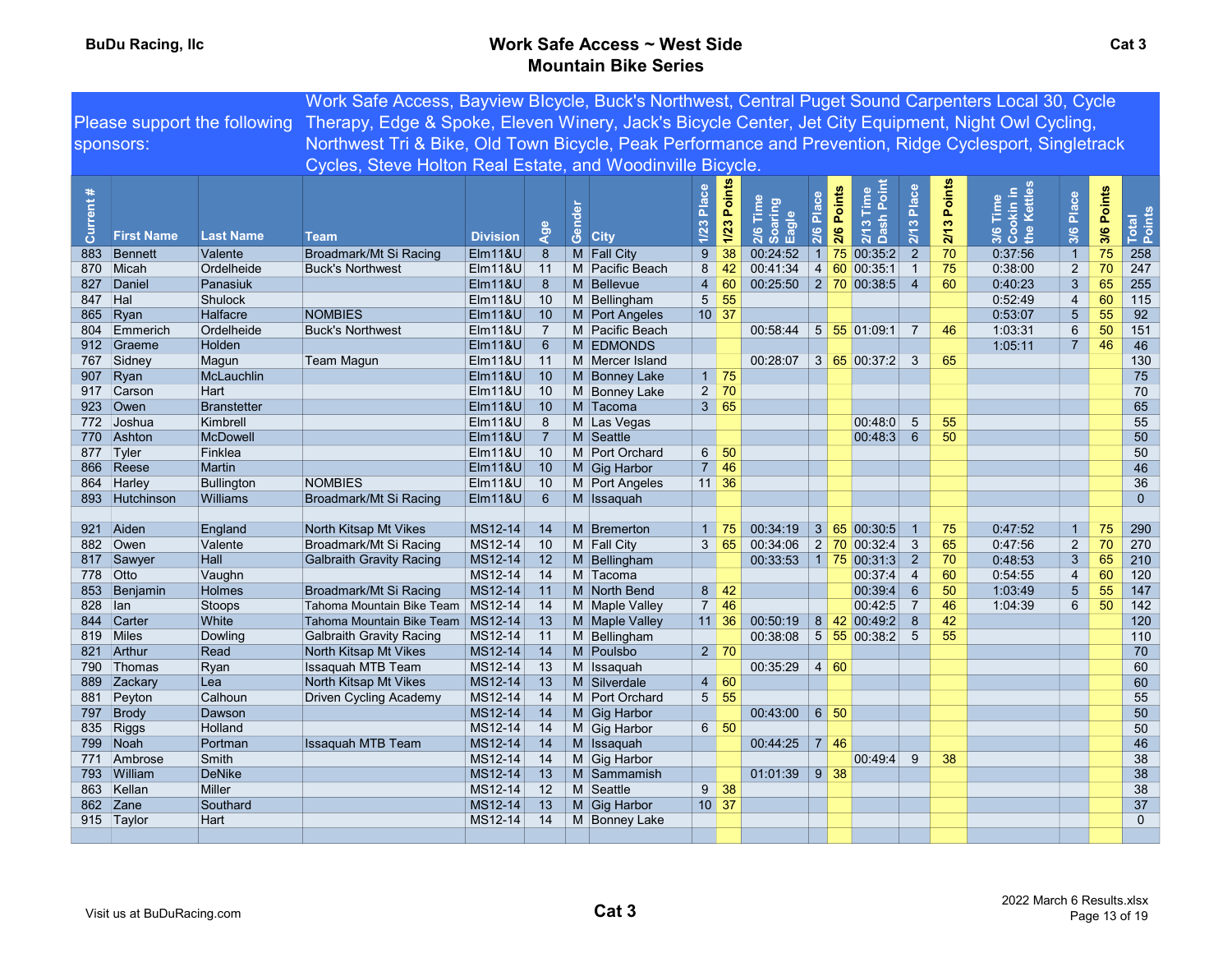| Current# | <b>First Name</b> | <b>Last Name</b> | <b>Team</b>                    | <b>Division</b> | <b>DR</b> | Gender | <b>City</b>              | Place<br>$1/23$ | <b>Points</b><br>1/23 | Time<br>ioaring<br>:agle<br>$\frac{26}{3}$ $\frac{8}{10}$ $\frac{8}{10}$ | $\frac{a}{a}$<br>2/6 | Points<br>2/6 | Point<br>Time<br>$l$ ash<br>$\sim$<br>21 | Place<br>2/13  | <b>Points</b><br>2/13 | <b>xkin</b> in<br>Kettle<br>Time<br>$rac{6}{26}$ $rac{6}{5}$ | Place<br>3/6    | Points<br>3/6 | Total<br>Points |  |
|----------|-------------------|------------------|--------------------------------|-----------------|-----------|--------|--------------------------|-----------------|-----------------------|--------------------------------------------------------------------------|----------------------|---------------|------------------------------------------|----------------|-----------------------|--------------------------------------------------------------|-----------------|---------------|-----------------|--|
| 861      | Aiden             | Kraft            | <b>NOMBIES</b>                 | <b>HS15-18</b>  | 15        |        | M Port Townsend          | $\mathbf{3}$    | 65                    | 00:34:29                                                                 | $\vert$ 1 $\vert$    |               | 75 00:31:3                               | $\overline{1}$ | 75                    | 0.47:50                                                      | $\overline{1}$  | 75            | 290             |  |
| 860      | Austin            | Harris           |                                | <b>HS15-18</b>  | 16        |        | M Gig Harbor             | 8               | 42                    | 00:35:48                                                                 |                      |               | $\vert 2 \vert 70 \vert 00.33.4 \vert$   | $\overline{2}$ | 70                    | 0:50:05                                                      | $\overline{2}$  | 70            | 252             |  |
| 833      | Cooper            | Green            | <b>Key Pen Pirates</b>         | HS15-18         | 15        |        | M Tacoma                 | 6               | 50                    |                                                                          |                      |               | 00:34:1                                  | $\mathbf{3}$   | 65                    | 0:51:40                                                      | 3               | 65            | 180             |  |
|          | 768 Golden        | Maynard          | <b>Nombies</b>                 | HS15-18         | 15        |        | M Sequim                 |                 |                       |                                                                          |                      |               | 00:39:3                                  | 5              | 55                    | 0:55:23                                                      | $\overline{4}$  | 60            | 115             |  |
| 765 Eli  |                   | Jared            | Tahoma Mountain Bike Team      | HS15-18         | 15        |        | M Maple Valley           | $C2-8$          | $\overline{1}$        | 00:40:04                                                                 |                      |               | $6 \,   \, 50 \,   \, 00:36:0  $         | $\overline{4}$ | 60                    | 0:55:33                                                      | $5\phantom{.0}$ | 55            | 166             |  |
|          | 796 Carter        | Dawson           |                                | HS15-18         | 16        |        | M Gig Harbor             |                 |                       | $00:38:53$ 5 5 01:00:3 6                                                 |                      |               |                                          |                | 50                    |                                                              |                 |               | 105             |  |
| 859      | Jacob             | Soares           | Broadmark/Mt Si Racing         | <b>HS15-18</b>  | 16        |        | M Kirkland               |                 | $1 \mid 75$           |                                                                          |                      |               |                                          |                |                       |                                                              |                 |               | 75              |  |
| 850      | Nicholas          | Fowler           | Tahoma Mountain Bike Team      | <b>HS15-18</b>  | 15        |        | M Bellevue               |                 | $2 \mid 70$           |                                                                          |                      |               |                                          |                |                       |                                                              |                 |               | 70              |  |
| 788      | Justin            | White            | Tahoma Mountain Bike Team      | HS15-18         | 16        |        | M Maple Valley           | $C2-7$ 1        |                       | 00:35:49                                                                 | 3 65                 |               |                                          |                |                       |                                                              |                 |               | 66              |  |
|          | 802 Kyle          | <b>Heuchert</b>  |                                | HS15-18         | 15        |        | M Issaquah               |                 |                       | 00:37:35                                                                 | 4 60                 |               |                                          |                |                       |                                                              |                 |               | 60              |  |
|          | 895 Elliott       | Collamore        | Tahoma Mountain Bike Team      | HS15-18         | 15        |        | M Enumclaw               | $\overline{4}$  | 60                    |                                                                          |                      |               |                                          |                |                       |                                                              |                 |               | 60              |  |
|          | 925 Palladyn      | Adsitt           | Tahoma Mountain Bike Team      | <b>HS15-18</b>  | 15        |        | M   Maple Valley         |                 | $5 \mid 55$           |                                                                          |                      |               |                                          |                |                       |                                                              |                 |               | 55              |  |
|          | 801 Logan         | Tarp             |                                | <b>HS15-18</b>  | 15        |        | M Issaquah               |                 |                       | $00:48:17$ 7 46                                                          |                      |               |                                          |                |                       |                                                              |                 |               | 46              |  |
|          | 880 Avery         | Englert          |                                | HS15-18         | 18        |        | M University Place       |                 | $7 \vert 46$          |                                                                          |                      |               |                                          |                |                       |                                                              |                 |               | 46              |  |
|          | 834 Quinby        | Douglas          |                                | <b>HS15-18</b>  | 15        |        | M Snoqualmie             | $\overline{0}$  | $\overline{1}$        |                                                                          |                      |               |                                          |                |                       |                                                              |                 |               | $\mathbf{1}$    |  |
|          |                   |                  |                                |                 |           |        |                          |                 |                       |                                                                          |                      |               |                                          |                |                       |                                                              |                 |               |                 |  |
|          | 832 Zachary       | Reagan           |                                | 19-34           | 19        |        | M Gig Harbor             |                 | $2 \mid 70$           | 00:45:02                                                                 |                      |               | $\vert 2 \vert 70 \vert 00:39.4$         | 3              | 65                    | 0:57:33                                                      | $\overline{1}$  | 75            | 280             |  |
|          | 913 Carter        | Hoke             | Night Owl Cycling              | 19-34           | 20        |        | M Kingston               |                 | $1 \overline{75}$     | 00:38:16                                                                 |                      |               | 17500:350                                | $\overline{2}$ | 70                    |                                                              |                 |               | 220             |  |
|          | 776 Peter         | Boucher          |                                | 19-34           | 29        |        | M Seattle                |                 |                       |                                                                          |                      |               | 00:30:1                                  | $\overline{1}$ | 75                    |                                                              |                 |               | 75              |  |
|          |                   |                  |                                |                 |           |        |                          |                 |                       |                                                                          |                      |               |                                          |                |                       |                                                              |                 |               |                 |  |
| 888      | Jason             | Anderson         | <b>NWTB Old Farts</b>          | 35-49           | 48        |        | M Bonney Lake            |                 | $1 \mid 75$           | 00:29:41                                                                 |                      |               | $1$ 75 00:26:3                           | $\overline{1}$ | 75                    | 0:40:24                                                      | $\overline{1}$  | 75            | 300             |  |
| 879      | Jason             | Marryatt         | <b>Key Pen Pirates</b>         | 35-49           | 48        |        | M Gig Harbor             |                 | 3 65                  |                                                                          |                      |               | $00:33:4$ 2                              |                | 70                    |                                                              |                 |               | 135             |  |
| 920      | Jerry             | England          | North Kitsap Mt Vikes          | 35-49           | 41        |        | M Bremerton              |                 | 4 60                  | 00:37:36                                                                 | 4 60                 |               |                                          |                |                       |                                                              |                 |               | 120             |  |
|          | 813 Powell        | Jones            |                                | 35-49           | 45        |        | M Sequim                 |                 |                       | 00:44:18                                                                 |                      |               | $6 \, 50 \, 00.374$                      | - 4            | 60                    |                                                              |                 |               | 110             |  |
|          | 858 Trevor        | Southard         |                                | 35-49           | 43        |        | M Gig Harbor             |                 | 6   50                | 00:39:20                                                                 | 5 55                 |               |                                          |                |                       |                                                              |                 |               | 105             |  |
|          | 791 Millan        | Alonso           | <b>Recycling Cycles Racing</b> | 35-49           | 42        |        | M Sammamish              |                 |                       | 00:33:43 2 70                                                            |                      |               |                                          |                |                       |                                                              |                 |               | 70              |  |
|          | 878 Ryan          | Carr             | <b>Buck's Northwest</b>        | 35-49           | 45        |        | M Pacific Beach          |                 | $2 \mid 70$           |                                                                          |                      |               |                                          |                |                       |                                                              |                 |               | 70              |  |
| 769      | $\vert$ Jesse     | Smith            | <b>Buck's Northwest</b>        | 35-49           | 47        |        | M Pacific Beach          |                 |                       |                                                                          |                      |               | $00:34:2$ 3                              |                | 65                    |                                                              |                 |               | 65              |  |
|          | 814 Christopher   | Carlson          |                                | 35-49           | 41        |        | M Sammamish              |                 |                       | $00:35:02$ 3 65                                                          |                      |               |                                          |                |                       |                                                              |                 |               | 65              |  |
|          | 777 Matt          | <b>Clark</b>     |                                | 35-49           | 45        |        | M Duvall                 |                 |                       |                                                                          |                      |               | $00:49:0$ 5                              |                | 55                    |                                                              |                 |               | 55              |  |
| 916 Erik |                   | Hart             |                                | 35-49           | 39        |        | M Bonney Lake            | 5 <sup>5</sup>  | 55                    |                                                                          |                      |               |                                          |                |                       |                                                              |                 |               | 55              |  |
|          | 857 Carlo         | Martin           |                                | 35-49           | 48        |        | M Gig Harbor             |                 | $7 \vert 46$          |                                                                          |                      |               |                                          |                |                       |                                                              |                 |               | 46              |  |
|          | 820 Ezequiel      | Andres           | <b>Unavita Racing</b>          | 35-49           | 41        |        | M Woodinville            | 8               | 42                    |                                                                          |                      |               |                                          |                |                       |                                                              |                 |               | 42              |  |
|          | 887 Matt          | <b>Fields</b>    | <b>BOTI Campers</b>            | 35-49           | 45        |        | M Auburn                 | 0 <sup>1</sup>  | $\overline{1}$        |                                                                          |                      |               |                                          |                |                       |                                                              |                 |               | $\overline{1}$  |  |
|          |                   |                  |                                |                 |           |        |                          |                 |                       |                                                                          |                      |               |                                          |                |                       |                                                              |                 |               |                 |  |
|          | 848 Mike          | VanOrden         | Alki Velo                      | $50+$           | 53        |        | M Seattle                |                 | $4 \mid 60$           | 00:32:39                                                                 |                      |               | $5 \, 55 \, 00:29.5$                     | -3             | 65                    | 0:47:03                                                      | $\mathbf{1}$    | 75            | 255             |  |
|          | 824 Matt          | Tyler            |                                | $50+$           | 57        |        | M Port Townsend          |                 |                       |                                                                          |                      |               |                                          |                |                       | 0.48.57                                                      | $\sqrt{2}$      | 70            | 70              |  |
|          | 809 Steve         | Hall             |                                | $50+$           | 62        |        | M Bellingham             |                 |                       | 00:37:40                                                                 |                      |               | 13 34 00:34:1                            | -5             | 55                    | 0:52:06                                                      | 3               | 65            | 154             |  |
|          | 894 Steve         | Coldicott        | <b>Key Pen Pirates</b>         | $50+$           | 51        |        | M Port Orchard           |                 | $12 \mid 35$          | 00:39:06                                                                 |                      |               | $17$ 30 00:35:3                          | 9              | 38                    | 0:57:43                                                      | $\overline{4}$  | 60            | 163             |  |
| 830 Rod  |                   | Castillo         | <b>Team Mang Putik</b>         | $50+$           | 55        |        | M Federal Way            |                 | $11 \,   \, 36$       | 00:38:17                                                                 |                      |               | $ 15 $ 32 00:35:0                        | $\overline{7}$ | 46                    | 0:58:56                                                      | 5               | 55            | 169             |  |
|          | 922 Blair         | Cooper           | Project 529 Legion             | $50+$           | 59        |        | M Issaquah               |                 | $13 \mid 34$          | 00:40:33                                                                 | 19 28                |               | <b>DNF</b>                               | $\mathbf 0$    | $\overline{1}$        | 1:05:04                                                      | 6               | 50            | 113             |  |
|          | 823 Brad          | Kirkpatrick      | Team Webscorer                 | $50+$           | 57        |        | M Gig Harbor             |                 | $15 \mid 32 \mid$     |                                                                          |                      |               | $00:39:1$ 10                             |                | 37                    | 1:05:41                                                      | $\overline{7}$  | 46            | 115             |  |
|          | 924 David         | <b>Bartoo</b>    |                                | $50+$           | 63        |        | M Snohomish              |                 |                       | 00:43:51 23 24                                                           |                      |               |                                          |                |                       | 1:06:07                                                      | 8               | 42            | 66              |  |
|          | 805   Brent       | Smith            |                                | $50+$           | 53        |        | M Seattle                |                 |                       | 00:45:00 26 21 00:42:1                                                   |                      |               |                                          | 13             | 34                    | 1:09:13                                                      | 9               | 38            | 93              |  |
|          | 856 Rodney        | Pittack          |                                | $50+$           | 51        |        | M East Wenatchee   17 30 |                 |                       | $00:44:54$ 25 22 00:41:5 12                                              |                      |               |                                          |                | 35                    | 1:09:38                                                      | 10 <sup>°</sup> | 37            | 124             |  |
|          |                   |                  |                                |                 |           |        |                          |                 |                       |                                                                          |                      |               |                                          |                |                       |                                                              |                 |               |                 |  |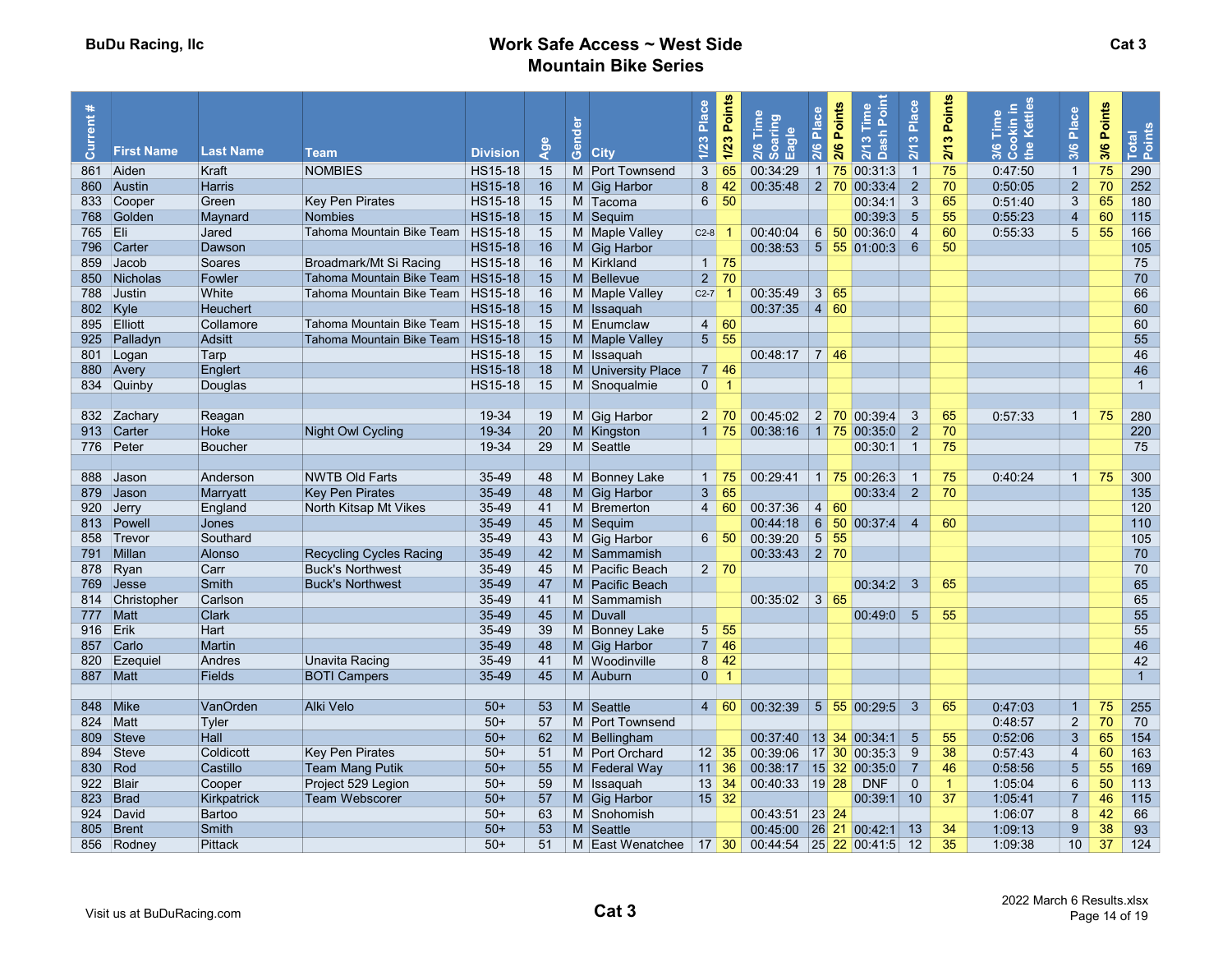| Current#  |                            |                          |                                 |                                   |                      | Gender |                | Place  | 1/23 Points               | Time<br>aring<br>Igle   | Place              | Points            | Point<br>Time<br>Dash                 | Place          | Points | Time<br>kin i<br>Kettl | Place          | 3/6 Points | Total<br>Points |  |
|-----------|----------------------------|--------------------------|---------------------------------|-----------------------------------|----------------------|--------|----------------|--------|---------------------------|-------------------------|--------------------|-------------------|---------------------------------------|----------------|--------|------------------------|----------------|------------|-----------------|--|
|           | <b>First Name</b>          | <b>Last Name</b>         | <b>Team</b>                     | <b>Division</b>                   | Age                  |        | <b>City</b>    | $1/23$ |                           | 300                     | 2/6                | 2/6               | 2/13                                  | 2/13           | 2/13   | the<br>$rac{6}{3}$     | 3/6            |            |                 |  |
| 826       | Stewart                    | <b>Delaire</b>           | <b>Country Green Turf Farms</b> | $50+$                             | 59                   | M      | olympia        | 1      | 75                        | 00:31:03                |                    |                   | 3 65 00:29:3                          | $\overline{2}$ | 70     |                        |                |            | 210             |  |
|           | 792 James                  | Girou                    |                                 | $50+$                             | 54                   |        | M Seattle      |        |                           | 00:29:12                |                    |                   | $1$ 75 00:26:0                        | $\overline{1}$ | 75     |                        |                |            | 150             |  |
| 851 Carl  |                            | Paulino                  |                                 | $50+$                             | 51                   |        | M Bremerton    |        | $8 \mid 42$               | 00:33:59                |                    |                   | 8 42 00:32:0                          | $\overline{4}$ | 60     |                        |                |            | 144             |  |
| 831 Tim   |                            | Leary                    |                                 | $50+$                             | 50                   |        | M Seattle      |        | 2 70                      | 00:30:58                |                    | $2 \mid 70$       |                                       |                |        |                        |                |            | 140             |  |
| $872$ Jay |                            | <b>Brummett</b>          | <b>Taco Time NW</b>             | $50+$                             | 50                   |        | M Sammamish    |        | $5 \mid 55$               | 00:33:24                |                    | $6 \mid 50$       |                                       |                |        |                        |                |            | 105             |  |
|           | 781 Matthew                | Dowling                  | <b>Galbraith Gravity Racing</b> | $50+$                             | 52                   |        | M Bellingham   |        |                           | 00:35:33                |                    |                   | 12 35 00:34:2                         | 6              | 50     |                        |                |            | 85              |  |
| 842 Ron   |                            | Whitney                  | <b>NWTB Old Farts</b>           | $50+$                             | 70                   |        | M Lake Tapps   |        | $7 \mid 46$               | 00:34:27                |                    | 10 37             |                                       |                |        |                        |                |            | 83              |  |
| 829 Rob   |                            | Clement                  | <b>NWTB Old Farts</b>           | $50+$                             | 66                   |        | M Bonney Lake  |        | $9 \overline{)38}$        | 00:34:12                |                    | $9 \overline{38}$ |                                       |                |        |                        |                |            | 76              |  |
| 855       | $ $ Juan                   | Abreu                    | Unavita Racing                  | $50+$                             | 53                   |        | M Sammamish    |        |                           | 00:37:52 14 33 00:35:2  |                    |                   |                                       | 8              | 42     |                        |                |            | 75              |  |
| 843 Mike  |                            | Cosentino                |                                 | $50+$                             | 56                   |        | M Tacoma       |        | $16 \mid 31$              |                         |                    |                   | $00:41:1$ 11                          |                | 36     |                        |                |            | 67              |  |
|           | 910 David                  | Kapla                    |                                 | $50+$                             | 55                   |        | M Spanaway     |        | 3 65                      |                         |                    |                   |                                       |                |        |                        |                |            | 65              |  |
| 899       | David                      | Hoshaw                   | Night Owl Cycling               | $50+$                             | 60                   |        | M Poulsbo      |        | $18$ 29                   |                         |                    |                   | $ 00:48:4 $ 14                        |                | 33     |                        |                |            | 62              |  |
| 786       | Caleb                      | Bantagreen               |                                 | $50+$                             | 51                   |        | M Seattle      |        |                           | $00:31:26$ 4 60         |                    |                   |                                       |                |        |                        |                |            | 60              |  |
|           | 904 James                  | <b>Nelson</b>            | <b>Buck's Northwest</b>         | $50+$                             | 52                   |        | M Westport     |        | $6 \mid 50$               |                         |                    |                   |                                       |                |        |                        |                |            | 50              |  |
| 800 Neil  |                            | <b>Calissendorff</b>     | Thrillarita                     | $50+$                             | 57                   |        | M Everett      |        |                           | $00:33:52$   7 46       |                    |                   |                                       |                |        |                        |                |            | 46              |  |
| 849 Erik  |                            | Moore                    |                                 | $50+$                             | 56                   |        | M Lacev        |        | $10 \vert 37$             |                         |                    |                   |                                       |                |        |                        |                |            | 37              |  |
| 810 Karl  |                            | Dambrosio                |                                 | $50+$                             | 57                   |        | M Seattle      |        |                           | 00:34:58 11 36          |                    |                   |                                       |                |        |                        |                |            | 36              |  |
| 914 Ray   |                            | Henderson                |                                 | $50+$                             | 52                   |        | M Oakville     |        | $14 \overline{\smash)33}$ |                         |                    |                   |                                       |                |        |                        |                |            | 33              |  |
| 789 Alvin |                            | Labonite                 | <b>Team Mang Putik</b>          | $50+$                             | 53                   |        | M Lynnwood     |        |                           | 00:38:49                |                    | $16$ 31           |                                       |                |        |                        |                |            | 31              |  |
| 785 Tim   |                            | Fay                      |                                 | $50+$                             | 55                   |        | M Duvall       |        |                           | 00:39:15                |                    | 18 29             |                                       |                |        |                        |                |            | 29              |  |
| 795 Tim   |                            | Dawson                   |                                 | $50+$                             | 54                   |        | M Gig Harbor   |        |                           | 00:41:30                | 20 27              |                   |                                       |                |        |                        |                |            | 27              |  |
| 811 Mark  |                            | Wehrle                   | <b>Gnarly Kranks</b>            | $50+$                             | 57                   |        | M Kirkland     |        |                           | 00:42:31                |                    | 21 26             |                                       |                |        |                        |                |            | 26              |  |
| 794       | Paul                       | <b>McLain</b>            |                                 | $50+$                             | 57                   |        | M Sammamish    |        |                           | 00:43:47 22 25          |                    |                   |                                       |                |        |                        |                |            | 25              |  |
|           | 808 Brian                  | King                     |                                 | $50+$                             | 66                   |        | M Seattle      |        |                           | 00:43:51                | $24 \overline{23}$ |                   |                                       |                |        |                        |                |            | 23              |  |
| 806       | Bob                        | Smith                    |                                 | $50+$                             | 70                   |        | M Issaquah     |        |                           | 00:48:11 27 20          |                    |                   |                                       |                |        |                        |                |            | 20              |  |
|           | 891 Scott                  | <b>Nelson</b>            | <b>Unavita Racing</b>           | $50+$                             | 60                   |        | M Dupont       |        |                           |                         |                    |                   |                                       |                |        |                        |                |            | $\overline{0}$  |  |
| 898       | Brent                      | Kish                     |                                 | $50+$                             | 55                   |        | M Silverdale   |        |                           |                         |                    |                   |                                       |                |        |                        |                |            | $\Omega$        |  |
|           | 841 Paige                  | Holden                   |                                 | <b>Elm11&amp;U</b>                |                      |        | F Edmonds      |        | $1 \overline{75}$         | 00:29:11                |                    | 175               |                                       |                |        | 00:42:25               | -1             | 75         | 225             |  |
|           |                            | <b>Dhondt</b>            |                                 |                                   | 10<br>$\overline{7}$ |        | F Sammamish    |        |                           | 01:04:18                |                    | $2 \overline{70}$ |                                       |                |        |                        |                |            | 70              |  |
| 782 Elin  |                            | Holland                  |                                 | Elm11&U                           |                      |        | $F$ Gig Harbor |        | $2 \overline{70}$         |                         |                    |                   |                                       |                |        |                        |                |            | 70              |  |
|           | 840 Dreigha                |                          |                                 | <b>Elm11&amp;U</b>                | 11<br>11             |        | F Port Orchard |        | 3 65                      |                         |                    |                   |                                       |                |        |                        |                |            | 65              |  |
| 868       | 885 Madison<br>Cecilia     | Calhoun<br><b>Miller</b> |                                 | $E$ Im 11&U<br><b>Elm11&amp;U</b> | 9                    |        | F Seattle      |        | $4 \overline{60}$         |                         |                    |                   |                                       |                |        |                        |                |            | 60              |  |
|           | 818 Amelia                 | <b>St James Phillips</b> |                                 | <b>Elm11&amp;U</b>                | 11                   |        | F Poulsbo      |        |                           |                         |                    |                   |                                       |                |        |                        |                |            | $\overline{0}$  |  |
|           |                            |                          |                                 |                                   |                      |        |                |        |                           |                         |                    |                   |                                       |                |        |                        |                |            |                 |  |
| 815 Ella  |                            | Dowling                  | <b>Galbraith Gravity Racing</b> | MS12-14                           | 14                   |        | F Bellingham   |        |                           | 00:39:15                |                    |                   | $1 \overline{75} \overline{00.37}$ :0 | $\overline{1}$ | 75     | 00:55:07               | $\mathbf{1}$   | 75         | 225             |  |
|           | 919 Taylor                 | Galvin                   | <b>Buck's Northwest</b>         | MS12-14                           | 13                   |        | F Montesano    |        |                           | 00:43:19 2 70 00:42:1 3 |                    |                   |                                       |                | 65     | 01:06:16               | $\overline{2}$ | 70         | 205             |  |
| 846 Lila  |                            | <b>Shulock</b>           |                                 | MS12-14                           | 13                   |        | F Bellingham   |        | $3 \overline{65}$         |                         |                    |                   |                                       |                |        | 01:22:47               | $\overline{3}$ | 65         | 130             |  |
| 886       | <b>Eleanor Gould Jones</b> |                          | North Kitsap Mt Vikes           | MS12-14                           | 10                   |        | F Sequim       |        | $2 \overline{70}$         | 00:44:18 3 65 00:37:4 2 |                    |                   |                                       |                | 70     |                        |                |            | 205             |  |
|           | 839 Finlay                 | Henderson                | <b>Key Pen Pirates</b>          | MS12-14                           | 14                   |        | F Gig Harbor   |        | $1 \mid 75$               |                         |                    |                   |                                       |                |        |                        |                |            | 75              |  |
|           | 784 Leah                   | Macartney                | <b>Sweetlines JR Racing</b>     | MS12-14                           | 13                   |        | F Fall City    |        |                           | 00:46:18 4 60           |                    |                   |                                       |                |        |                        |                |            | 60              |  |
| 816       | Sarah                      | Lynch                    | <b>NWCX Project</b>             | MS12-14                           | 12                   |        | F Sammamish    |        |                           | 00:52:37                | 555                |                   |                                       |                |        |                        |                |            | 55              |  |
| 903       | Phoebe                     | Spencer                  | North Kitsap Mt Vikes           | MS12-14                           | 12                   |        | F Indianola    |        |                           |                         |                    |                   |                                       |                |        |                        |                |            | $\overline{0}$  |  |
|           |                            |                          |                                 |                                   |                      |        |                |        |                           |                         |                    |                   |                                       |                |        |                        |                |            |                 |  |
|           |                            |                          |                                 |                                   |                      |        |                |        |                           |                         |                    |                   |                                       |                |        |                        |                |            |                 |  |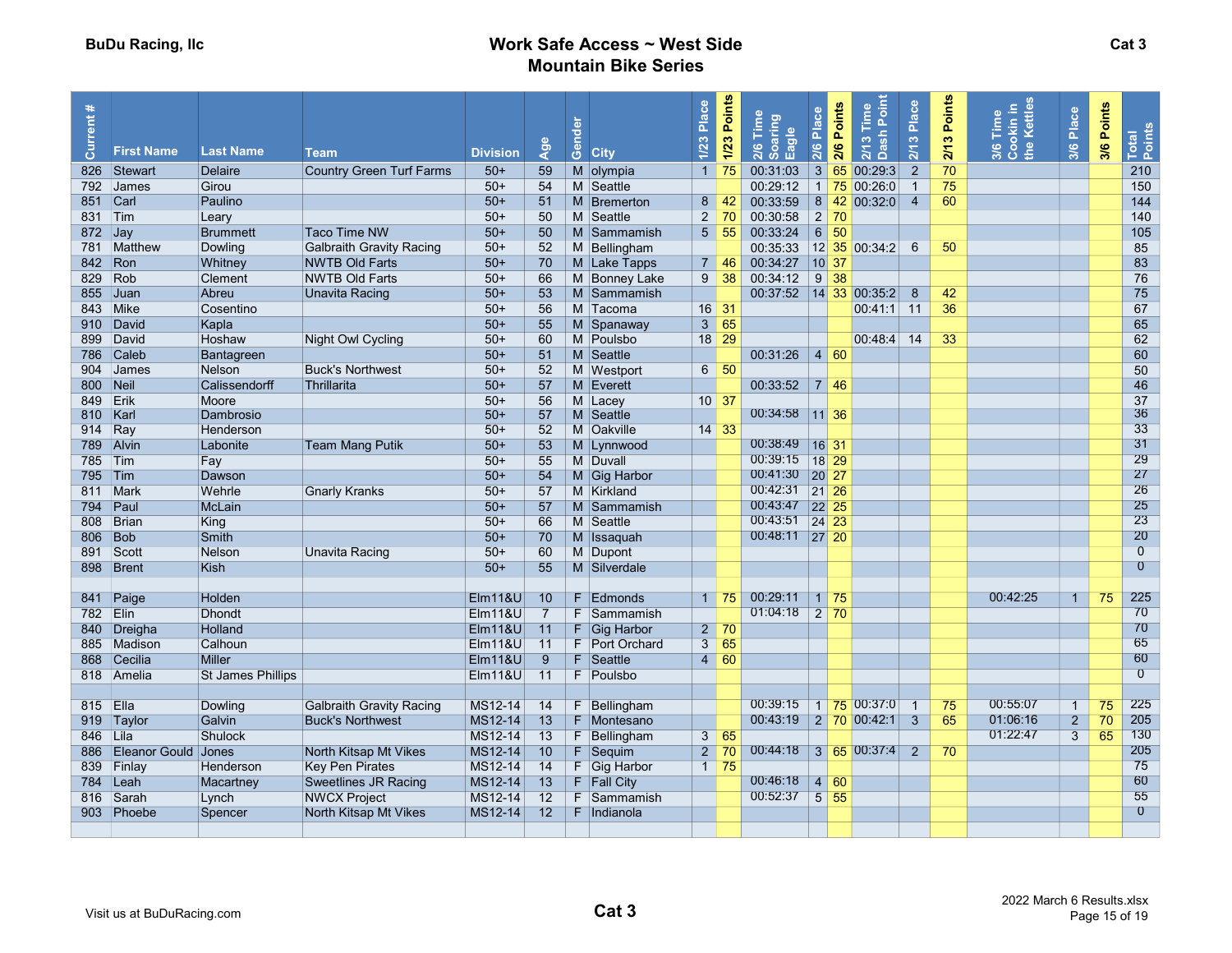| Current# |                   |                  |                                |                 |                 | Gender |                       | Place           | 1/23 Points       | Time<br>aring<br>gle    | ဗိ<br>$2/6$ Plac | 2/6 Points        | Point<br>Time                                                           | Place                   | Points | Time<br>kin.<br><b>Vei</b>         | Place           | 3/6 Points |                 |  |
|----------|-------------------|------------------|--------------------------------|-----------------|-----------------|--------|-----------------------|-----------------|-------------------|-------------------------|------------------|-------------------|-------------------------------------------------------------------------|-------------------------|--------|------------------------------------|-----------------|------------|-----------------|--|
|          | <b>First Name</b> | <b>Last Name</b> | <b>Team</b>                    | <b>Division</b> | Age             |        | <b>City</b>           | $1/23$          |                   | $rac{8}{20}$<br>್<br>пı |                  |                   | Dash<br>2/13                                                            | $\frac{2}{13}$          | 2/13   | the<br>$\frac{8}{3}$ $\frac{8}{3}$ | 3/6             |            | Total<br>Points |  |
| 854      | Kathryn           | <b>Holmes</b>    | Broadmark/Mt Si Racing         | <b>HS15-18</b>  | 15              |        | F North Bend          | $\blacklozenge$ | 75                |                         |                  |                   | 00:36:2                                                                 | $\overline{1}$          | 75     | 00:57:33                           | $\overline{1}$  | 75         | 225             |  |
| 884      | Kinzie            | Coldicott        | <b>Key Pen Pirates</b>         | <b>HS15-18</b>  | 15              |        | F Port Orchard        | $\overline{4}$  | 60                | 00:47:29                |                  |                   | 1 75 00:47:2                                                            | $\overline{3}$          | 65     | 01:07:51                           | $\overline{2}$  | 70         | 270             |  |
| 774 Liz  |                   | <b>Hansen</b>    |                                | <b>HS15-18</b>  | 18              |        | F Wenatchee           |                 |                   |                         |                  |                   | 00:46:0                                                                 | $\overline{2}$          | 70     |                                    |                 |            | 70              |  |
| 896      | Kylie             | Kunz             | Project 529 Legion             | <b>HS15-18</b>  | 16              |        | F Seattle             |                 | $2 \overline{70}$ |                         |                  |                   |                                                                         |                         |        |                                    |                 |            | 70              |  |
| 890      | Devyn             | <b>Harden</b>    |                                | <b>HS15-18</b>  | 16              |        | F Port Orchard        |                 | 3 65              |                         |                  |                   |                                                                         |                         |        |                                    |                 |            | 65              |  |
| 892 Thea |                   | Oughton          | <b>Key Pen Pirates</b>         | <b>HS15-18</b>  | 15              |        | F Gig Harbor          | $\mathbf{0}$    | $\overline{1}$    |                         |                  |                   |                                                                         |                         |        |                                    |                 |            | $\overline{1}$  |  |
|          |                   |                  |                                |                 |                 |        |                       |                 |                   |                         |                  |                   |                                                                         |                         |        |                                    |                 |            |                 |  |
|          | 876 Sarah         | Hager            | <b>Breakfast Racing Team</b>   | 19-34           | 31              |        | F Seattle             | $\overline{3}$  | 65                |                         |                  |                   | 00:37:0                                                                 | $\overline{2}$          | 70     | 00:58:48                           |                 | 75         | 210             |  |
|          | 875 Stephanie     | Schildt          | Ms.Fits                        | 19-34           | 29              | F      | <b>Port Orchard</b>   | 6               | 50                |                         |                  |                   | 00:42:5                                                                 | $\overline{\mathbf{3}}$ | 65     | 01:06:19                           | $\overline{2}$  | 70         | 185             |  |
|          | 911 Kambra        | Johnson          |                                | $19 - 34$       | 34              |        | F Puyallup            | 5 <sup>5</sup>  | 55                | 00:48:52 2 70 00:44:2   |                  |                   |                                                                         | $\overline{4}$          | 60     | 01:08:37                           | 3               | 65         | 250             |  |
| 845      | Kristianna        | <b>DesChane</b>  |                                | 19-34           | 34              |        | $F$ Bellingham        |                 |                   |                         |                  |                   |                                                                         |                         |        | 01:12:38                           | 4               | 60         | 60              |  |
| 825      | Carly             | <b>Giles</b>     | <b>Buck's Northwest</b>        | 19-34           | 32              |        | F Hoquiam             |                 |                   | 4 60 DNF 41:49 0 1      |                  |                   |                                                                         |                         |        | 01:14:03                           | $5\overline{)}$ | 55         | 116             |  |
|          | 779 Harriet       | Morgan           | <b>Breakfast Cycling Club</b>  | 19-34           | 32              |        | F Seattle             |                 |                   |                         |                  |                   | 00:35:5                                                                 | -1                      | 75     |                                    |                 |            | 75              |  |
| 803      | Josephine         | Hegeberg         |                                | $19 - 34$       | 27              |        | F Bellingham          |                 |                   | 00:35:00                |                  | 1175              |                                                                         |                         |        |                                    |                 |            | 75              |  |
|          | 822 Kristine      | <b>Deibler</b>   | Liquid Velo                    | $19 - 34$       | 32              | F.     | Bellingham            |                 | $1 \overline{75}$ |                         |                  |                   |                                                                         |                         |        |                                    |                 |            | 75              |  |
| 838      | Emma              | Follender        | <b>Breakfast Racing Team</b>   | 19-34           | 30              |        | F Seattle             |                 | $2 \overline{70}$ |                         |                  |                   |                                                                         |                         |        |                                    |                 |            | 70              |  |
| 909      | Raeann            | La Flame         | <b>Buck's Northwest</b>        | 19-34           | 28              |        | F Copalis Beach       |                 |                   |                         |                  |                   | 00:49:1                                                                 | $5\overline{5}$         | 55     |                                    |                 |            | 55              |  |
|          | 918 Aysha         | Habbaba          |                                | 19-34           | 25              |        | F Seattle             |                 |                   |                         |                  |                   |                                                                         |                         |        |                                    |                 |            | $\overline{0}$  |  |
|          |                   |                  |                                |                 |                 |        |                       |                 |                   |                         |                  |                   |                                                                         |                         |        |                                    |                 |            |                 |  |
|          | 873 Michelle      | Willet           | <b>RIDGE Cyclesport</b>        | 35-49           | 43              |        | F Wenatchee           | 3 <sup>7</sup>  | 65                | 00:40:35                |                  |                   | 2 70 00:38:3                                                            | -3                      | 65     | 01:01:37                           |                 | 75         | 275             |  |
|          | 902 Ashley        | Taylor           | <b>Buck's Northwest</b>        | $35 - 49$       | 36              |        | F Montesano           |                 |                   | 00:43:12                |                  |                   | $\begin{array}{ c c c c c } \hline 4 & 60 & 00.43.2 \hline \end{array}$ | $-8$                    | 42     | 01:06:16                           | $\overline{2}$  | 70         | 172             |  |
| 900      | Julie             | <b>Williams</b>  |                                | $35 - 49$       | 35              |        | F Puyallup            |                 | $5\overline{55}$  | 00:44:33                |                  |                   | $6$ 50 00:42:5                                                          | $\overline{7}$          | 46     | 01:06:22                           | 3               | 65         | 216             |  |
| 766      | Heather           | Smith            | <b>Buck's Northwest</b>        | $35 - 49$       | 40              |        | F Pacific Beach       |                 |                   |                         |                  |                   |                                                                         |                         |        | 01:23:19                           | 4               | 60         | 60              |  |
| 869      | Heidi             | Ordelheide       | <b>Buck's Northwest</b>        | $35 - 49$       | 44              |        | F Pacific Beach       |                 | $4 \overline{60}$ | 00:39:54                |                  |                   | 1 75 00:38:0                                                            | $\overline{2}$          | 70     |                                    |                 |            | 205             |  |
|          | 901 Tracy         | Tran             | <b>Breakfast Racing Team</b>   | $35 - 49$       | 37              |        | F Seattle             |                 | $7 \vert 46$      | 00:43:37                |                  |                   | $5\,$ 55 00:42:5                                                        | 6                       | 50     |                                    |                 |            | 151             |  |
| 780 Olga |                   | Magun            | <b>PNW Colavita HelloFresh</b> | $35 - 49$       | 49              |        | F Mercer Island       |                 |                   | 00:41:45                |                  |                   | $3\,65\,00.38.4$                                                        | -5                      | 55     |                                    |                 |            | 120             |  |
| 867      | Heather           | <b>Salter</b>    |                                | $35-49$         | 43              |        | F Gig Harbor          |                 | $6\overline{50}$  | 00:57:13                |                  | $9 \overline{38}$ |                                                                         |                         |        |                                    |                 |            | 88              |  |
| 908      | Tonya             | LeRoy            | <b>PNW Colavita HelloFresh</b> | 35-49           | 43              |        | F Seattle             |                 | $8 \mid 42 \mid$  | 00:53:41                |                  |                   |                                                                         |                         |        |                                    |                 |            | 88              |  |
| 773      | Lisa              | <b>Adams</b>     |                                | $35 - 49$       | 45              |        | F Monroe              |                 |                   |                         |                  |                   | 00:31:5                                                                 | $\overline{1}$          | 75     |                                    |                 |            | 75              |  |
| 871 Dana |                   | <b>Bierman</b>   |                                | $35 - 49$       | 45              |        | F Olalla              |                 | $1 \overline{75}$ |                         |                  |                   |                                                                         |                         |        |                                    |                 |            | 75              |  |
| 837      | Asa               | Douglas          | <b>Recycled Cycles Racing</b>  | $35 - 49$       | 49              |        | $F$ Snoqualmie        |                 | $2 \overline{70}$ |                         |                  |                   |                                                                         |                         |        |                                    |                 |            | 70              |  |
| 775      | Elizabeth         | Montero          |                                | $35 - 49$       | 37              |        | F Seattle             |                 |                   |                         |                  |                   | 00:38:3                                                                 | $\boldsymbol{\Delta}$   | 60     |                                    |                 |            | 60              |  |
| 798      | Candace           | Tucker           | Tahoma Mountain Bike Team      | 35-49           | $\overline{38}$ |        | <b>F</b> Maple Valley |                 |                   | 00:54:16                |                  | $8 \overline{42}$ |                                                                         |                         |        |                                    |                 |            | 42              |  |
|          |                   |                  |                                |                 |                 |        |                       |                 |                   |                         |                  |                   |                                                                         |                         |        |                                    |                 |            |                 |  |
|          | 852 Sandra        | Paramayuda       |                                | $50+$           | 51              |        | F Renton              | 3 <sup>1</sup>  | 65                | 00:42:06                |                  |                   | $2$ 70 00:40:0                                                          |                         | 75     |                                    |                 |            | 210             |  |
| 897      | Alexandra         | Kunz             | Project 529 Legion             | $50+$           | 50              | F.     | Seattle               | $\overline{4}$  | 60                | 00:45:16                |                  | $365$             |                                                                         |                         |        |                                    |                 |            | 125             |  |
|          | 812 Heather       | Dawson           | Gene Johnson Cycling Team      | $50+$           | 51              |        | F Seattle             |                 |                   | 00:36:04                |                  | 1175              |                                                                         |                         |        |                                    |                 |            | 75              |  |
| 905      | Susan             | Moyles           | <b>Buck's Northwest</b>        | $50+$           | 50              |        | F Westport            |                 | $1 \overline{75}$ |                         |                  |                   |                                                                         |                         |        |                                    |                 |            | 75<br>70        |  |
| 836      | Karen             | Wilkinson        | <b>PNW ColavitaHelloFresh</b>  | $50+$           | 62              |        | F Seattle             |                 | $2 \overline{70}$ |                         |                  |                   |                                                                         |                         |        |                                    |                 |            | 60              |  |
| 807 Lisa |                   | Lambert          |                                | $50+$           | 67              |        | $F$   Issaquah        |                 |                   | 00:48:10 4 60           |                  |                   |                                                                         |                         |        |                                    |                 |            |                 |  |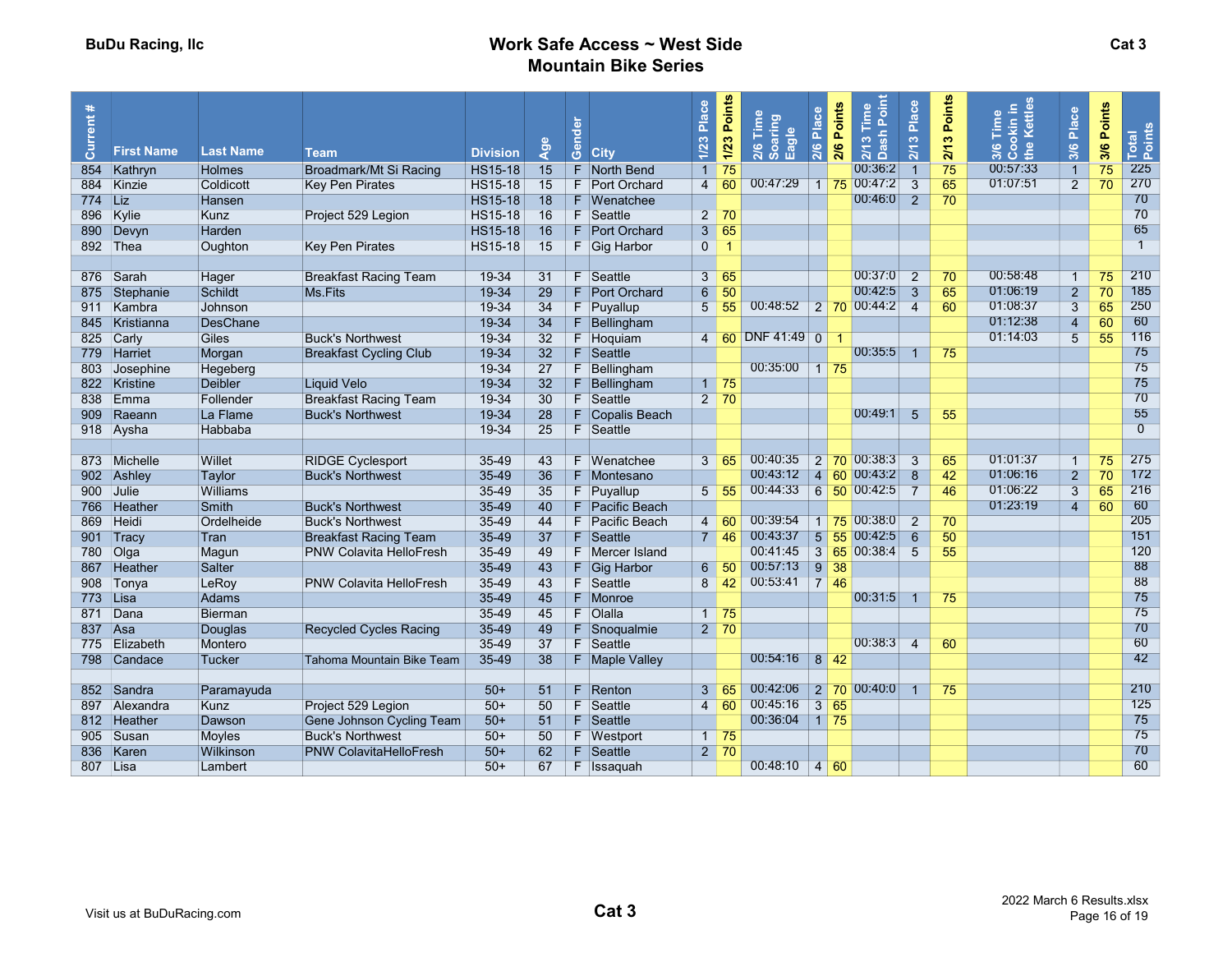# Weekly Competition **Constanting Constant**

| <b>Row Labels</b>                | <b>Total Points</b> | <b>Row Labels</b>              | <b>Total Points</b> |
|----------------------------------|---------------------|--------------------------------|---------------------|
| 23-Jan                           | 3940                | <b>RIDGE Cyclesport</b>        | 1535                |
| <b>Breakfast Racing Team</b>     | 375                 | <b>Breakfast Racing Team</b>   | 1500                |
| <b>RIDGE Cyclesport</b>          | 365                 | Night Owl Cycling              | 1345                |
| Project 529 Legion               | 360                 | Tahoma Mountain Bike Team      | 1260                |
| <b>Unavita Racing</b>            | 330                 | Unavita Racing                 | 1245                |
| <b>Tahoma Mountain Bike Team</b> | 320                 | Broadmark/Mt Si Racing         | 1160                |
| <b>North Kitsap Mt Vikes</b>     | 315                 | North Kitsap Mt Vikes          | 1145                |
| <b>Broadmark/Mt Si Racing</b>    | 300                 | <b>Buck's Northwest</b>        | 1045                |
| <b>NWTB Old Farts</b>            | 300                 | Project 529 Legion             | 980                 |
| <b>Night Owl Cycling</b>         | 295                 | Key Pen Pirates                | 980                 |
| <b>Spokeswomen Racing</b>        | 270                 | <b>NWTB Old Farts</b>          | 810                 |
| <b>Key Pen Pirates</b>           | 230                 | <b>EPIC Racing</b>             | 551                 |
| <b>Buck's Northwest</b>          | 210                 | Taco Time NW                   | 535                 |
| <b>NOMBIES</b>                   | 195                 | Spokeswomen Racing             | 435                 |
| <b>EPIC Racing</b>               | 75                  | <b>NOMBIES</b>                 | 195                 |
| 6-Feb                            | 3740                | <b>PNW Colavita HelloFresh</b> | 170                 |
| <b>RIDGE Cyclesport</b>          | 395                 | <b>Grand Total</b>             | 14891               |
| <b>Breakfast Racing Team</b>     | 355                 |                                |                     |
| <b>Night Owl Cycling</b>         | 335                 |                                |                     |
| <b>Unavita Racing</b>            | 295                 |                                |                     |
| <b>Tahoma Mountain Bike Team</b> | 290                 |                                |                     |
| <b>Taco Time NW</b>              | 290                 |                                |                     |
| <b>North Kitsap Mt Vikes</b>     | 280                 |                                |                     |
| <b>Buck's Northwest</b>          | 270                 |                                |                     |
| <b>NWTB Old Farts</b>            | 250                 |                                |                     |
| Project 529 Legion               | 250                 |                                |                     |
| <b>Broadmark/Mt Si Racing</b>    | 235                 |                                |                     |
| <b>Key Pen Pirates</b>           | 175                 |                                |                     |
| <b>Spokeswomen Racing</b>        | 165                 |                                |                     |
| <b>EPIC Racing</b>               | 155                 |                                |                     |
| 13-Feb                           | 3946                |                                |                     |
| <b>RIDGE Cyclesport</b>          | 390                 |                                |                     |
| <b>Breakfast Racing Team</b>     | 385                 |                                |                     |
| <b>Unavita Racing</b>            | 370                 |                                |                     |
| <b>Night Owl Cycling</b>         | 365                 |                                |                     |
| <b>Broadmark/Mt Si Racing</b>    | 360                 |                                |                     |
| <b>Tahoma Mountain Bike Team</b> | 335                 |                                |                     |
| <b>North Kitsap Mt Vikes</b>     | 330                 |                                |                     |
| <b>Key Pen Pirates</b>           | 305                 |                                |                     |
| <b>NWTB Old Farts</b>            | 260                 |                                |                     |
| <b>Buck's Northwest</b>          | 250                 |                                |                     |
| <b>Taco Time NW</b>              | 245                 |                                |                     |
| <b>PNW Colavita HelloFresh</b>   | 170                 |                                |                     |
| Project 529 Legion               | 95                  |                                |                     |
| <b>EPIC Racing</b>               | 86                  |                                |                     |

| <b>Row Labels</b>                | <b>Total Points</b> | <b>Row Labels</b>              | <b>Total Points Place</b> |    |
|----------------------------------|---------------------|--------------------------------|---------------------------|----|
| $23 - Jan$                       | 3940                | <b>RIDGE Cyclesport</b>        | 1535                      |    |
| <b>Breakfast Racing Team</b>     | 375                 | <b>Breakfast Racing Team</b>   | 1500                      |    |
| <b>RIDGE Cyclesport</b>          | 365                 | Night Owl Cycling              | 1345                      | 3  |
| Project 529 Legion               | 360                 | Tahoma Mountain Bike Team      | 1260                      | 4  |
| <b>Unavita Racing</b>            | 330                 | Unavita Racing                 | 1245                      | 5  |
| <b>Tahoma Mountain Bike Team</b> | 320                 | Broadmark/Mt Si Racing         | 1160                      | 6  |
| <b>North Kitsap Mt Vikes</b>     | 315                 | North Kitsap Mt Vikes          | 1145                      |    |
| <b>Broadmark/Mt Si Racing</b>    | 300                 | <b>Buck's Northwest</b>        | 1045                      | 8  |
| <b>NWTB Old Farts</b>            | 300                 | Project 529 Legion             | 980                       | 9  |
| <b>Night Owl Cycling</b>         | 295                 | <b>Key Pen Pirates</b>         | 980                       | 9  |
| <b>Spokeswomen Racing</b>        | 270                 | <b>NWTB Old Farts</b>          | 810                       | 10 |
| <b>Key Pen Pirates</b>           | 230                 | <b>EPIC Racing</b>             | 551                       | 11 |
| <b>Buck's Northwest</b>          | 210                 | Taco Time NW                   | 535                       | 12 |
| <b>NOMBIES</b>                   | 195                 | Spokeswomen Racing             | 435                       | 13 |
| <b>EPIC Racing</b>               | 75                  | <b>NOMBIES</b>                 | 195                       | 14 |
| 6-Feb                            | 3740                | <b>PNW Colavita HelloFresh</b> | 170                       | 15 |
| <b>RIDGE Cyclesport</b>          | 395                 | <b>Grand Total</b>             | 14891                     |    |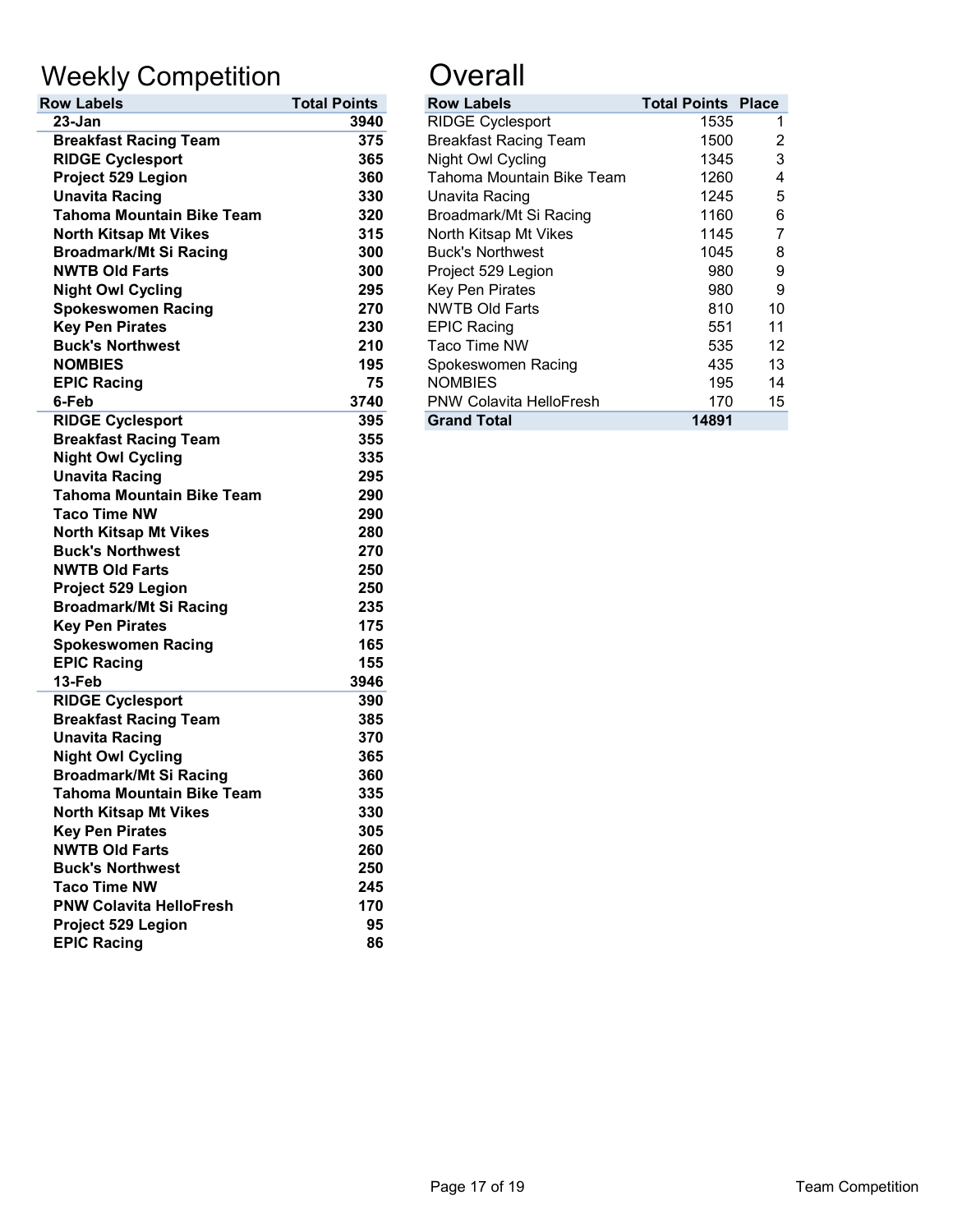| 6-Mar                            | 3265  |
|----------------------------------|-------|
| <b>Breakfast Racing Team</b>     | 385   |
| <b>RIDGE Cyclesport</b>          | 385   |
| <b>Night Owl Cycling</b>         | 350   |
| <b>Tahoma Mountain Bike Team</b> | 315   |
| <b>Buck's Northwest</b>          | 315   |
| <b>Project 529 Legion</b>        | 275   |
| <b>Key Pen Pirates</b>           | 270   |
| <b>Broadmark/Mt Si Racing</b>    | 265   |
| <b>Unavita Racing</b>            | 250   |
| <b>EPIC Racing</b>               | 235   |
| <b>North Kitsap Mt Vikes</b>     | 220   |
| <b>Grand Total</b>               | 14891 |